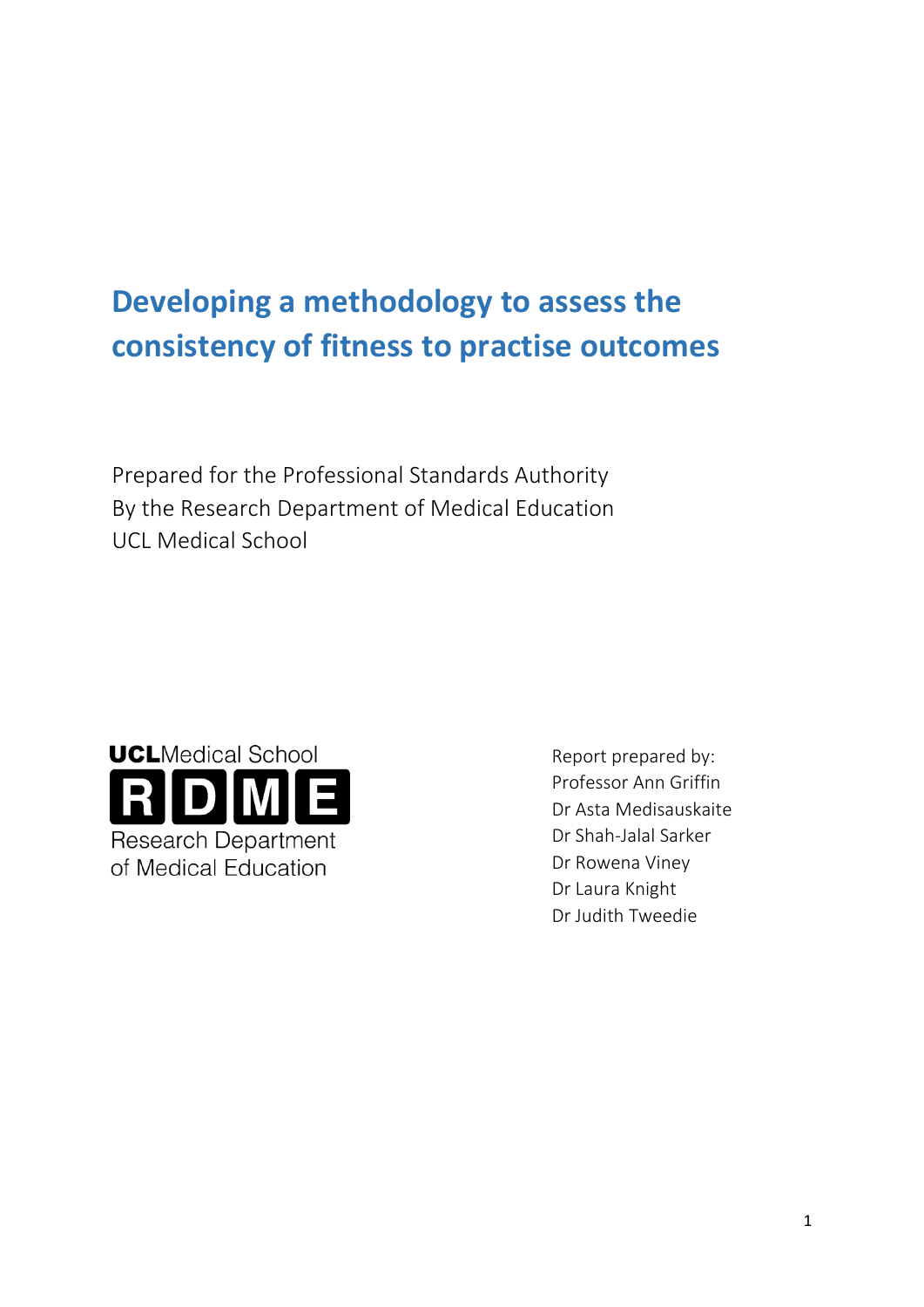# Contents

| Scoping question 2: Are the potential sources of available data sufficient and veracious to analyse |  |
|-----------------------------------------------------------------------------------------------------|--|
|                                                                                                     |  |
|                                                                                                     |  |
|                                                                                                     |  |
|                                                                                                     |  |
|                                                                                                     |  |
|                                                                                                     |  |
|                                                                                                     |  |
|                                                                                                     |  |
|                                                                                                     |  |
|                                                                                                     |  |
|                                                                                                     |  |
|                                                                                                     |  |
|                                                                                                     |  |
| 3. Data available to understand the impact of legal representation on consistency 21                |  |
|                                                                                                     |  |
|                                                                                                     |  |
|                                                                                                     |  |
| Scoping question 3. What methodological approach would help to assess consistency in the context    |  |
| of a full study? What are the strengths and limitations of all parts of such a methodological       |  |
|                                                                                                     |  |
|                                                                                                     |  |
|                                                                                                     |  |
|                                                                                                     |  |
|                                                                                                     |  |
|                                                                                                     |  |
|                                                                                                     |  |
|                                                                                                     |  |
|                                                                                                     |  |
|                                                                                                     |  |
| Full study-RQ1: What are the broad points of consistency and difference within the current fitness  |  |
|                                                                                                     |  |
| Consistency I: Philosophical, legal and sociocultural influences on consistency &32                 |  |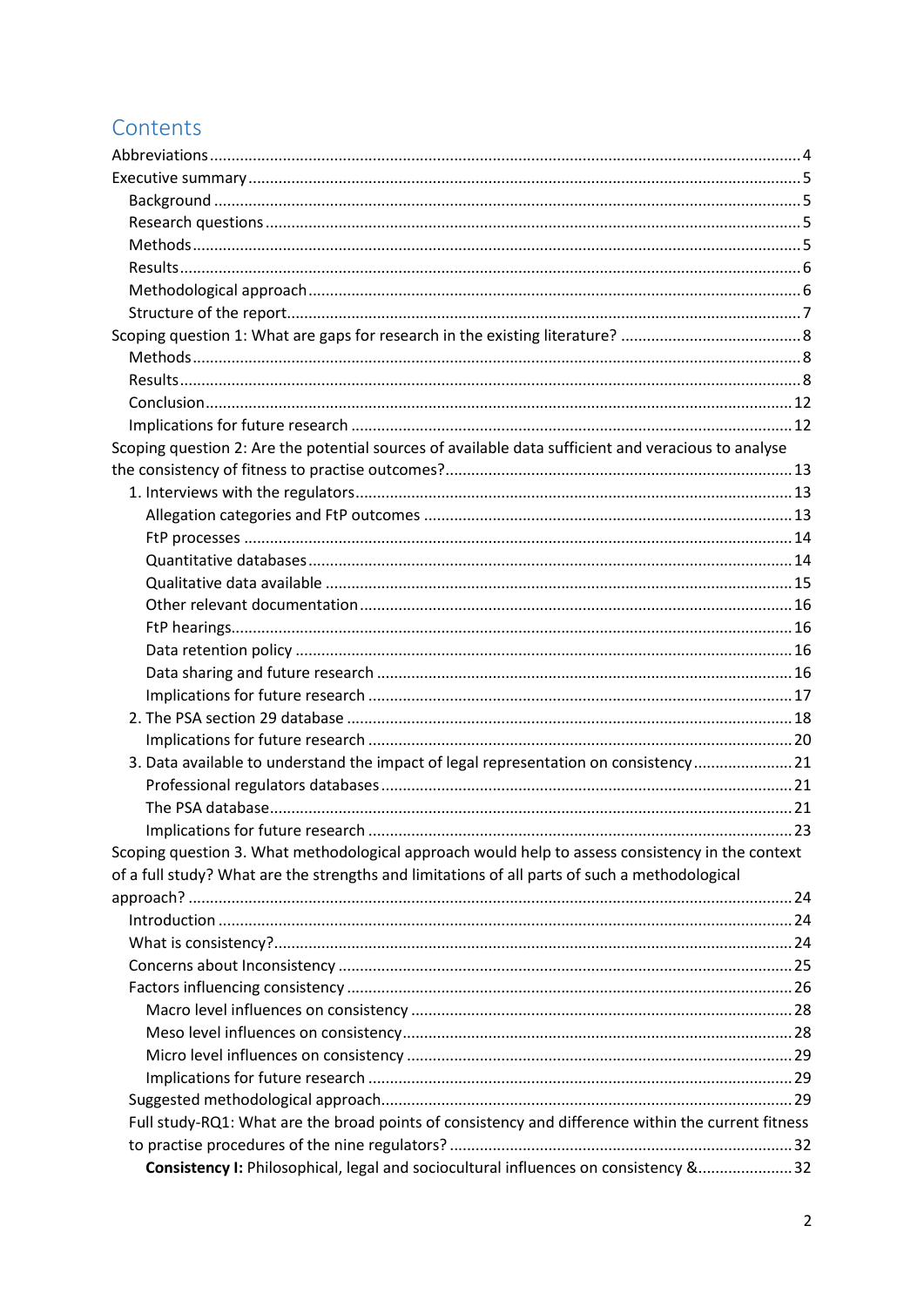| <b>Consistency II:</b> Procedural influences at organisational level and understanding the causal     |  |
|-------------------------------------------------------------------------------------------------------|--|
|                                                                                                       |  |
| Full study-RQ2: What is the potential impact of different variable factors within fitness to practise |  |
|                                                                                                       |  |
| Consistency III: Qualitative examination of variables influencing FtP outcomes 35                     |  |
| Consistency IV: Quantitative examination of variables influencing FtP outcomes 37                     |  |
| Consistency V: Evidence-based approach for ongoing evaluation of consistency 38                       |  |
| Full study-RQ4: How might legal representation of registrants might affect fitness to practise        |  |
|                                                                                                       |  |
| Scoping question 4. What is the scope of a potential full research project, including costings,       |  |
|                                                                                                       |  |
| Full study-RQ3: What is the potential for different academic disciplines to contribute to             |  |
| addressing the question of consistency, in light of the range of variable factors? 41                 |  |
|                                                                                                       |  |
|                                                                                                       |  |
|                                                                                                       |  |
|                                                                                                       |  |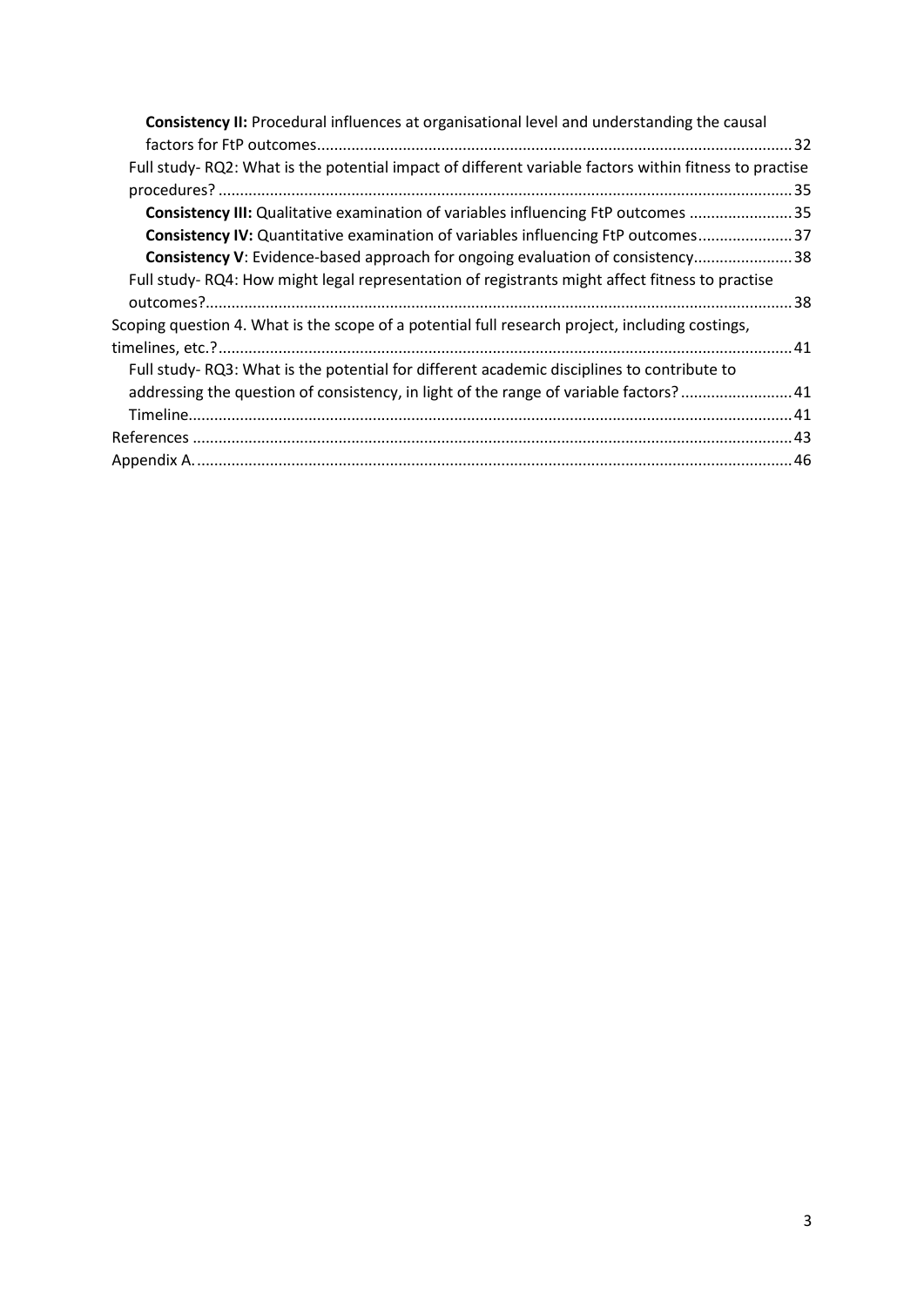# <span id="page-3-0"></span>Abbreviations

Fitness to Practise (FtP) General Chiropractic Council (GCC) General Dental Council (GDC) General Medical Council (GMC) General Optical Council (GOC) General Osteopathic Council (GOsC) General Pharmaceutical Council (GPhC) Health and Care Professions Council (HCPC) Health and Care Professions Tribunal Service (HCPTS) Nursing and Midwifery Council (NMC) Pharmaceutical Society of Northern Ireland (PSNI) Medical Practitioners Tribunal Service (MPTS) Professional Standards Authority (PSA)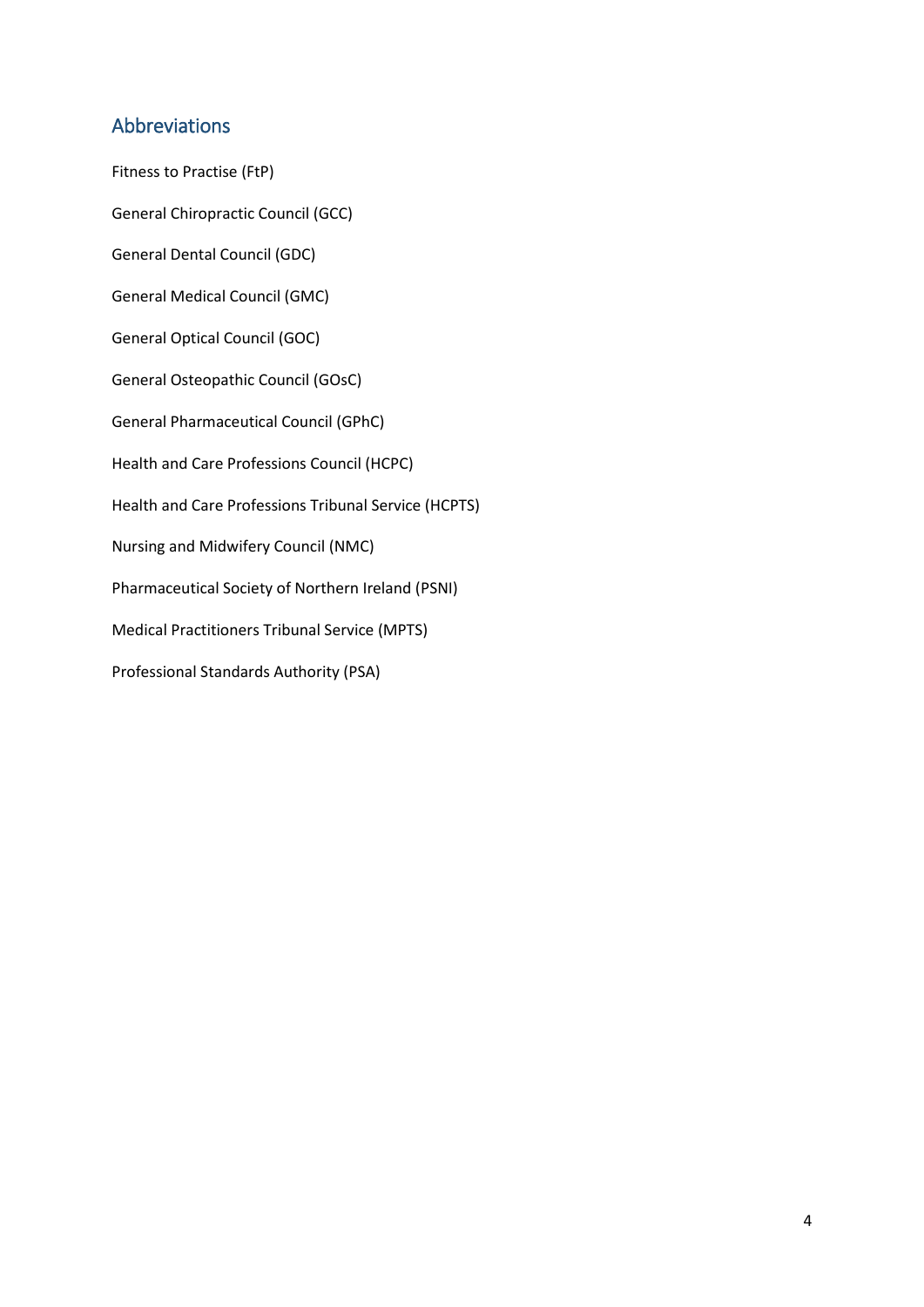# <span id="page-4-0"></span>Executive summary

# <span id="page-4-1"></span>**Background**

The drive for consistency across healthcare regulators is critical to ensuring fairness and justice for professionals, for patients, and for maintaining public trust and confidence. Concerns have been raised about inconsistency in the fitness to practise (FtP) proceedings of the health and social care regulators. In 2018 a rapid policy review into gross negligence manslaughter in healthcare chaired by Professor Sir Norman Williams recommended an investigation of "*the extent and reasons for different fitness to practise outcomes in similar cases and, if appropriate, recommend changes to ensure greater consistency*".(1) The Professional Standards Authority (PSA) has been commissioned by the Department of Health and Social Care to address these recommendations together with an academic partner. As the first step towards a full investigation, this scoping review has examined the ways by which consistency could be researched and what sources of data are available to examine these issues. This report of the scoping review presents its findings and concludes with a proposed comparative methodological approach (evaluation framework) to assess consistency in FtP procedures and outcomes across the nine health and social care regulators in the UK.

# <span id="page-4-2"></span>Research questions

As set out in the original tender this scoping review aimed to answer the following research questions:

*Research Question 1:* What are gaps for research in the existing literature?

*Research Question 2:* Are the potential sources of available data sufficient and veracious to analyse the consistency of fitness to practise outcomes?

*Research Question 3*: What methodological approach would help to assess consistency in the context of a full study? What are the strengths and limitations of all parts of such a methodological approach?

*Research Question 4:* What is the scope of a potential full research project, including costings, timelines, etc.?

# <span id="page-4-3"></span>**Methods**

For this scoping review we performed a literature review and investigated the potential sources of data which could be used to examine consistency. Thisincluded: informal interviews with seven health and social care regulators, an analysis of publicly available data on FtP including regulators' annual reports and investigating the PSA's section 29 database. We drew on all this information to explore what is known about consistency and what data is available for future analysis, in order to inform the methodological approach of a future research project which is needed to answer the following questions:

*Full study- Research Question 1:* What are the broad points of consistency and difference within the current fitness to practise procedures of the nine regulators?

*Full study- Research Question 2*: What is the potential impact of different variable factors within fitness to practise procedures?

*Full study- Research Question 3:* What is the potential for different academic disciplines to contribute to addressing the question of consistency, in light of the range of variable factors? *Full study- Research Question 4*: How might legal representation of registrants affect fitness to practise outcomes?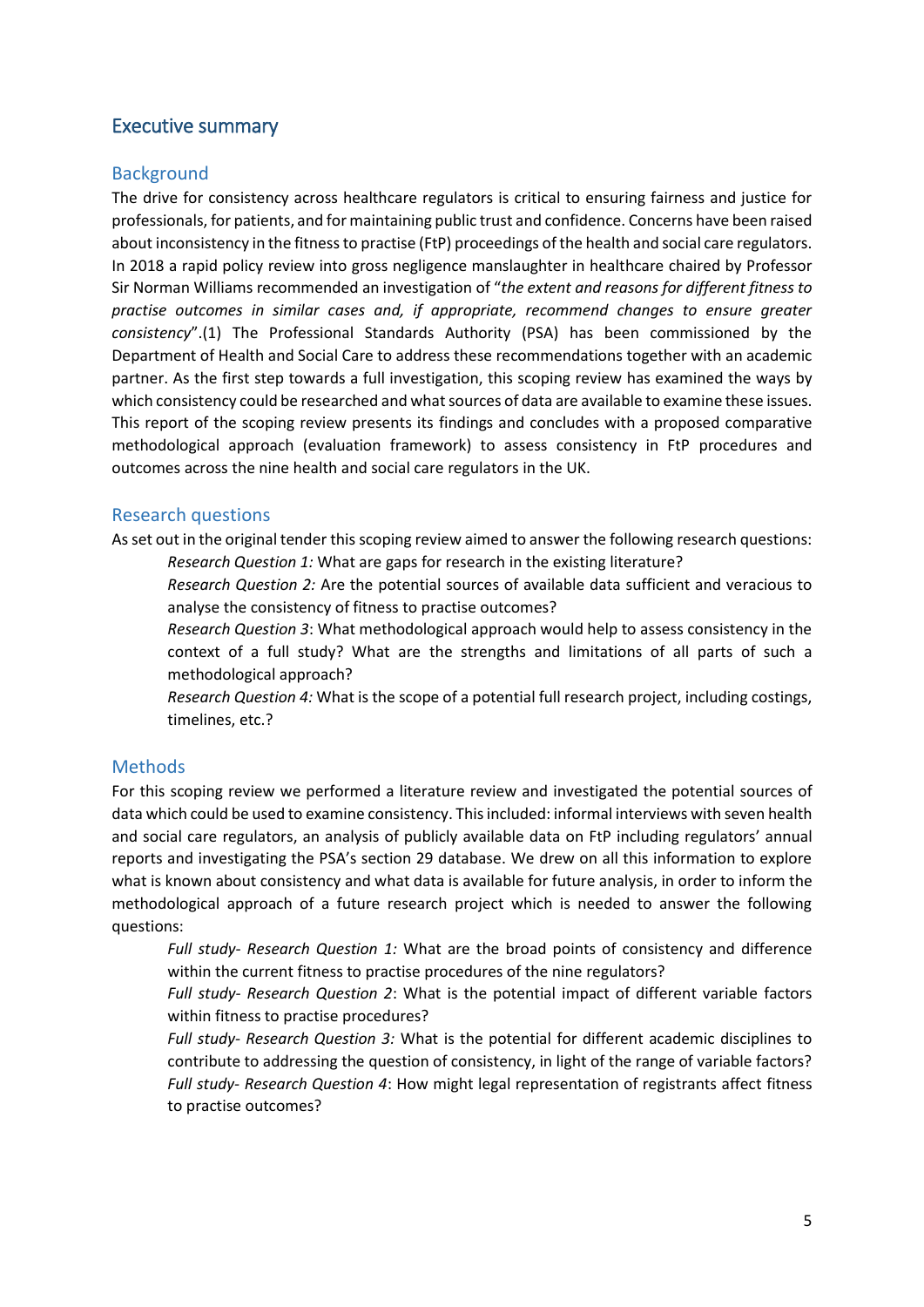# <span id="page-5-0"></span>Results

We found limited research investigating consistency in FtP in health and social care and, of import, there were no academic studies analysing consistency across the different UK health and social care regulators. Some studies analysed within-regulator consistency and most of the studies analysed FtP processes in medicine.

Informal interviews with regulators revealed a common four stage process to investigating registrants with FtP concerns, however, there was a significant variation in underlying practices and processes including those related to: allegation categories, outcome categories, nomenclature, legal frameworks, decision-making staff, and nature and type of panel (including location of hearing). Regulators typically had electronic case management systems to store data but the datasets contained a limited range of registrant's sociodemographic details. Registration databases were reported to contain more detailed data. Qualitative data was mostly available across all four investigative stages; this dataset could be sizable and contained sensitive data, however data at the earliest stages of investigation was naturally more limited. All regulators interviewed stressed that any future research would need to have a clear rationale. Data sharing and resource issues would need to be individually negotiated with the regulators. The PSA section 29 database contains all the FtP cases that reached the hearing stage, with an estimated size of 22,000 cases. It is a central site for determination documents. However, it would be insufficient for statistical examination because of coding problems and missing data.

In conclusion, the data currently available for examination of consistency is limited. Of note, registrant's sociodemographic details are not currently fully recorded and exactly what is recorded differs between regulators. Significant time will be required in preparing what data is available for statistical analysis and many important variables will be missing.

Case files contain a wealth of information, especially towards the end of an investigative process when they can reach 1,000s of pages. However, they contain sensitive information and so will require redaction as well as requiring significant time to analyse.

# *Key methodological factors to consider for future research*

- The myriad factors that influence consistency at **the level of society, the organisation, and the individual** (see Figure 2, p. 27);
- There was **variability between regulators** in terms of FtP processes including differences in investigative process at the four stages, legal frameworks, categorisation of allegations and outcomes, databases not readily available for statistical analysis, and less detail for cases at earlier stages of the investigation;
- **Individual variability** in terms of the various professional standards, sociodemographic details, number of registrants, allegations categories and confounders, for example multiple allegations;
- The need for comparative analysis across nine regulators with **variable number of registrants** in the FtP process.

# <span id="page-5-1"></span>Methodological approach

Despite these obstacles, a robust and comprehensive programme of research is possible. Research needs to examine the regulatory contexts, the procedural elements, individual registrant factors and consistency as it relates to both, outcome measures and decision-making. Future research in to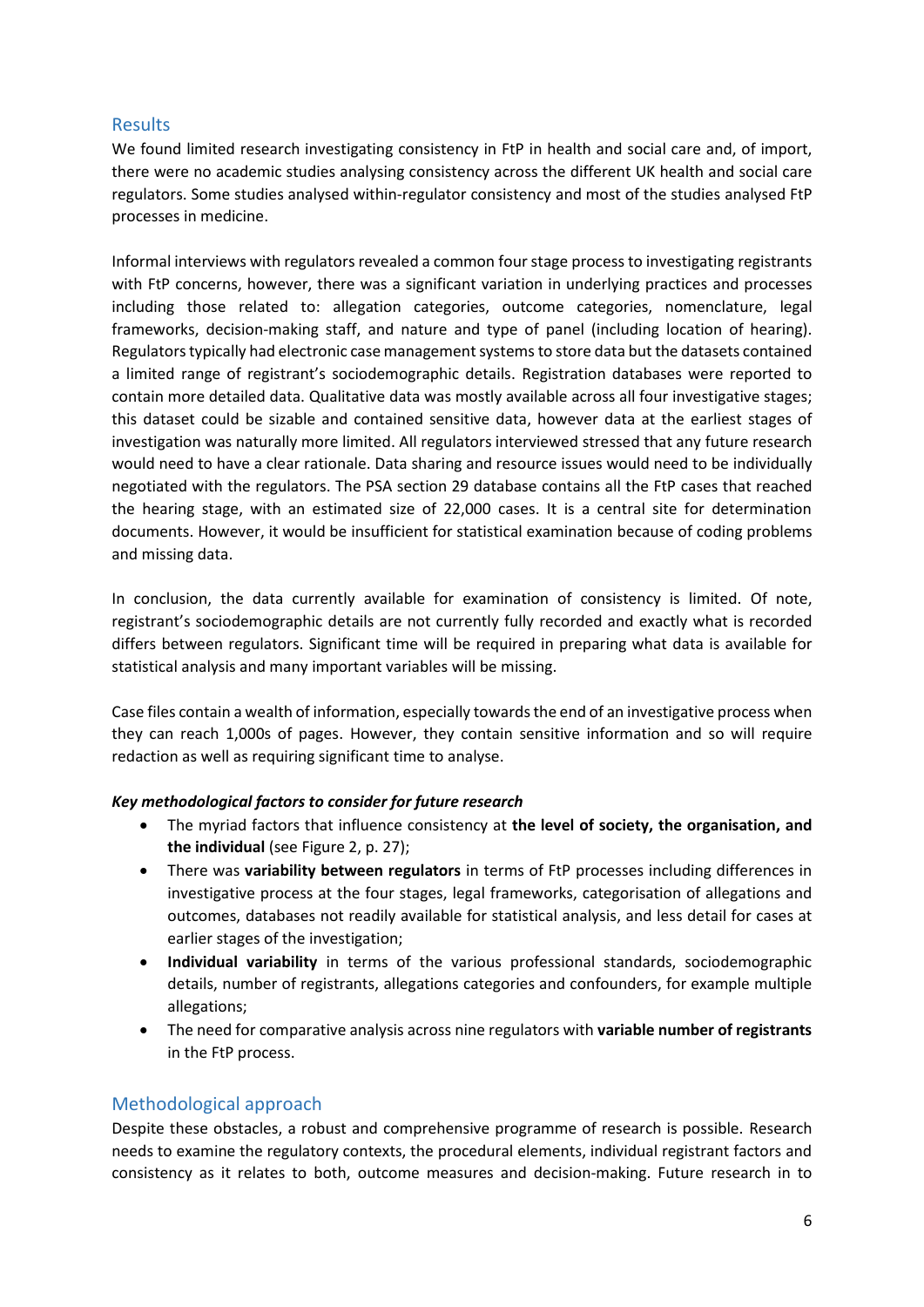consistency needs to not only see if consistency exists, or not, but should provide evidence for the causal factors for it; in this way research can recommend changes so that any inconsistencies can be addressed. Research of this nature needs to be highly rigorous because of its implications for regulators and registrants, and most importantly for patient safety.

Synthesising the findings of this scoping review has informed the development of an evaluation framework based on all the factors known to impact consistency. The scoping review suggests that future research examine three structural levels which influence consistency: the wider influences at the Macro level, the organisational issues at the Meso level, and individual factors at the Micro level.

A mixed method programme of research will be vital for understanding consistency in health and social care regulators' FtP proceedings. Crucially any research undertaken must explore any associations with individual factors, contextual factors, and generate causal explanations.

# <span id="page-6-0"></span>Structure of the report

The following sections of this report are structured according to the scoping research questions and in each section after discussing the main findings we highlight their implications for future research. We begin with Scoping question 1: What are gaps for research in the existing literature?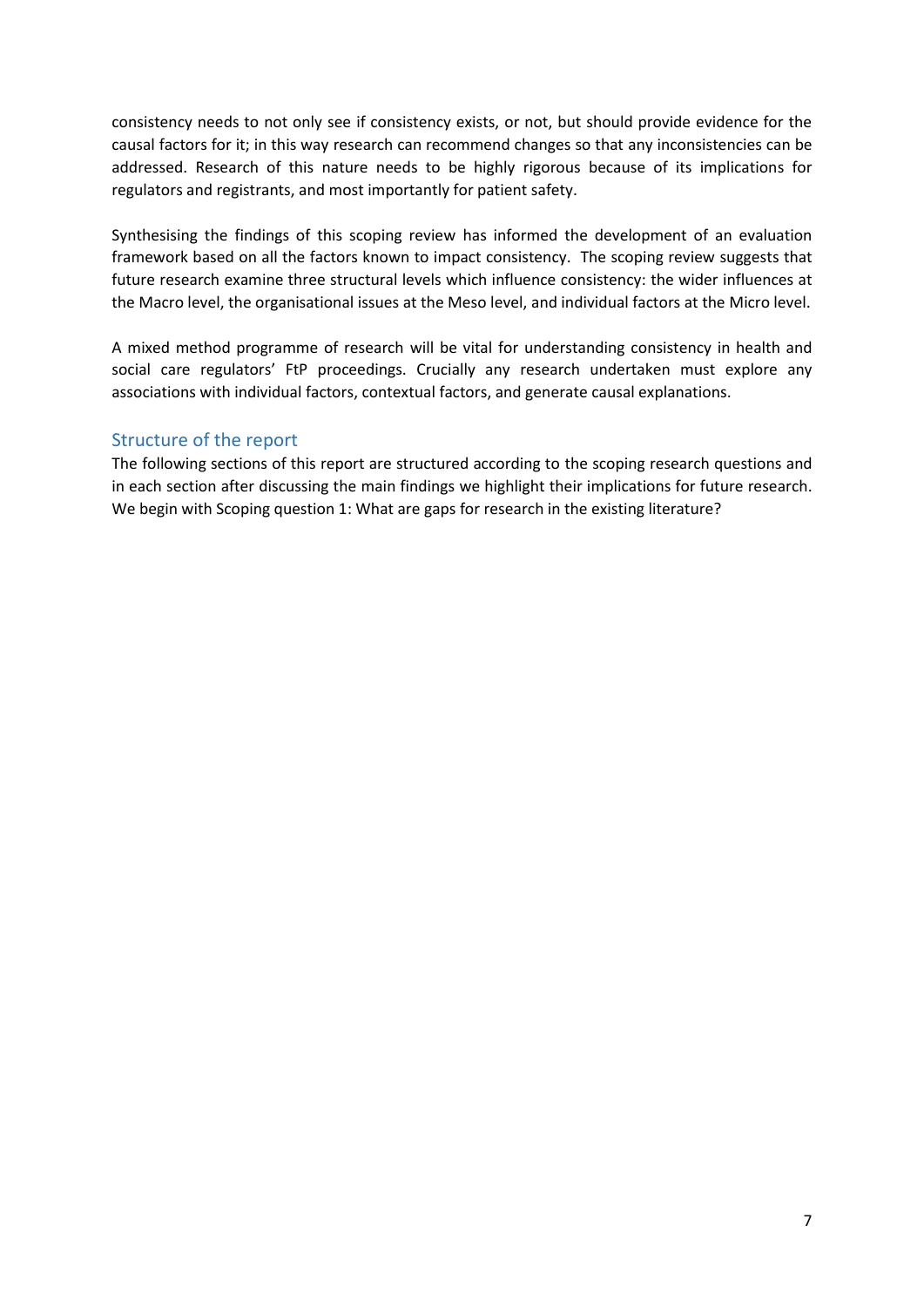# <span id="page-7-0"></span>Scoping question 1: What are gaps for research in the existing literature?

The aim of the academic literature search in this report was to identify what was already known from the academic literature about consistency between health and social care regulators and what critical knowledge gaps could be filled by future research.

# <span id="page-7-1"></span>Methods

We have conducted a scoping literature review of existing academic literature, searching for relevant studies in the ProQuest database. We have specifically selected this database as it includes a large number of journals that focus on the study of healthcare professions. We searched for:

- 1. Empirical studies (qualitative studies, quantitative studies, systematic reviews) and excluded such review papers as commentaries and editorials;
- 2. Studies on health care professionals and not undergraduate students;
- 3. Studies conducted about UK health care professionals;
- 4. Studies about various aspects of FtP procedures, e.g. allegations, procedures, outcomes.

# <span id="page-7-2"></span>Results

We used "fitness to practise" as the key word to search for relevant papers. It revealed 1699 hits. After reviewing the titles and abstracts (where applicable) of these 1699 hits, we identified 19 relevant studies. These studies were published from 2009 to 2019. Twelve studies were about doctors; four about dentists; one about nurses; one about pharmacists; and one about social workers. Studies used various research methods and had various aims:

- a) **Systematic review** one study about doctors from various countries including the UK.
	- *Aim*: to examine the association between gender and poor performance in doctors;
- b) **Policy documents analysis** one study about nurses.

*Aim*: to examine the content of Higher Education Institutions' FtP policies and to compare this with the regulator's policies;

- c) **Survey** (quantitative and qualitative analysis) three studies, all about doctors. *Aims*: to investigate the impact of complaints on doctors' psychological well-being and health;
- d) **Case analysis** seven studies about doctors, dentists, pharmacists, and social workers.

*Aims*: to describe cases (the prevalence, allegation types, outcomes, etc.); to analyse the process (role of reflection in continuous education; analysis of consideration of aggravating and mitigating factors; decision-making); to make predictions (if risk factors at medical school relate to subsequent professional misconduct);

e) **Database analysis** – seven studies about doctors.

*Aims*: to describe complaints (allegation types, outcomes, etc.); to analyse registrants' characteristics (primary qualification, gender and outcome); to predict outcomes (from exam results, e.g. professional and linguistic assessments board (PLAB), postgraduate).

Please find a summary of the 19 relevant studies in Table 1 below.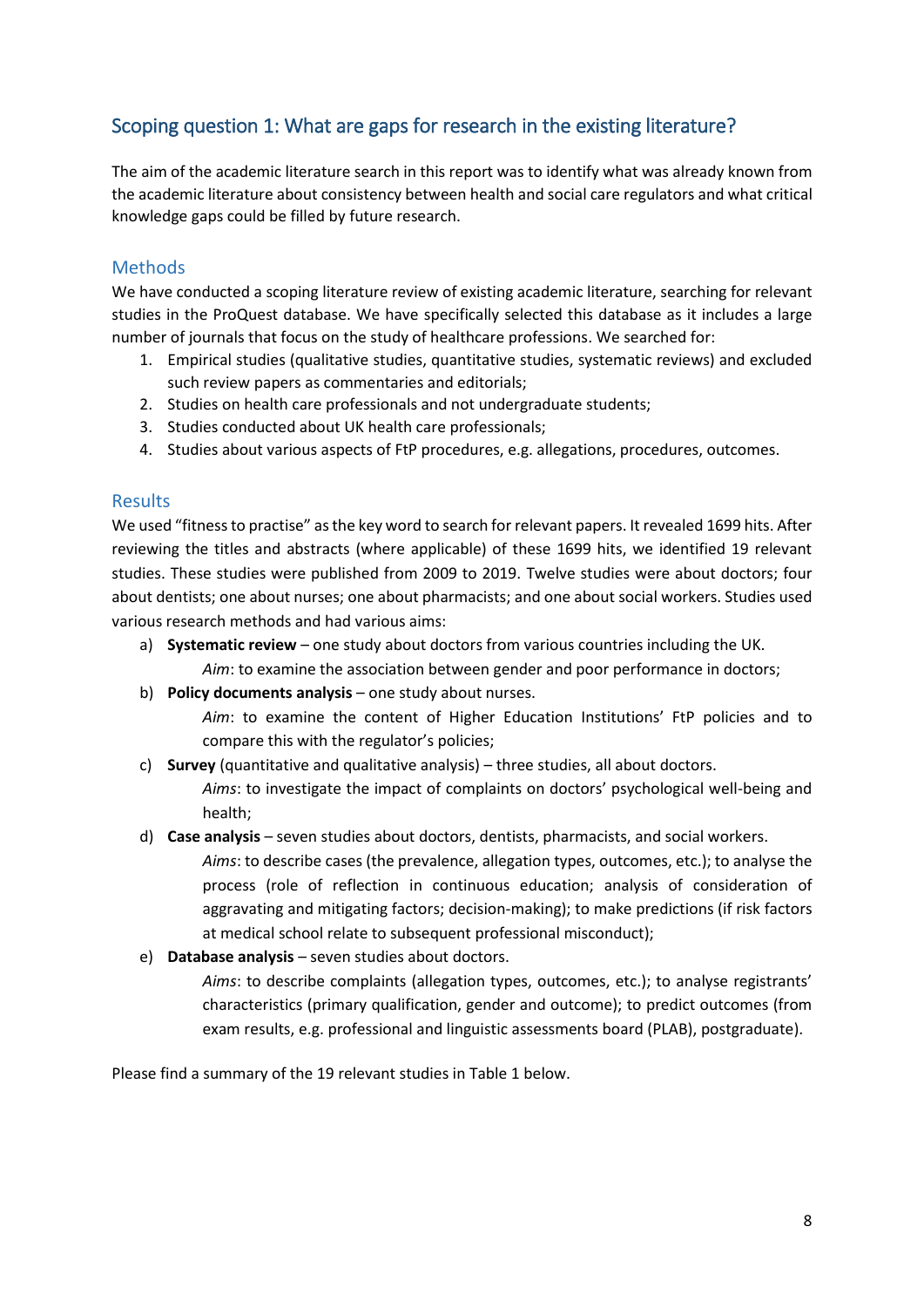| Author                          | Year | Research<br>methods  | Prof group     | Data                                                                                                                       | <b>Key findings</b>                                                                                                                                                                                                                                                                                                                                                                                                                                            |
|---------------------------------|------|----------------------|----------------|----------------------------------------------------------------------------------------------------------------------------|----------------------------------------------------------------------------------------------------------------------------------------------------------------------------------------------------------------------------------------------------------------------------------------------------------------------------------------------------------------------------------------------------------------------------------------------------------------|
| Singh et al. $(2)$              | 2009 | Case<br>analysis     | Dentists       | 209 cases (publicly available; 5<br>year period) brought before the<br><b>Professional Conduct Committee</b><br>of the GDC | An annual increase from 23 cases in 2003 to 65 cases in 2007 (0.18% of registered<br>dentists);<br>Over half of the registrants (123, 58.9%) were UK graduates;<br>Most charges are related to clinical practice: poor treatment (83), poor records<br>(61), radiation (59) and NHS fraud (57);<br>Outcomes: 56 erasures and 37 suspensions.                                                                                                                   |
| Yates & James<br>(3)            | 2010 | Case<br>analysis     | Doctors        | 59 UK medical graduates (1959-<br>1997) with professional<br>misconduct in GMC (1999-2004)<br>and 236 controls             | Male sex, lower social class, and poor early performance (failure of early or<br>preclinical examination) at medical school were independent risk factors for<br>subsequent professional misconduct.                                                                                                                                                                                                                                                           |
| Humphrey et<br>al. $(4)$        | 2011 | Database<br>analysis | <b>Doctors</b> | 7,526 inquiries to the GMC<br>concerning 6,954 doctors                                                                     | 30% of inquiries at the initial triage concerning UK graduates had a high impact<br>decision vs 46% concerning international medical graduates;<br>5% of inquiries at the investigation stage concerning UK graduates were referred<br>for adjudication vs 10% concerning international medical graduates;<br>1% of inquiries at the adjudication stage concerning UK graduates led to<br>erasure/suspension vs 4% concerning international medical graduates. |
| Unsworth (5)                    | 2011 | Policy<br>analysis   | <b>Nurses</b>  | 44 Higher Education Institution<br>policies compared with HCPC<br>policies                                                 | Many Higher Education Institutions' policies have significant gaps;<br>Some Vice Chancellors have the power to overturn FtP decisions on appeals.<br>$\bullet$                                                                                                                                                                                                                                                                                                 |
| <b>Campbell et</b><br>al. $(6)$ | 2013 | Database<br>analysis | Doctors        | Complaints about 105<br>anaesthetists in 2009 (GMC<br>dataset)                                                             | Compared with doctors in general, anaesthetists had a lower rate of referral;<br>Compared with doctors in general, anaesthetists were less often referred by<br>members of the public.                                                                                                                                                                                                                                                                         |
| Unwin et al.<br>(7)             | 2014 | Database<br>analysis | Doctors        | 329,542 doctors on the register in<br>2013                                                                                 | Female doctors had nearly a third of the odds of having sanctions compared to<br>male doctors;<br>Female doctors who had specialised as general practitioners were the least likely<br>to have sanctions against their registration.                                                                                                                                                                                                                           |
| Donaldson et<br>al. $(8)$       | 2014 | Database<br>analysis | Doctors        | The National Clinical Assessment<br>Service referral data (6,179<br>doctors; 2001-2012)                                    | The annual referral rate was five per 1,000 doctors;<br>Non-UK graduates were more than twice as likely to be referred as UK graduates;<br>Male doctors were more than twice as likely to be referred as women doctors;<br>Doctors in the late stages of their career were nearly six times as likely to be<br>referred as early career doctors.                                                                                                               |

# **Table 1.** Summary of studies on fitness to practise in healthcare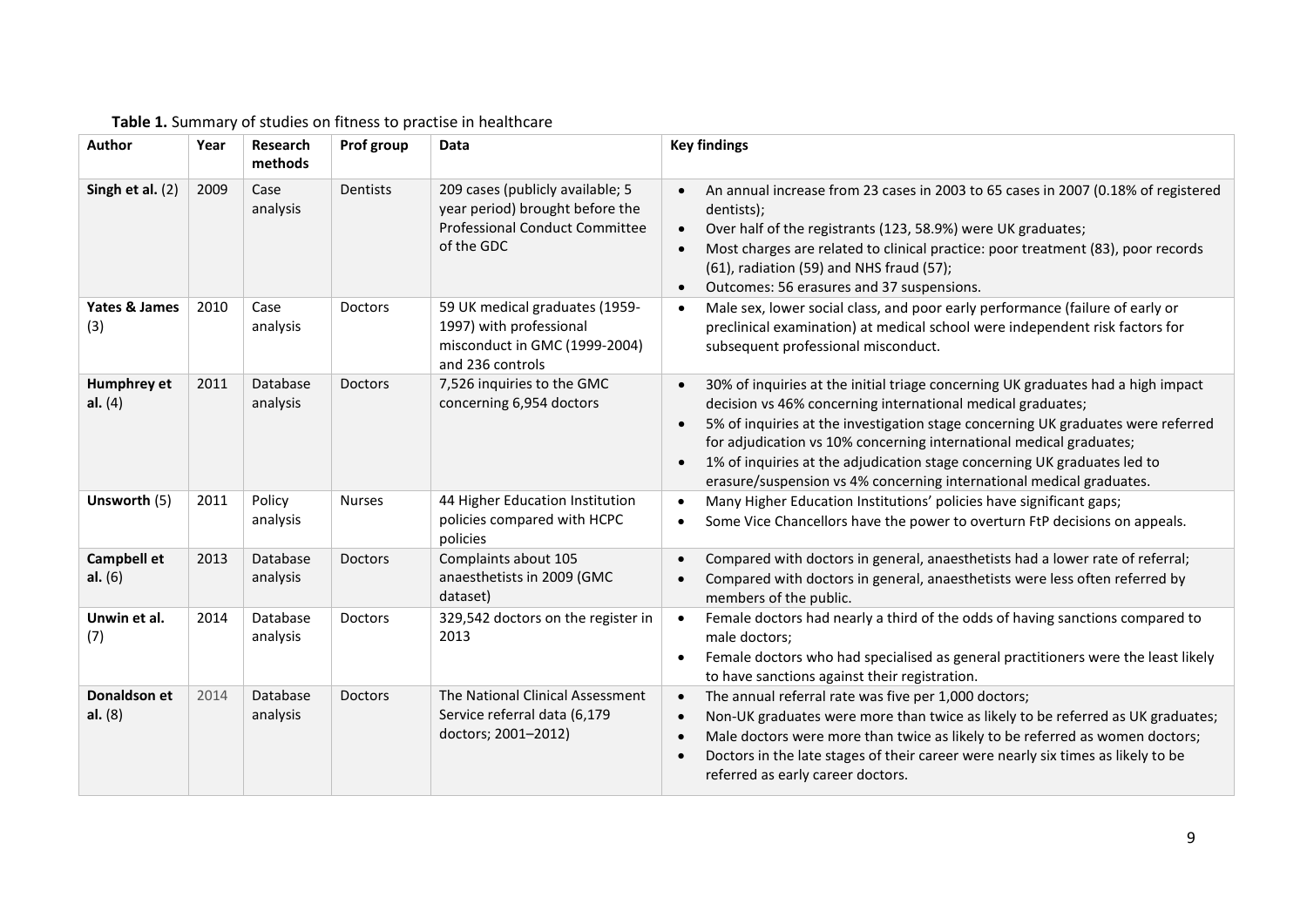| Bourne et al.<br>(9)            | 2015 | Survey                          | Doctors        | Anonymous survey: 7,926<br>doctors with recent/current,<br>past, or no complaints | Doctors with current/recent complaints were two times more likely to report<br>$\bullet$<br>suicidal ideation or self-harm thoughts;<br>After whistleblowing 20% felt victimised, 38% felt bullied, 27% spent over one<br>$\bullet$<br>month off work.                                                                                                                                                             |
|---------------------------------|------|---------------------------------|----------------|-----------------------------------------------------------------------------------|--------------------------------------------------------------------------------------------------------------------------------------------------------------------------------------------------------------------------------------------------------------------------------------------------------------------------------------------------------------------------------------------------------------------|
| Unwin et al.<br>(10)            | 2015 | Systematic<br>review            | <b>Doctors</b> | Literature review                                                                 | 27 out of 32 reports found that male doctors were more likely (from 19 studies<br>$\bullet$<br>nearly 2.5 times the odds) to have experienced medico-legal action than female<br>doctors.                                                                                                                                                                                                                          |
| <b>Gallagher et</b><br>al. (11) | 2015 | Case<br>analysis                | Pharmacists    | 51 cases (requested from the<br>GPhC)                                             | There is a link between both risk of harm and dishonesty as aggravating factors<br>and erasure;<br>The GPhC considers relevant aggravating and mitigating factors at all stages of<br>$\bullet$<br>their deliberations into practitioner misconduct.                                                                                                                                                               |
| Gallagher &<br>De Souza (12)    | 2015 | Case<br>analysis                | Dentist        | 66 committee transcripts<br>(publicly available)                                  | The aggravating factors correlated with erasure;<br>$\bullet$<br>The GPhC considers relevant factors at all stages of their deliberations into<br>practitioner misconduct.                                                                                                                                                                                                                                         |
| Bourne et al.<br>(13)           | 2016 | Survey:<br>qualitative<br>study | Doctors        | Anonymous survey: picked 100<br>from 3,417 doctors answers                        | Many doctors felt that the complaint was unfair, felt unsupported and fearful of<br>the consequences;<br>The most stressful parts were the prolonged duration and unpredictability of<br>$\bullet$<br>procedures, poor communication, managers' incompetence, and perceiving that<br>processes are biased in favour of complainants;<br>Many were considering changing career after a complaint.                   |
| Brindley (14)                   | 2016 | Case<br>analysis                | Dentist        | 56 cases (publicly available)<br>which resulted in conditions                     | For 50 cases, registrants were asked to produce reflective logs;<br>38 registrants were asked to submit personal development plans for regular<br>reviews.                                                                                                                                                                                                                                                         |
| Bourne et al.<br>(15)           | 2017 | Survey                          | <b>Doctors</b> | Anonymous survey: 7,926<br>doctors with recent/current,<br>past, or no complaints | While 61% of doctors felt supported by colleagues, only 31% felt supported by<br>management;<br>Perceived support by management, speaking to colleagues, fair/accurate<br>$\bullet$<br>documentation, and being informed about rights positively links to well-being and<br>reduced defensive practice;<br>Following complaint doctors worried most about professional humiliation (80%).<br>$\bullet$             |
| Tiffin et al.<br>(16)           | 2017 | Database<br>analysis            | <b>Doctors</b> | Data linkage study: 27,330<br>international medical graduates                     | Lower PLAB part 1/2 scores at first sitting, multiple attempts at both parts of the<br>PLAB, lower international English language testing system (IELTS) reading and<br>listening scores and higher IELTS speaking scores predicted censure (versus no<br>censures or referrals).<br>The limit of four attempts at both parts of the PLAB would reduce the risk by only<br>approximately two censures per 5 years. |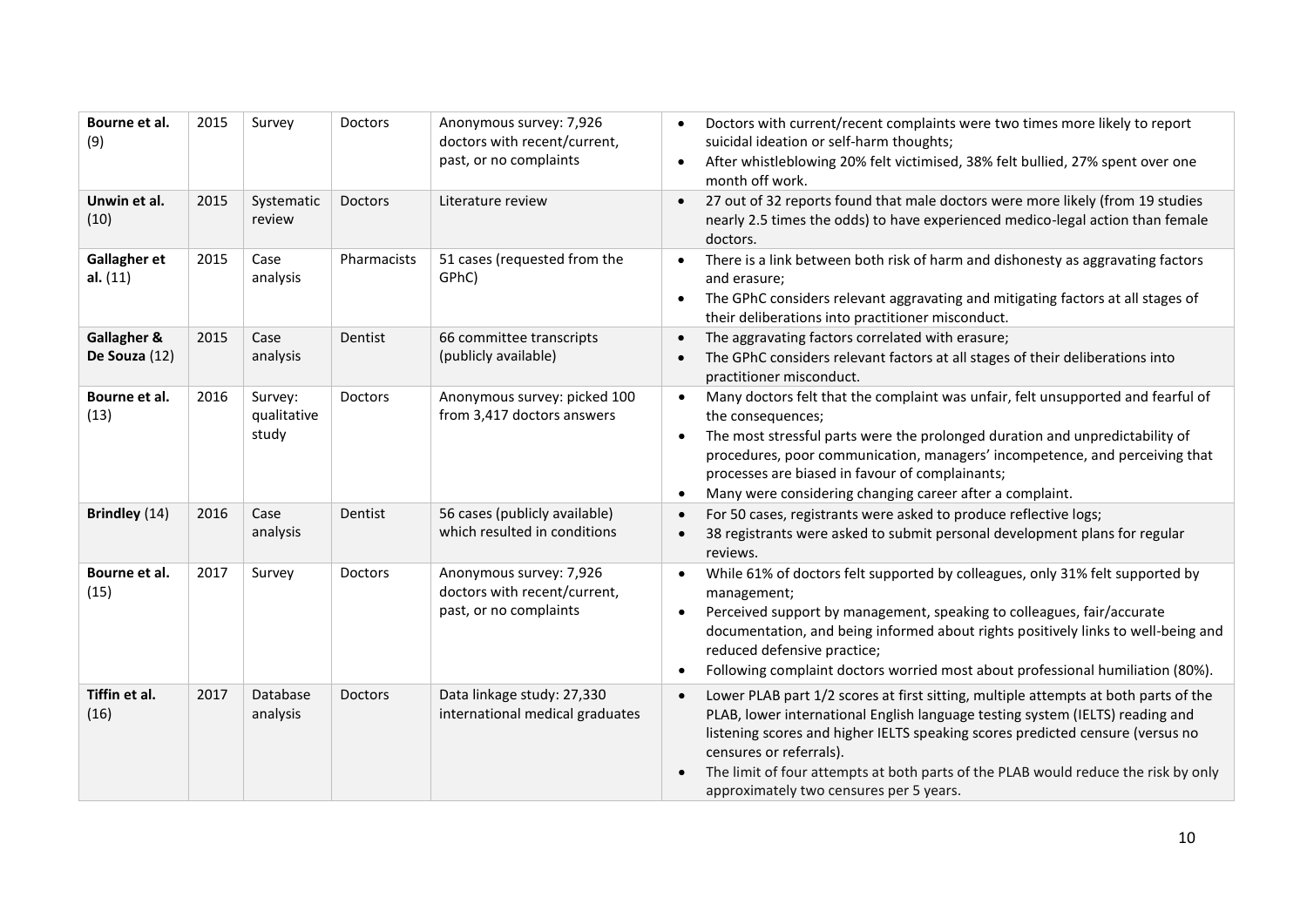| Mehdizadeh<br>et al. (17)        | 2017 | Database<br>analysis | <b>Doctors</b>    | 1,111 doctors who had a<br>performance<br>assessment between 1996 and<br>2013                                                       | The rate of performance assessment varies by place of medical qualification and<br>by year;<br>Non-UK graduates were more likely to have a performance assessment than UK<br>graduate doctors, except for South African trained doctors.                                                   |
|----------------------------------|------|----------------------|-------------------|-------------------------------------------------------------------------------------------------------------------------------------|--------------------------------------------------------------------------------------------------------------------------------------------------------------------------------------------------------------------------------------------------------------------------------------------|
| Neville (18)                     | 2017 | Case<br>analysis     | Dentists          | 6 cases (publicly available)<br>related to social media (2013-<br>2016)                                                             | 2.4% of all GDC cases were related to breaches of the social media guidelines;<br>Most cases were against dental nurses;<br>Most common type of complaint was inappropriate Facebook comments.                                                                                             |
| Leigh et al.<br>(19)             | 2017 | Case<br>analysis     | Social<br>workers | 34 cases (publicly available):<br>hearings about performance<br>issues                                                              | The seriousness of the registrant's misconduct or competence does not<br>necessarily relate to the severity of sanction;<br>Significant factors in decisions on sanctions: registrant's engagement with the<br>process, registrant's insight into the issues and credibility as a witness. |
| <b>Wakeford et</b><br>al. $(20)$ | 2018 | Database<br>analysis | <b>Doctors</b>    | Data linkage study: 27,562<br>MRCGP AKT; 17,127 MRCGP CSA;<br>36,934 MRCP (part 1); 28,011<br>MRCP (part 2); 26,752 MRCP<br>(Paces) | Knowledge and clinical assessments predict future FtP sanctions;<br>Doctors on the 2.5th percentile of postgraduate exam performance were about<br>12 times more likely to have FtP problems than those on the 97.5th percentile.                                                          |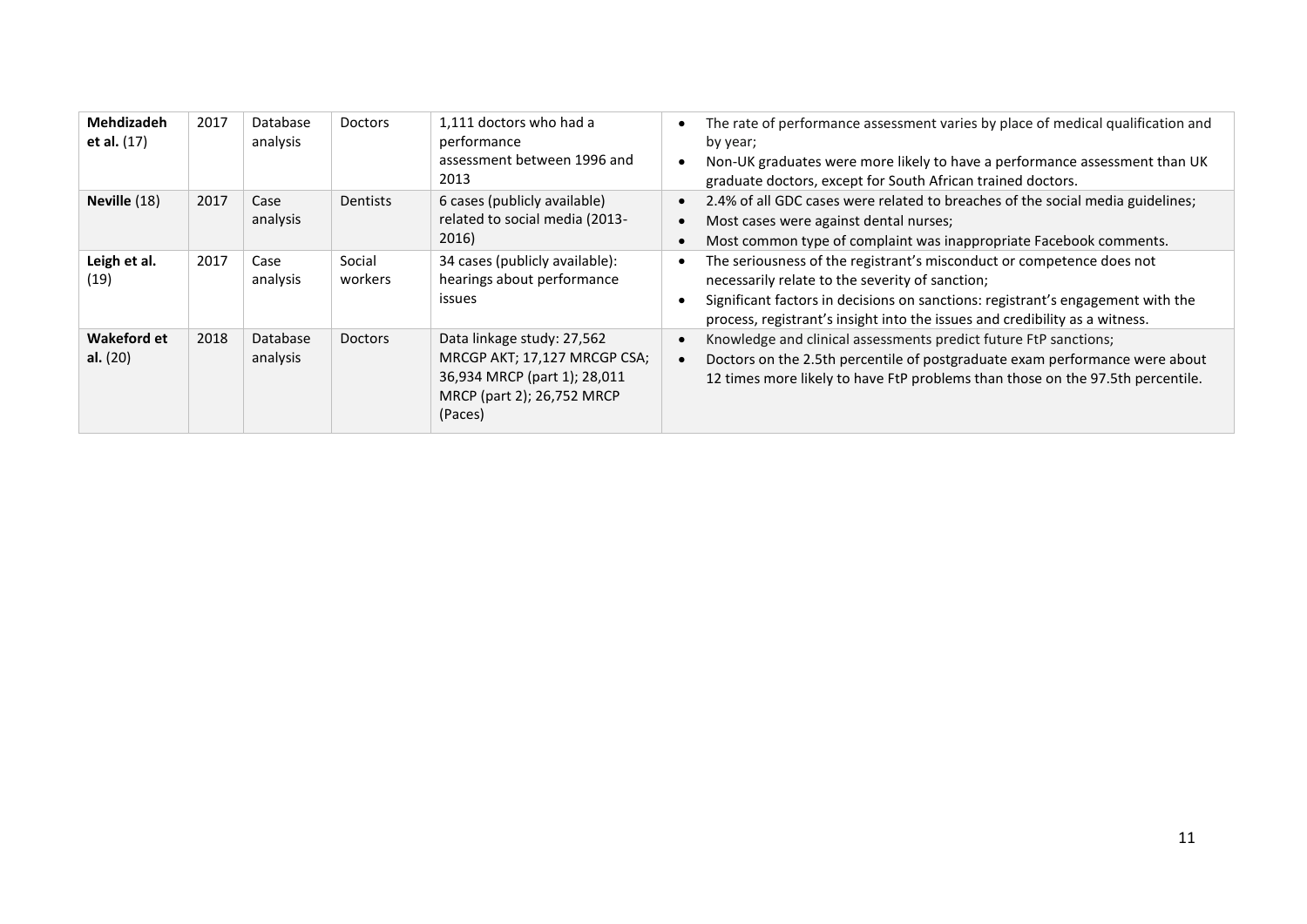# <span id="page-11-0"></span>**Conclusion**

The academic literature scoping review revealed a limited number of studies on FtP. Regarding consistency, there were no studies analysing consistency across different UK health care regulators. Some studies analysed consistency within a regulator, for example whether the regulator considers aggravating and mitigating factors at all stages of their deliberations into misconduct. The findings, however, are limited as such studies are often undertaken as a quality assurance investigation or audit.

The vast majority of studies (12 of the 19 included in this review) were about doctors and we found a limited number of studies on dentists, nurses, pharmacists, and social workers. We did not find studies on chiropractors, osteopaths, or opticians as well as other professionals regulated by HCPC. In addition, many studies were either descriptive in nature (e.g. discuss a spread of outcomes) or analysed what factors link to FtP outcomes (e.g. whether postgraduate exam results link to a doctor being sanctioned).

The lack of studies on consistency of FtP processes and outcomes across the healthcare regulators confirms that research in this area will be of significance.

# <span id="page-11-1"></span>Implications for future research

Based on our review, we conclude:

- There is a **lack of high quality** studies about FtP;
- Of the limited studies available **many focus on FtP outcomes**, with just a few studies on processes;
- There are limited studies on **professionals** other than doctors.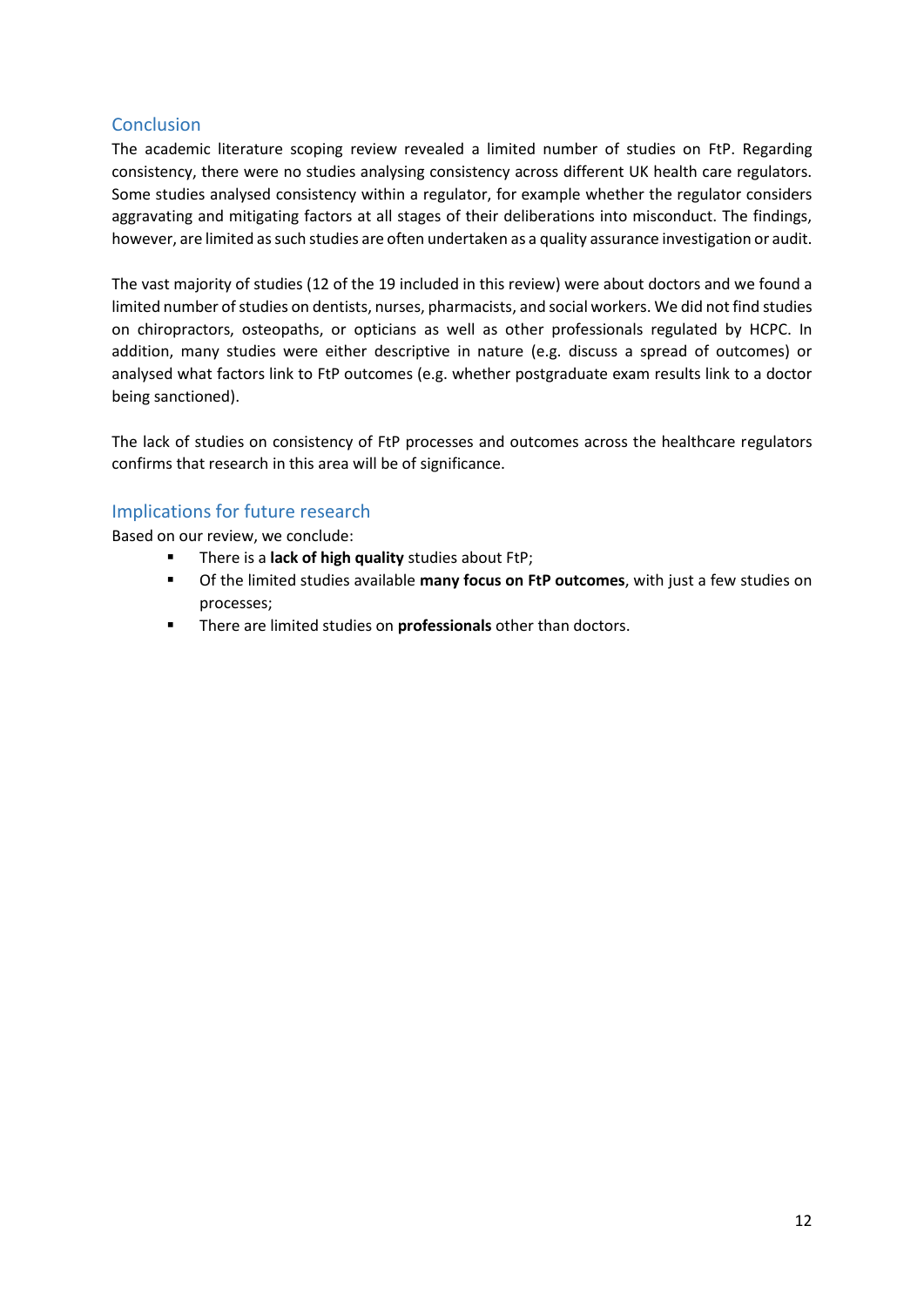# <span id="page-12-0"></span>Scoping question 2: Are the potential sources of available data sufficient and veracious to analyse the consistency of fitness to practise outcomes?

Information was synthesised from three sources to produce this section of the report: 1) informal interviews with seven regulators about their FtP procedures and available data, 2) publicly available data on regulators' websites including annual reports, and 3) analysis of the PSA database. The first section of the report presents results from informal interviews with the regulators. The second section discusses the PSA section 29 database and the last section specifically deals with data currently available to understand the impact of legal representation on consistency. Each of these three sections concludes by discussing these findings and their implication for future research.

# <span id="page-12-1"></span>1. Interviews with the regulators

The aim of informal interviews with health and social care regulators was to explore the sufficiency and veracity (data quality) of their available sources of information (databases and documents) for assessing consistency in the context of a full study. On 14-16<sup>th</sup> February all nine UK health and social care regulators were invited to take part in informal telephone interviews. A checklist was developed to guide and standardise the interviews (Appendix A). This checklist was sent in advance of the phone interviews to ensure the fullest data capture. Two "follow up" reminder emails were sent to nonresponders when required.

The data-gathering phase ended on the 31<sup>st</sup> March 2019, at which point seven of the nine regulators invited to take part had engaged. Of these seven regulators, five regulators took part in informal telephone interviews; one regulator partly completed the interview but subsequently sent their responses to the rest of the checklist questions via email; and one regulator was not able to participate in an informal interview but sent the completed checklist via email. Some interviewees' roles within the organisation meant that they were not able to answer some of the questions in detail.

The following sections detail the results with regards to:

- 1. Allegation categories and FtP outcomes;
- 2. FtP processes;
- 3. Quantitative databases;
- 4. Qualitative data available;
- 5. Other relevant documentation;
- 6. FtP hearings;
- 7. Data retention policies;
- 8. Data sharing in future research;
- 9. Implications for future research.

### <span id="page-12-2"></span>Allegation categories and FtP outcomes

The number of high-level allegation categories vary across the regulators. One regulator had seven allegation categories, one regulator had six, three regulators had five, and two regulators had four. However, in six of the seven regulators the high-level allegation categories were broadly similar and could potentially be grouped as:

- Misconduct;
- Lack of competence;
- Conviction or caution for criminal offence;
- Health;

and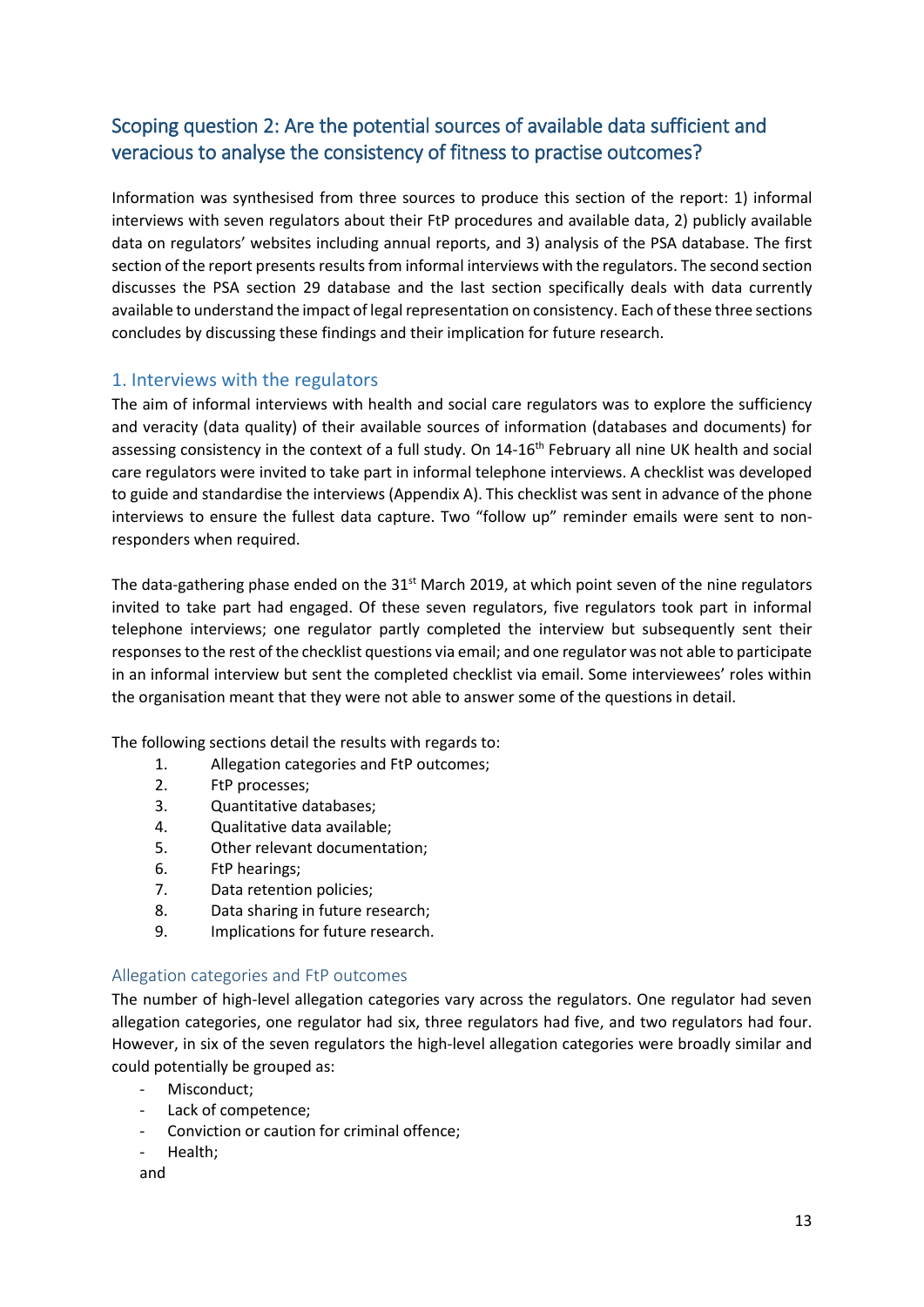- [Determinations by other health or social care organisations;](https://www.nmc.org.uk/ftp-library/understanding-fitness-to-practise/fitness-to-practise-allegations/determinations-by-other-health-or-social-care-organisations/)
- [Not having the necessary knowledge of English.](https://www.nmc.org.uk/ftp-library/understanding-fitness-to-practise/fitness-to-practise-allegations/not-having-the-necessary-knowledge-of-english/)

The categorisation and range of the investigative outcomes at both the case examiner/investigative committee (stage III, see below) and hearing stage (stage IV), also varied across the regulators. For example, case examiners/investigative committees had between two and eight outcome options. This range also highlights the procedural variation according to the regulator.

Similarly, there was some variation in the categorisation of the FtP hearing outcomes but this was fewer than case examiner/investigative committee outcomes, with regulators having between four and six outcome options.

Broadly, hearing outcomes map to:

- No further action;
- Advice;
- Caution, warning or reprimand;
- Conditions;
- Suspension;
- Erasure.

### <span id="page-13-0"></span>FtP processes

All regulators follow the same four-stage process for FtP, which is:

- 1) Complaint (stage I)
- 2) Triage (stage II)
- 3) Investigation (stage III)
- 4) Hearing (stage IV)

There were however differences in the processes underpinning the four FtP stages across the regulators. Nomenclature for the stages in the FtP process varied across regulators. Stage II also varied in process and is undertaken by personnel with different roles within the organisation. Of particular note, at stage III of the process four regulators used case examiners, four used an investigating committee, and one used a scrutiny committee with variations in ability to impose sanctions.

All regulators who responded to the research team confirmed that information is captured at all stages of the FtP process. The data collected and the method used to store data varied across the regulators; however, information stored in case files was, on the whole, consistent. Six out of the seven regulators held information gathered at stage I, typically detailing the nature of the complaint and initial information. Six out of the seven regulators gathered data for stage II (triage/screening) and this typically included registrants' personal details and details of the complaint, including allegation category. All regulators held data for stage III (case examiner/investigation), most of which was the same data gathered from the earliest stages of the complaint but updated as new information arrived. At stage IV (hearing) more detailed data was available, including details of the hearing itself.

#### <span id="page-13-1"></span>Quantitative databases

#### *Complaint details*

All regulators who participated in this project retain data regarding the FtP processes. The majority of regulators reported that older cases consist of less rigorous and comprehensive data, however they reported an improvement in the quality and extent of data in more recent years. Four out of seven regulators reported significant changes to FtP databases since data collection began. No regulator has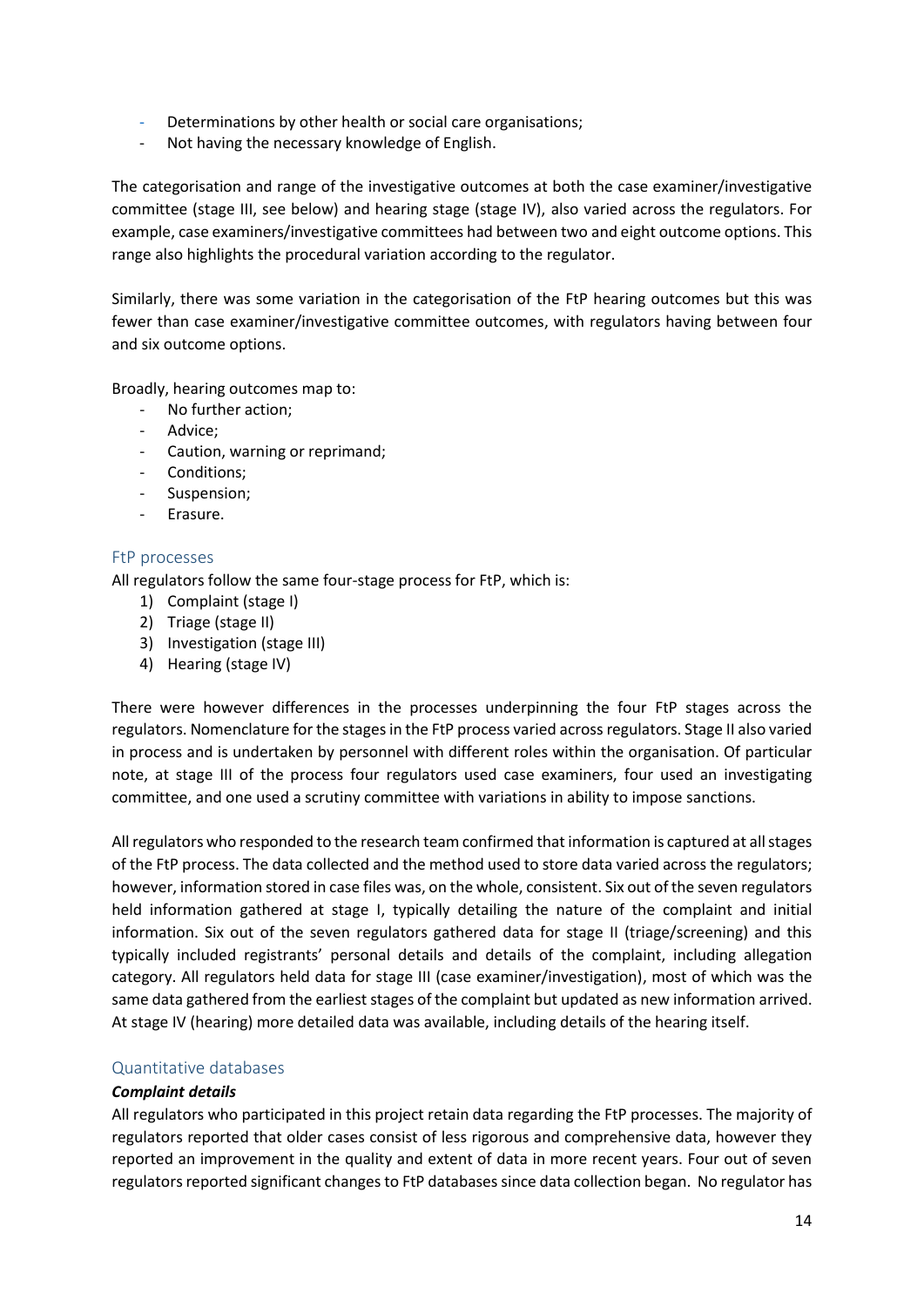a statistical database but all regulators report using either a case management system or excel spreadsheets. The number of cases held by a regulator varies as a reflection of the number of registrants, ranging between 9000/year and 33/year. There was variation in how many years data was available for, ranging from 4 to 17 years. All regulators participating in the project reported collecting data for 1) duration of case; 2) enquiry source; 3) allegation category, and 4) outcome.

Allegations can, and frequently are, added to a case as the investigation proceeds. Furthermore, within the databases it is not possible to decipher which allegation had the greatest influence or led to the outcome decision. One regulator reported that their FtP database held information on decisionmaking, whereas all other regulators reported outcomes were available but not information regarding the decision-making processes.

Databases differ in how a complaint/FtP is recorded. For the majority of regulators each data line in the database represents a complaint/concern/allegation against which the case is held. Databases can be interrogated for multiple complaints associated with a single registrant.

### *Demographic information*

Regulators reported that registrants' details were held on separate registrant databases. For FtP databases, information recorded tended to vary across the regulators (examples presented in Table 2).

| Gender | Place of<br>qualification | <b>Ethnicity</b> | Age | <b>Time since</b><br>qualification | <b>Organisation</b> | Job title | <b>Status</b> |
|--------|---------------------------|------------------|-----|------------------------------------|---------------------|-----------|---------------|
| 85%    | 42.8%                     | 28%              | 71% | 14%                                | 14%                 | 0%        | 0%            |

| Table 2. Percentage of sociodemographic characteristics held by regulators on FtP databases |  |
|---------------------------------------------------------------------------------------------|--|
|                                                                                             |  |

# <span id="page-14-0"></span>Qualitative data available

All regulators participating in this project hold case files for FtP processes. One regulator reported a mixture of paper and electronic files, all other regulators store case files electronically with data scanned and uploaded as required. Most regulators keep relevant documentation for each stage of the process. Typically, this was described as including all material associated with the case such as phone calls, emails, letters, witness statement, statement of case, internal communication, health records, assessments and determinations.

There was no average length for case files and some were several thousand pages long. Cases closed at complaint stage tend to be shorter in length although this can be variable. The format for case files also varies across regulators. One regulator reported holding two types of case files which can be active at the same time 1) triage, investigation and case examiner stage; and 2) legal case files.

<span id="page-14-1"></span>All case files were reported to contain identifiable information pertaining to the registrant, patient and frequently other members of the healthcare team. One regulator had files redacted as part of a research project, all other regulators stated that redaction would be necessary for future research.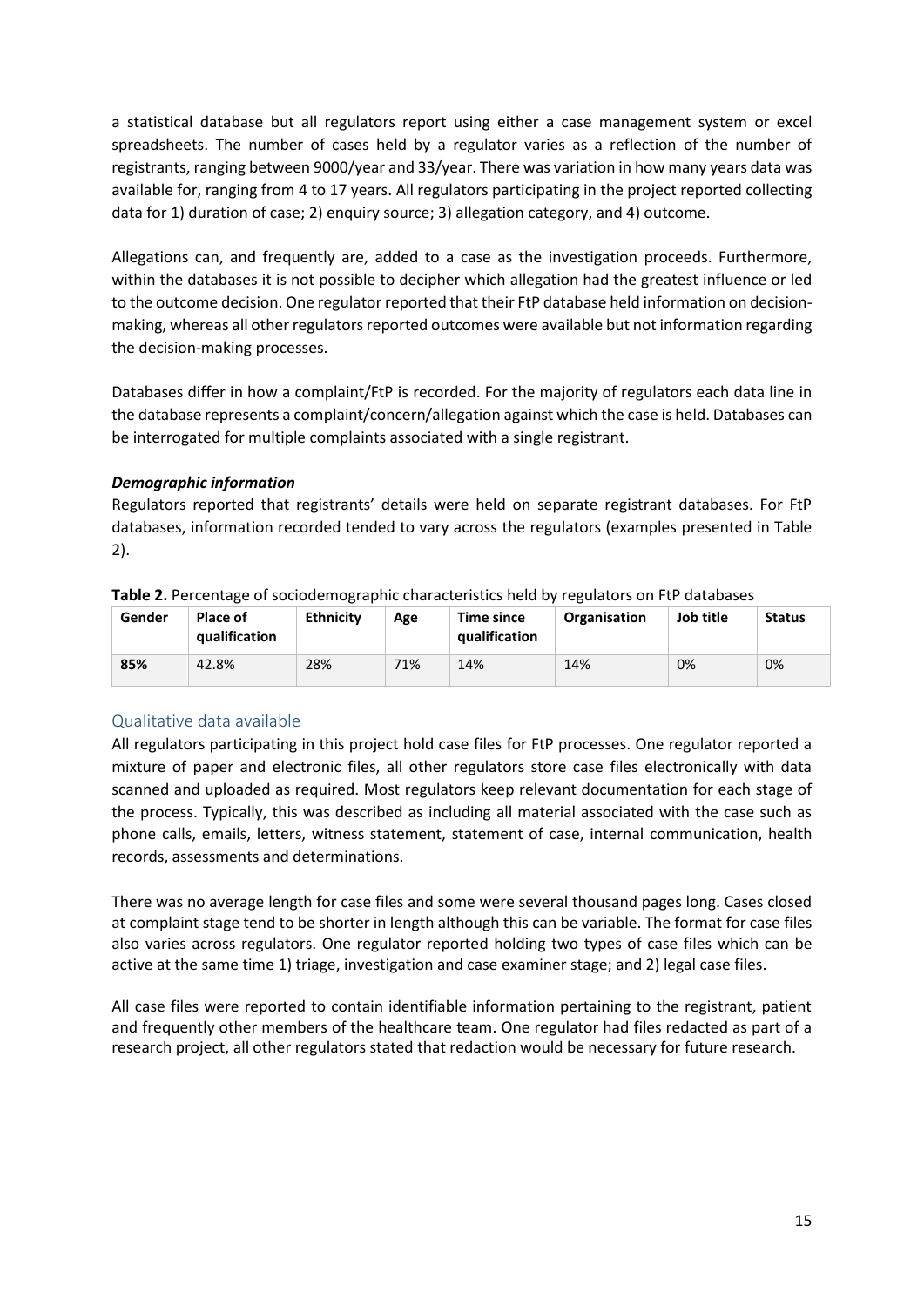# Other relevant documentation

Other documentation that interviewees suggested may be useful for future research include:

- Internal reports on quality assurance of decision-making;
- Internal guidance documentation to improve consistency in investigations;
- Post-hearing feedback;
- Internal guidance for decision-making;
- Operational guides that ensure public decision-making guidance is fully embedded in processes;
- Training videos;
- Staff manuals;
- Audits of work and processes;
- External research by researchers;
- Regulation manual.

### <span id="page-15-0"></span>FtP hearings

Most regulators audio recorded their FtP hearings. Transcripts can be requested in specific situations but are not routinely available. Determinations are published publicly but may be partially redacted containing the registrant's name. Private determinations may contain more information than public, including more sensitive data. Determinations contain information about the decision-making process. Most, but not all, regulators include determinations within case files if the hearing has concluded.

The hearing panels typically consist of one lay, one professional, and one other member. Guidance for panel membership pertains to professional/lay representation as opposed to ethnic or gender diversity. Legal assessors are usually present at the hearing and may sit on the panel in some instances. The use of a legal chair is typically limited to one regulator. Four regulators reported using guidance for the recruitment to panel.

Three regulators have separate professional conduct and health committees and one has three committees consisting of a conduct committee, health committee, and professional practice committee. Three regulators use geographic locations across the UK for hearings.

# <span id="page-15-1"></span>Data retention policy

The retention policy of each regulator governs how long data is held for and therefore what data is available for future research. The retention policy is dependent on what type of data is held, what has been published, the nature of the case, and the outcome. For example, in one regulator time limits are in place for how long case files are held for:

- Case files held for two years if case closed at triage;
- Case files held for five to ten years if closed at investigation:
- Case files held for over ten years if case proceeded to tribunal.

<span id="page-15-2"></span>At a different regulator case information is held for twenty years for cases closured at triage.

#### Data sharing and future research

All regulators were clear that future research would require a data sharing agreement with each individual regulator and be fully compliant with General Data Protection Regulation (GDPR). The rationale of the research and its scope would be clear. The research proposal should include information as to any potential impact on registrants. It is likely to require agreement at executive or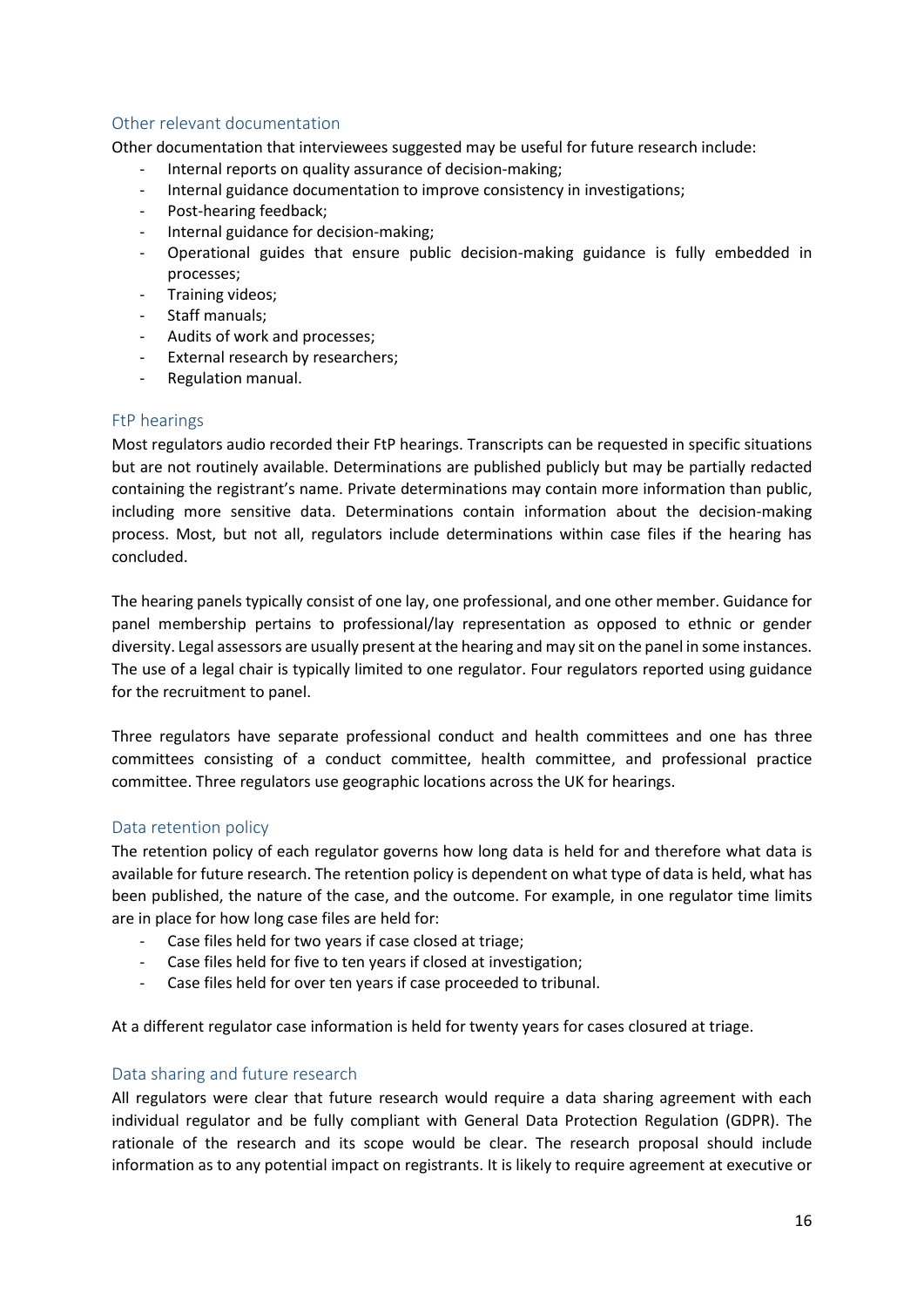council level in each organisation. Data shared would be required to be as specific and proportionate to the needs of the project as possible.

All regulators participating in this project described redaction as a significant resource in terms of cost and personnel. The majority of regulators stated they would not be able to complete this 'in-house' with current resources. It is possible to receive transcripts of FtP hearings but this would incur considerable transcription costs.

# <span id="page-16-0"></span>Implications for future research

- **Allegation categories** there is significant variation in categories used by regulators based on our interview data and our analysis of publicly available regulator FtP reports. The variation in categorisation should be a consideration on any future research as it affects regulators' reporting, internal policies, and guidance for registrants.(21) A common typology will need to be devised to group categories for research purposes.
- **Multiple allegations** are often accumulated over the course of the investigation and will have an impact on the outcomes. In order to account for this we suggest that future research should take into account multiple allegations in their analysis. For a more detailed discussion about such analysis, please see p. 37-38.
- **Outcome categories** there is less variation in the outcome categories across the regulators; however, variation still exists and will need to be reviewed in order to have a comparable set of outcome categories applicable to all regulators. Further quantitative data will be needed to explore this in more detail.
- Whilst there is a commonality in the four-stage **process of FtP investigation,** there is variation between the regulators about nomenclature, decision-making personnel, processes, and legal frameworks. It is therefore important to have a detailed insight into this variation in order for conclusions to be drawn about its meaningful impact on consistency or not. This will need to be explored both qualitatively and quantitatively.
- All regulators retain FtP data in electronic form. **Quantitative databases** are case management systems and not statistical databases. Only selective variables from case files and other sources like determination documents/case proceedings are entered into the electronic case management system, which is not consistent across the regulators. Databases have gone through significant changes since data collection began and hence more recent databases (past few years) are more reliable. Future research using regulators' databases needs to be mindful of these facts and allow enough time for combining and cleaning datasets.
- Regulators normally **collect data** on 1) duration of case, 2) enquiry source, 3) allegation category, and 4) outcome; information regarding the decision-making process are not usually in the regulators' FtP database. Demographic data, which may be significant in a future exploration of consistency, is variably included on the current datasets. Demographic data from case files or registrants' databases could be used to supplement existing regulators databases, crucial for a robust quantitative study. Regulators range from very large to much smaller organisations with proportionally less complaints. Statistically analysing some variables where the numbers are smaller introduces limitations, however these could be overcome by combining statistical with qualitative analysis of case files.
- The differences in data **retention policies** need to be balanced with gaining sufficient quantitative data in order to robustly examine the variables likely to be of significance in a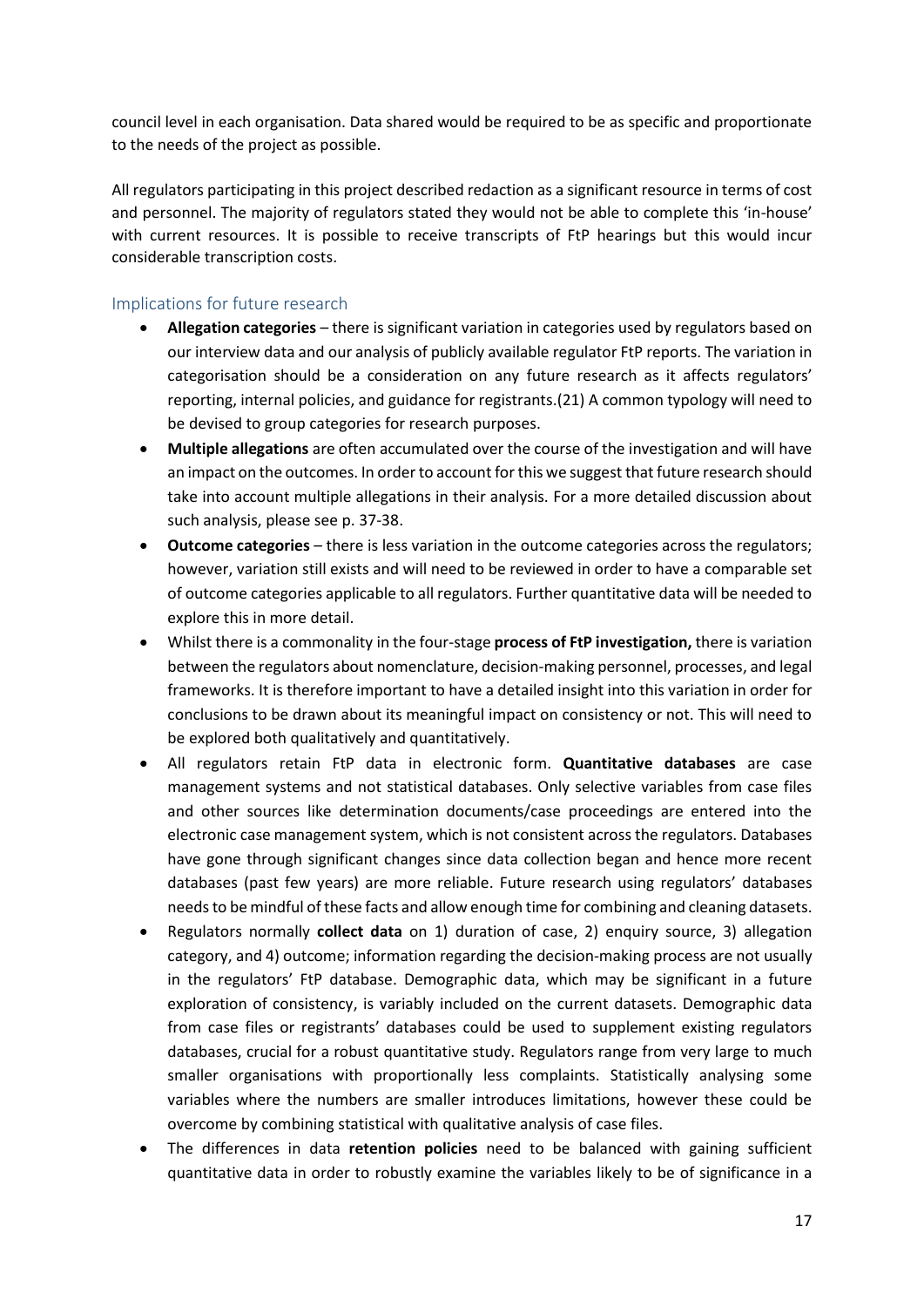study of consistency. It is likely that any future study would need to examine several years' worth of data and preferably more recent data, as, according to these informal interviews, it is likely to be of a higher quality and more complete.

- **Case files** are an important source of information to explore the consistency of decisionmaking. They are more likely to contain detailed individual demographics, information about legal representation, and the nature of the complaint including the outcome. However, case files contain identifiable data and only two regulators reported the possibility of anonymisation. Significant barriers to using case files include the cost and time of redacting them.
- **FtP determination documents** are an important source of exploring decision-making with regard to consistency. These are available publicly, but private determinations tend to have more detail. If not redacted it will be associated with the higher costs.
- **Transcripts of hearings** will be a useful source of very detailed information and be able to explore causal factors for various outcomes including the influence of legal representation. As not all hearings are transcribed, and some hearings can take up to five days, time spent on transcribing and analysing hearings would have resource implications.
- **Other documentation** (e.g. internal reports) may provide important insights into procedural variation between the regulators.
- **Regarding ethics/data protection/research governance** we do not anticipate issues with ethical approval for future research. However, regulators will need confidence that data protection and GDPR issues have been addressed. Individual data sharing agreements need to be reached with each regulator, but any future research needs to ensure the highest degree of research governance and data security. It is recommended that this be done on a data safe  $h$ aven $^1$ .
- Within the **timescale** of the research only seven out of the nine health and social care regulators were able to take part in informal interviews. Future research needs to be mindful of the variation in regulators' resources and capacity to take part in further study. In addition, working closely with the regulators is important as regulators are experts in their FtP investigations (e.g. they can explain any anomalies) and data holders (e.g. provide information which researchers need). Future research needs to first establish a good working relationship with regulators which is essential for the success of this project.

# <span id="page-17-0"></span>2. The PSA section 29 database

The PSA section 29 (S29) database holds reports on all FtP cases where a decision has been made, recording all cases that have completed the hearing stage of the FtP process (stage IV).

#### *Quantitative data*

**.** 

The S29 database was reported to contain around 22,000 cases from 2013 to date and includes cases from all the nine regulators. At present, cases can be searched based on: registrant name, registrant gender, regulator type, allegation type, outcome, PSA appeal, etc. The research team at UCL audited the database in March/April 2019 to inform decisions about its use for any future research.

 $1$  A data safe haven is a secure portal for storing research data.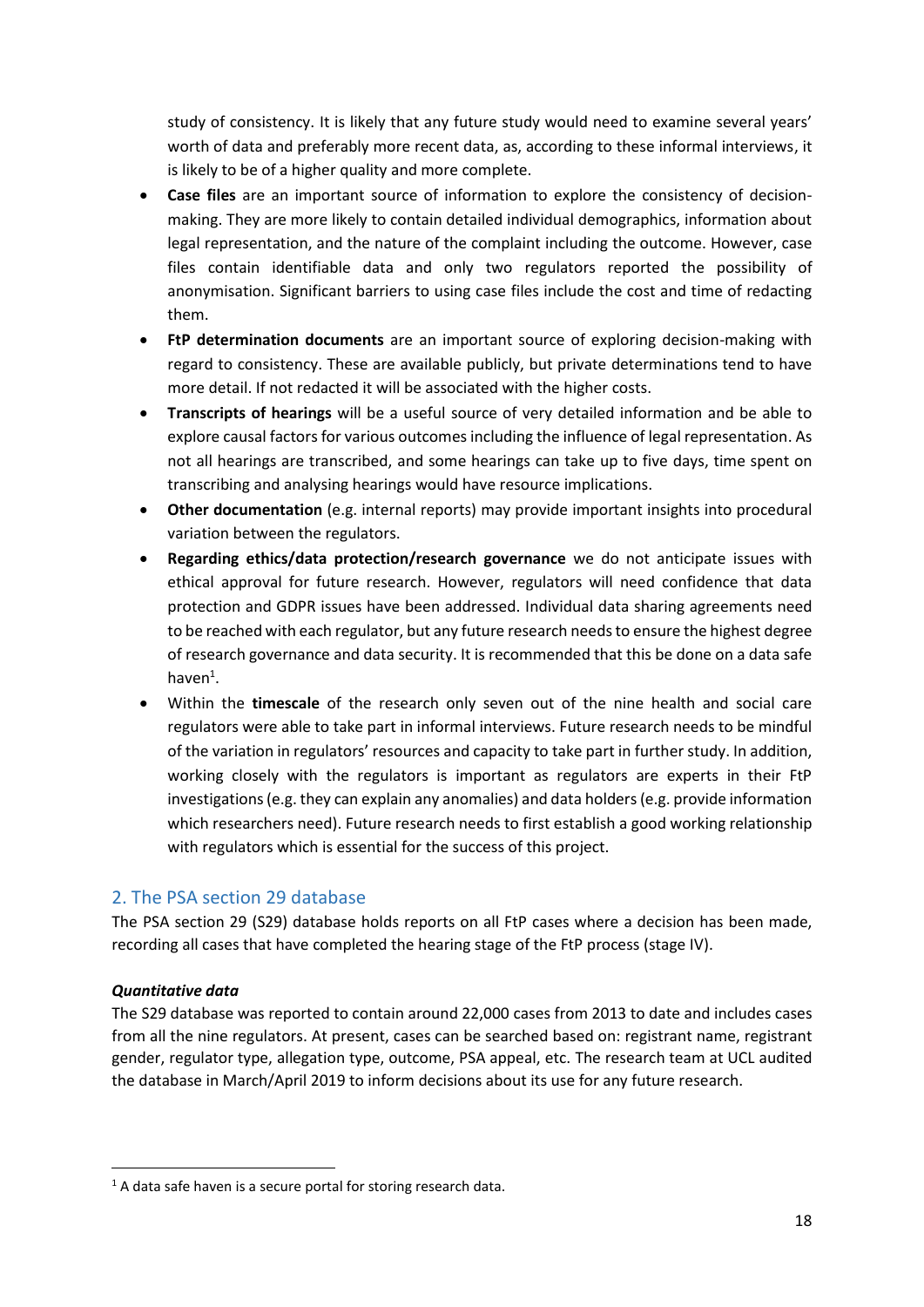The S29 database can be searched to find similar cases, e.g. in terms of allegation type, outcome, and registrant characteristics. For example, Table 3 shows the distribution of cases according to four key hearing types (*note*: this table does not include results for other hearing types that are available in the search: language impairment, non-compliance, and restoration cases). There is a wide variation across regulators in the number of cases recorded in the four hearing type categories. Furthermore, these types also have many lower level allegation sub-categories (charge summary: e.g. sexual misconduct, treating without consent, verbal abuse, etc.). Therefore, any future sample should be chosen carefully to account for this variation and ensure adequate representation across the regulators.

|                        |                     | <b>Regulators</b> |            |            |      |            |            |             |             |  |  |  |
|------------------------|---------------------|-------------------|------------|------------|------|------------|------------|-------------|-------------|--|--|--|
| <b>Hearing type</b>    | GMC/<br><b>MPTS</b> | <b>HCPC</b>       | <b>GOC</b> | <b>GCC</b> | GOsC | <b>NMC</b> | <b>GDC</b> | <b>GPhC</b> | <b>PSNI</b> |  |  |  |
| <b>Health</b>          | 456                 | 214               | 20         | ٠          | 6    | 1444       | 197        | 194         | ٠           |  |  |  |
| <b>Conduct</b>         | 1447                | 2339              | 194        | 85         | 132  | 8876       | 1328       | 589         | 20          |  |  |  |
| Conviction/<br>caution | 277                 | 282               | 15         | 7          | 6    | 753        | 122        | 144         |             |  |  |  |
| <b>Performance</b>     | 212                 | 620               | 3          | 1          | 9    | 1066       | 129        | 29          | ٠           |  |  |  |

**Table 3.** Total cases in the database according to hearing type and regulators

*Note*. Totals: GMC/MPTS=2042; HCPC=3026; GOC=205, GCC=90, GOsC=143, NMC=11400, GDC=1480, GPhC=748, PSNI=20. Totals are lower because some cases are classified under more than one hearing type.

The same situation is apparent for allegation outcomes as Table 4 illustrates. Table 4 shows the distribution of cases in the S29 database according to five key hearing outcomes (*note*: outcomes for four hearing types presented in Table 3). It is not presented in this report, but it is possible to search for other outcomes in the database, e.g. financial penalties, conditions after suspension, restoration, etc.

|                             | <b>Regulators</b> |             |            |            |      |            |            |             |                          |  |  |
|-----------------------------|-------------------|-------------|------------|------------|------|------------|------------|-------------|--------------------------|--|--|
| <b>Outcome</b>              | <b>GMC/ MPTS</b>  | <b>HCPC</b> | <b>GOC</b> | <b>GCC</b> | GOsC | <b>NMC</b> | <b>GDC</b> | <b>GPhC</b> | <b>PSNI</b>              |  |  |
| No impairment               | 424               | 810         | 74         | 50         | 59   | 2716       | 465        | 192         | 4                        |  |  |
| Caution/warning             | 55                | 232         | 23         | 19         | 36   | 691        | 93         | 29          | $\overline{\phantom{a}}$ |  |  |
| Condition/undertaking       | 265               | 345         | 22         | 8          | 12   | 2045       | 236        | 78          | 3                        |  |  |
| <b>Suspension</b>           | 680               | 764         | 38         | 6          | 18   | 2921       | 471        | 291         | 4                        |  |  |
| <b>Erasure/striking off</b> | 445               | 789         | 41         | 6          | 17   | 2420       | 154        | 139         | 10                       |  |  |

*Note*. Totals: GMC/MPTS=2042; HCPC=3026; GOC=205, GCC=90, GOsC=143, NMC=11400, GDC=1480, GPhC=748, PSNI=20. Totals are lower because some cases are classified under more than one hearing type.

The database contains a number of missing values. For example, Table 5 shows the missing values for gender.

|  |  |  |  |  | Table 5. Total cases in the database according to gender and regulators |
|--|--|--|--|--|-------------------------------------------------------------------------|
|--|--|--|--|--|-------------------------------------------------------------------------|

|                | <b>Regulators</b> |             |            |            |      |            |            |             |             |  |
|----------------|-------------------|-------------|------------|------------|------|------------|------------|-------------|-------------|--|
| <b>Outcome</b> | <b>GMC/MPTS</b>   | <b>HCPC</b> | <b>GOC</b> | <b>GCC</b> | GOsC | <b>NMC</b> | <b>GDC</b> | <b>GPhC</b> | <b>PSNI</b> |  |
| Total cases    | 2213              | 3092        | 216        | 92         | 146  | 11900      | 1539       | 768         | 22          |  |
| Gender         |                   |             |            |            |      |            |            |             |             |  |
| <b>Male</b>    | 1532              | 1484        | 143        | 54         | 93   | 2907       | 923        | 447         | 10          |  |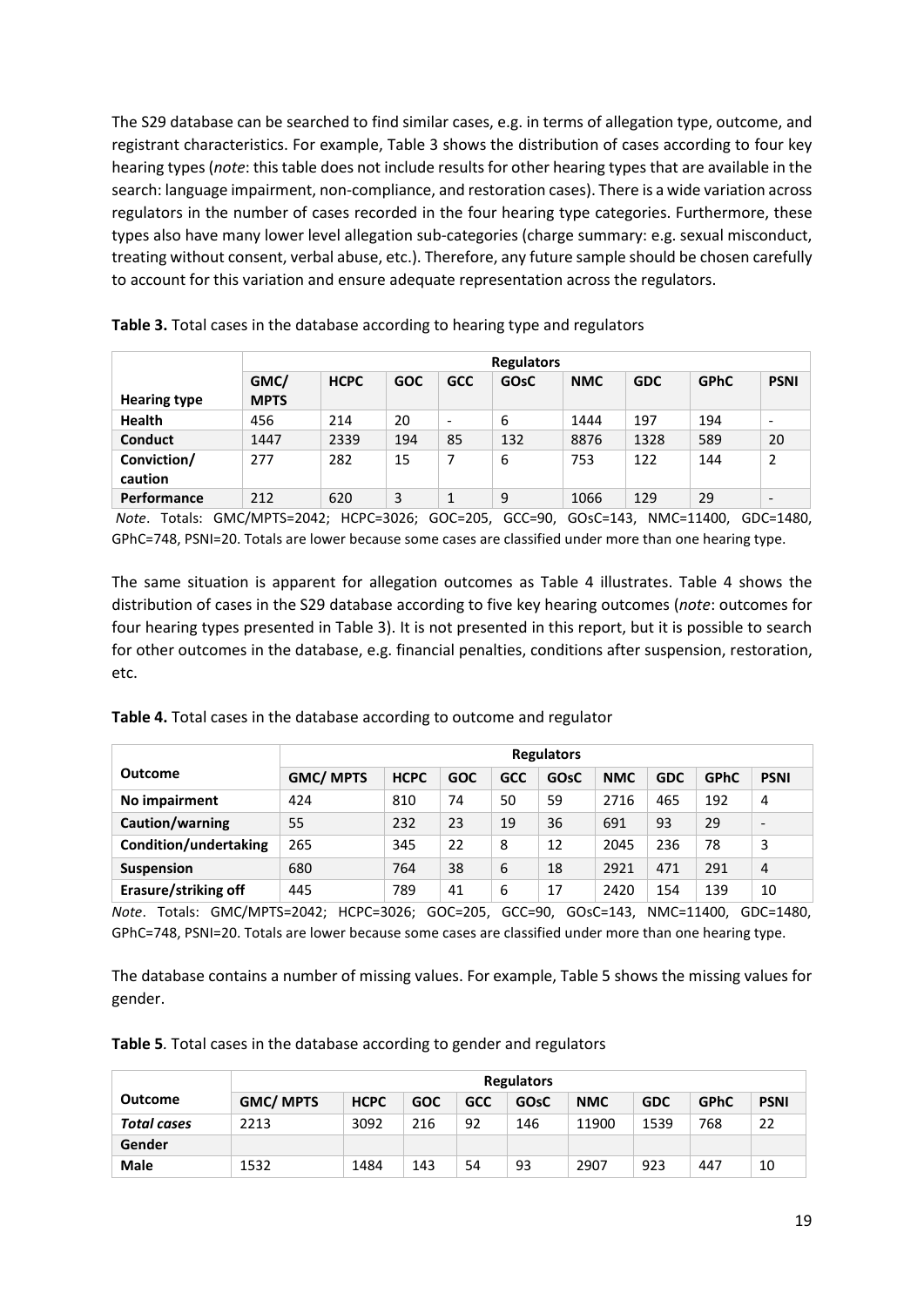| Female               | 340 | イロウラ<br>エコムノ | F <sub>1</sub><br>⊥ ب | 12<br>ᅩ                  | 44        | 8345      | 442      | 219 | $\sim$<br>ᆠᆂ             |
|----------------------|-----|--------------|-----------------------|--------------------------|-----------|-----------|----------|-----|--------------------------|
| <b>Not specified</b> | 16  | -            | -<br>-                | $\overline{\phantom{a}}$ | -         | n r<br>نے | -        | -   | $\overline{\phantom{a}}$ |
| <b>Missing</b>       | 325 | 81           | 20                    | 25                       | $\bullet$ | 623       | 173<br>∸ | 100 | $\overline{\mathbf{a}}$  |

Some variables were added by the PSA to the database more recently and therefore there are a limited number of cases that can be screened based on these newer variables – for example, the legal representation variable was added around 18 months ago. It is not possible to search the database on registrants' characteristics such as age, place of primary medical qualification, time since qualification, and other similar more specific characteristics.

The database appears not to handle searches with large numbers. Despite knowing that it contains 22,000 cases only 20,100 cases were reported in our search. Whilst we are aware that data can be exported into software programmes which would alleviate some problems, the issues with limited coding and missing data limits its use for further quantitative analysis.

The PSA are planning to update the S29 database in October, 2019 to include more features which may increase its utility for future research.

### *Qualitative data*

The variety and quality of the documents included in the S29 database vary. The PSA only requests detailed documentation to examine (and store on the S29 database) if the determination of a case is considered to be too lenient. Documents in these types of file include: evidence bundles, determination documents, hearing summaries, and transcripts. For cases where the determination is not a concern, case files only contain determination documents and email exchanges. It is important to note that because erasure is the most severe sanction, the cases with such an outcome are not investigated by the PSA (as this determination cannot be made *more* severe). This means that detailed information about the decision-making processes of the most severe determinations is not available in this database.

# <span id="page-19-0"></span>Implications for future research

- **The S29 database holds data only for cases that went to a hearing**. Future research should seek more information from regulators on cases which did not reach this stage of the FtP process.
- In cases where there is less information, when **the PSA is not looking further into a case**, **only the determination documents** could be used for comparisons across regulators.
- The S29 database will have limited use for quantitative research purposes because of a number of **missing values and the limited number of search variables**. Even though it is useful to explore the cases, future research would need to focus on qualitative analysis of cases and/or consider coding cases for quantitative analysis.
- On examining the database, it was found that **the content per case is variable** due to how much detail was requested from the regulator for the PSA to examine. The database contains a range of data that could inform a potential qualitative analysis. However, in order to be able to examine consistency across the nine regulators, future research should consider that the selected data would need to be comparable, and therefore a qualitative analysis would be dependent on how consistent the types of data are across the cases in the S29 database. Cases being scrutinised by the PSA have more data available for **future qualitative analysis:**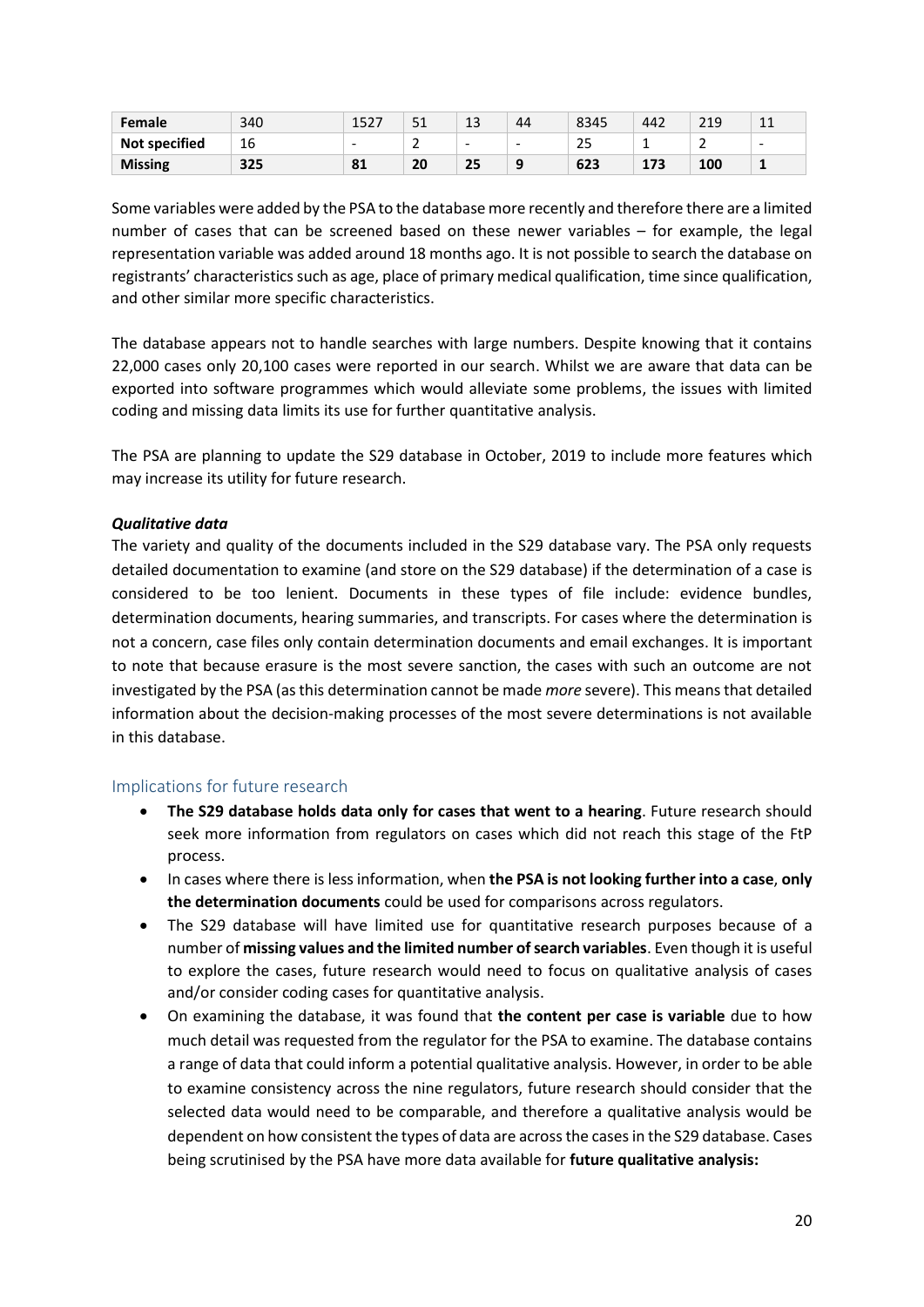- o *Determination documents:* from the determination documents it would be possible to explore how allegations, outcomes, and decision justifications are described by the various regulators. Discourse analysis (22) would be a useful mode of analysis to examine the language used in the documents, and to identify any issues around power and fairness. The determination documents can also provide some insight into any differences regarding registrants' having legal or other representation. For a more detailed discussion about discourse analysis, please see p. 33-40.
- o *Hearing transcripts*: from the transcripts it would be possible to explore how the different regulators conduct their hearings, including their format, the participants, and whether different aspects of the cases receive different amounts of time within the hearings (see also section on legal representation for more discussion about working with transcripts). Discourse analysis (22) and conversation analysis (23) would be useful approaches to take for this data. For a more detailed discussion about conversation analysis, please see p. 39-40.
- o Other types of information such as *evidence bundles*, while interesting, would be harder to include in a comparative analysis as there is more variability across, for example, regulators and allegation types. Looking at this data could tell us more about the different regulators' consistency in their processes by using them in a more quantitative way, for example by coding the varying types of information provided using content analysis. For a more detailed discussion about content analysis, please see p. 35-36.

# <span id="page-20-0"></span>3. Data available to understand the impact of legal representation on consistency

#### <span id="page-20-1"></span>Professional regulators' databases

Information about what is currently documented about legal representation was gained through the informal conversations held with seven regulators(see section 1). The practice of actively logging legal representation varies between the regulators. Six regulators actively noted the presence of legal representation, typically on their case management system but sometimes on an external database. One regulator currently does not log this information specifically. When legal representation was logged it was for the final hearing stage investigation. No one listed the type of legal representation used.

However, regulators stored relevant correspondence/documentation on their case management systems as it was presented to them and therefore analysis of these databases could be used to identify the presence and nature of legal representation and at what stage in the fitness practice process it occurred.

#### <span id="page-20-2"></span>The PSA database

The PSA database logs the presence, absence or uncertainty regarding registrant representation on their S29 database. This documentation process started approximately 18 months ago. The PSA database only records stage IV of the FtP process, i.e. hearing stage. The current database differentiates between representation by a lawyer or other representation.

We audited the database on March/April 2019 to inform decisions about its use for any future research. This audit looked at both the quantitative and qualitative data.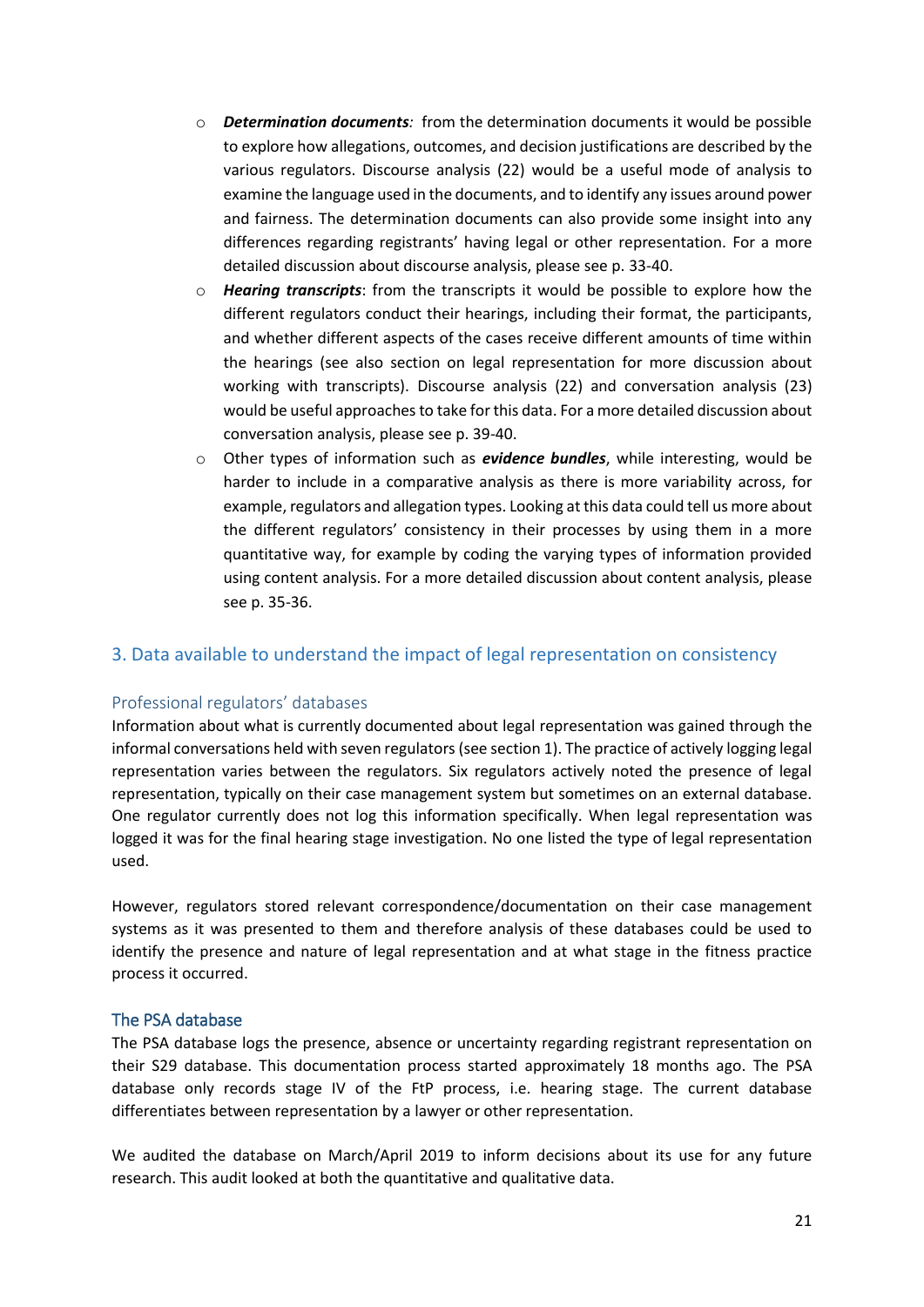### *Quantitative data*

**Table 6:** Legal representation on the PSA database

| Representation | <b>Registrant is represented</b> | Registrant is represented by a |  |  |  |  |  |  |
|----------------|----------------------------------|--------------------------------|--|--|--|--|--|--|
|                |                                  | lawver                         |  |  |  |  |  |  |
| Yes            | 1216                             | 1024                           |  |  |  |  |  |  |
| No             | 2140                             | 2318                           |  |  |  |  |  |  |
| <b>Unknown</b> | 388                              | 401                            |  |  |  |  |  |  |

#### **Table 7.** Breakdown of any representation by regulator

| Regulator <sup>2</sup> | Any representation<br>"yes" $(n=1216)^3$ | Any representation<br>"no" (n=2318) <sup>3</sup> | Any representation<br>"don't know" $(n=401)^3$ |
|------------------------|------------------------------------------|--------------------------------------------------|------------------------------------------------|
| <b>GDC</b>             | 104                                      | 128                                              | 34                                             |
| <b>NMC</b>             | 553                                      | 1315                                             | 170                                            |
| <b>GPhC</b>            | 47                                       |                                                  | 23                                             |
| <b>GMC</b>             | 21                                       | 27                                               | 13                                             |
| <b>HCPC</b>            | 209                                      | 538                                              | 68                                             |
| <b>MPTS</b>            |                                          |                                                  | 67                                             |
| <b>GO<sub>S</sub>C</b> |                                          |                                                  | 7                                              |
| <b>GOC</b>             |                                          |                                                  | 7                                              |

#### **Table 8.** Breakdown of represented by lawyer by regulator

| Regulator              | <b>Representation by lawyer</b><br>"yes"<br>$(n=1024)^3$ | <b>Representation by lawyer</b><br>"no" (n = $2318$ ) <sup>3</sup> | <b>Representation by lawyer</b><br>"don't know"<br>$(n = 401)^3$ |
|------------------------|----------------------------------------------------------|--------------------------------------------------------------------|------------------------------------------------------------------|
| <b>GDC</b>             | 86                                                       | 144                                                                | 36                                                               |
| <b>NMC</b>             | 500                                                      | 1359                                                               | 176                                                              |
| <b>GPhC</b>            | 37                                                       |                                                                    | 23                                                               |
| <b>GMC</b>             | 21                                                       | 27                                                                 | 13                                                               |
| <b>HCPC</b>            | 105                                                      | 459                                                                | 72                                                               |
| <b>MPTS</b>            |                                                          |                                                                    | 67                                                               |
| <b>GO<sub>s</sub>C</b> |                                                          |                                                                    | 7                                                                |
| <b>GOC</b>             |                                                          |                                                                    | 7                                                                |

| <b>Hearing type</b> | Any representation (n=1216) | No representation (n=2140) |  |  |  |  |  |  |
|---------------------|-----------------------------|----------------------------|--|--|--|--|--|--|
| <b>Health</b>       | 166                         | 398                        |  |  |  |  |  |  |
| Conduct             | 880                         | 1455                       |  |  |  |  |  |  |
| Conviction/caution  | 143                         | 229                        |  |  |  |  |  |  |
| <b>Performance</b>  | 138                         | 306                        |  |  |  |  |  |  |

#### *Qualitative data*

**.** 

An audit of 30 case files was undertaken to see if they were sufficient for future research examining the impact of representation, including representation by a lawyer, on consistency. Fifteen cases from the database were examined from those who had any form of representation and 15 cases examined from those who were represented by a lawyer. All 30 cases were screened to ensure they were different cases because the filter "any representation" includes those cases represented by a lawyer. The cases spanned the various regulators and a range of allegation and outcome categories. Twenty-

<sup>2</sup> No results were returned for GCC and PSNI.

<sup>&</sup>lt;sup>3</sup> These numbers were produced by applying the relevant filters on the database. There is a discrepancy between overall totals (yes, no and don't know) and the subtotals generated by individual searches by the various regulators. The reason for this is that there is missing data as not all cases are coded and often the determination documents do not clearly detail this information.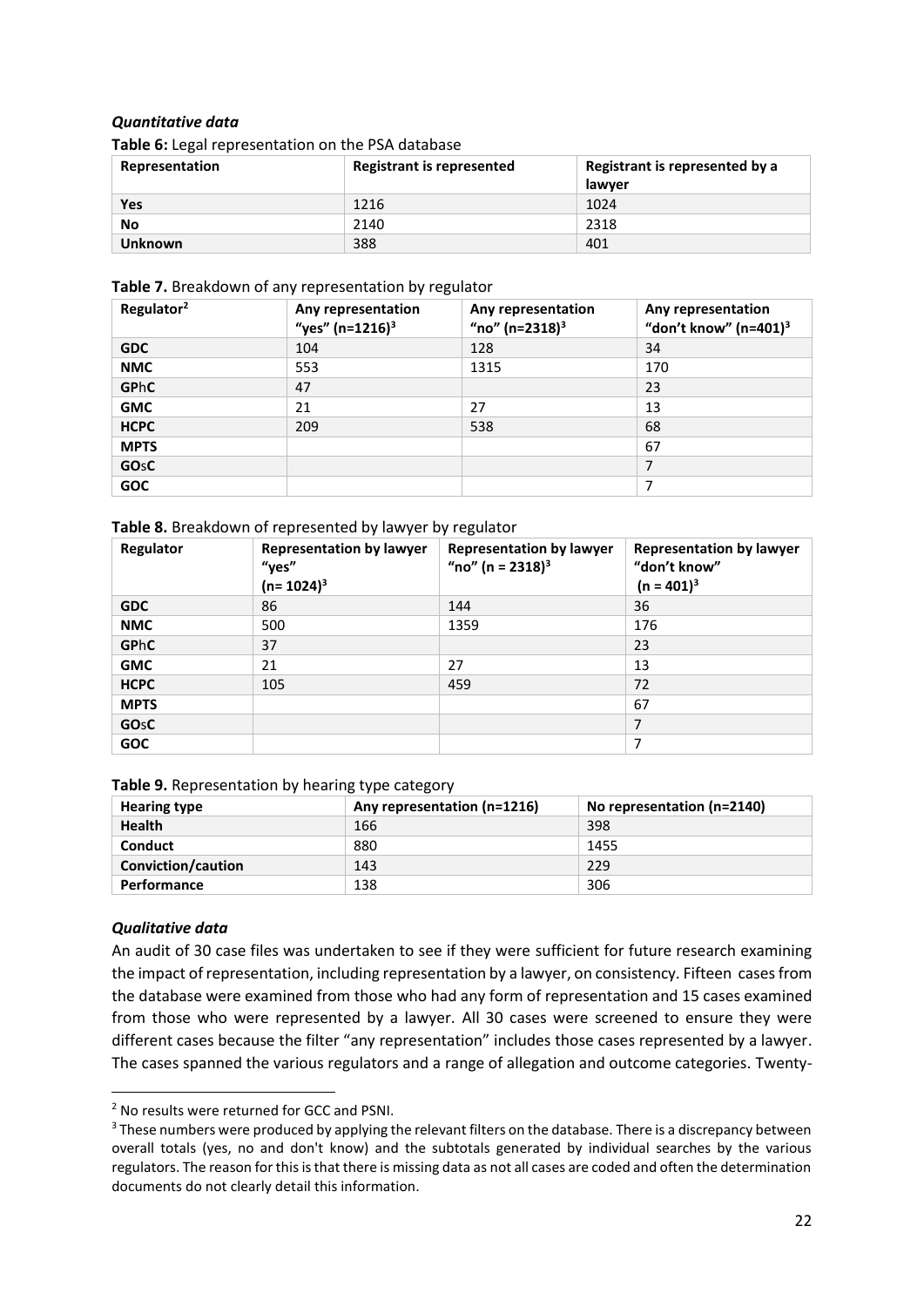nine of the 30 cases analysed had determination documents available for scrutiny and one case had a full bundle with transcription of the FtP hearing.

*Any representation analysis***:** in the 15 cases analysed evidence for representation was present in only four of the associated documents.

*Representation by lawyer analysis*: in the 15 cases analysed again only four cases had clearly documented legal representation. In two cases whether representation was present or not was unclear. In one case representation was by a union official and in the other by a mental health worker. In the other eight cases there was no apparent legal representation detailed within the determination documents.

The determination documents generally have sparse reference to the legal representation and any role it plays in the FtP process therefore they would be unsuitable for any further assessment about the impact of legal representation on consistency.

# <span id="page-22-0"></span>Implications for future research

- Generating statistical data demonstrating any impact of legal representation, particularly at the **earliest stages of the complaint**, will be challenging. Data exists but is incomplete and held in various formats which would need to be collated for future research.
- Using the PSA S29 database will also be problematic because of issues with missing data and coding of the determination documents. **Quantitative analysis** is limited without extensive recoding. There is very little text in determination documents relating to the input of any representation making it inadequate for further **qualitative analysis**.
- Full **case files***,* particularly those containing transcripts, would be suitable for further research. The PSA S29 database does contain 67 cases which have been referred to court and contain full case files and could be used for analysis. However, when filtered by "representation present" only 10 cases appeared. This number is unlikely to generate sufficient data to draw robust conclusions.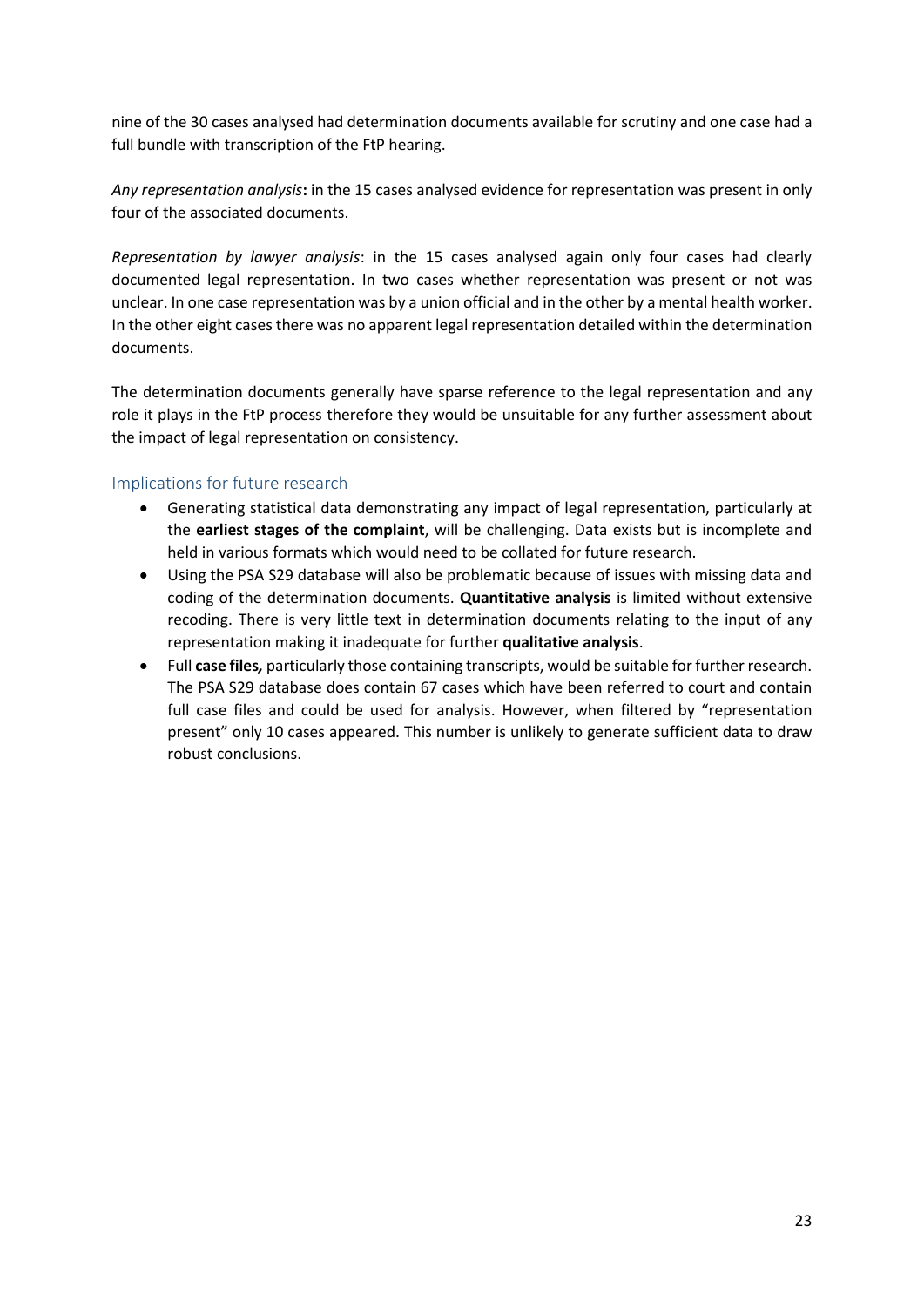# <span id="page-23-0"></span>Scoping question 3: What methodological approach would help to assess consistency in the context of a full study? What are the strengths and limitations of all parts of such a methodological approach?

# <span id="page-23-1"></span>Introduction

This section of the report begins by reflecting on what is meant by the term consistency. How consistency is understood is important to consider as it will strongly influence the approach to any future research. We then describe concerns about consistency in FtP processes and outcomes amongst health and social care regulators, and discuss the broad range of factors that influence consistency. In order to account for all of the possible causal factors affecting consistency in our suggested methodological approach, we utilise reports and literature in health and social care but also rely on a limited literature from the academic discipline of law.

We then draw on all the findings presented in this report to present an approach by which consistency could be assessed. We take in to account influencing factors that operate at the level of wider societal influence, those that pertain to organisational culture and process, and those individual registrant factors that could impact on consistency – at the level of Macro, Meso and Micro – and use this concept to structure a methodological framework to guide the research.

Addressed in detail are three of the proposed research questions that future research is required for:<sup>4</sup> *Full study- Research Question 1:* What are the broad points of consistency and difference within the current fitness to practise procedures of the nine regulators?

*Full study- Research Question 2*: What is the potential impact of different variable factors within fitness to practise procedures?

*Full study- Research Question 4*: How might legal representation of registrants affect fitness to practise outcomes?

# <span id="page-23-2"></span>What is consistency?

 $\overline{a}$ 

The UK Sentencing Council defines consistency in the following way:(24)

"*To apply the same purposes and principals of sentencing, and to consider the same types of factors when sentencing… [it's] not "mathematical precision" but the consistency in the application of relevant legal principles*".

The notion of consistency implies fairness or justice; that is similar offences result in similar penalties. According to Krasnostein and Freiberg (25) the drive for consistency places increasing significance on the role of policy and the standardisation of both processes and outcomes.

However, the concept of consistency is not without controversy. Consistent outcomes do not necessarily imply fairness, identical outcomes that have ignored relevant individual and legal factors are equally unjust. Legomsky (26) identifies four broad areas which can result in inconsistency: the incorrect application of legislation, inaccurate interpretation of factual material, inappropriate use of discretionary powers and a mixture of all three areas. Furthermore, similar offences resulting in the same forfeits precludes a more individualistic, case-by-case, assessment of concerns. The drive for consistency can also be viewed as undesirable because it undermines judicial discretion, i.e. the ability

<sup>4</sup> *Research question 3: What is the potential for different academic disciplines to contribute to addressing the question of consistency, in light of the relevant variables?* is addressed in the final section of this report.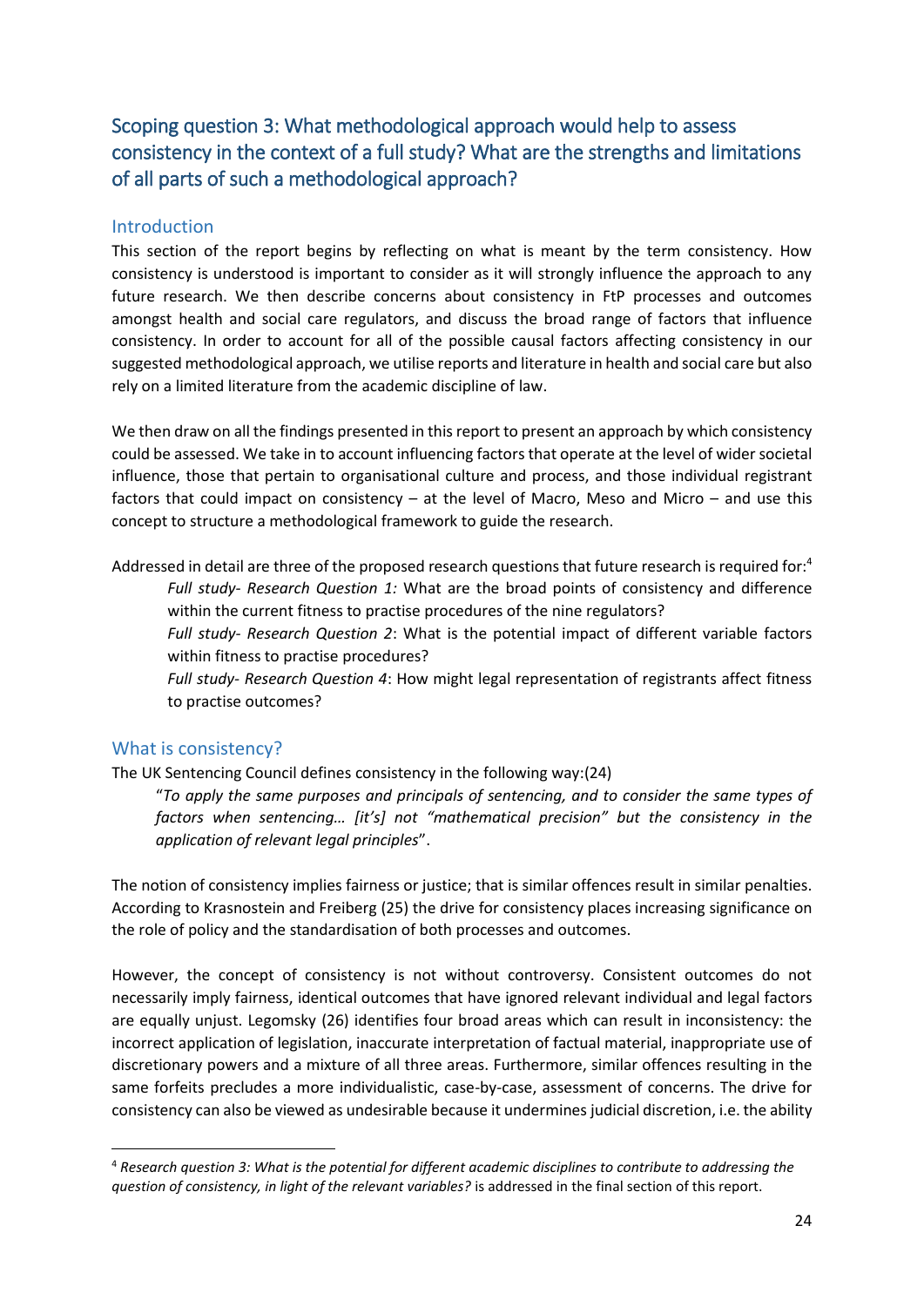of legal persons or panels to take in to account the fullest range of circumstances (individual, contextual, etc.) in making their decisions. Krasnostein and Freiberg (25) suggests that there is "cultural ambivalence" towards consistency in the legal profession:

"*The tension between individualised justice and consistency is reflected in the potential difference between a sentence based on the circumstances of an individual case and one based on the comparison of similar cases*".

Disparity, the opposite of consistency, is therefore regarded as a necessary feature of an individualistic approach to justice. However, unjustified disparity, either penalties that are too lenient or conversely too harsh, indicates unfairness. The concept of "unjustifiable disparity" should arguably be the guiding principle for future research into this area.

# <span id="page-24-0"></span>Concerns about inconsistency

In addition to the William's report (1) which we mentioned in our introduction, there are other reviews that observe or discuss possible inconsistencies:

- Inconsistencies in FtP models are discussed in Right Touch Reform.(27)
- Inconsistencies in the proportion of enquiries and complaints (as well as thresholds for investigations) are presented in the GMC UK Health Regulator Comparative Data Report.(28)
- Inconsistencies in the categorisation of FtP data is analysed in the PSA (21) report concluded that the number and types (and level of details) of categories vary across regulators.
- For serious misconduct cases Bryce et al.(29) note inconsistencies in the structure of FtP procedures and approaches to investigation between UK regulators (including health and nonhealth).
- Inconsistencies in sexual misconduct investigations across three health care regulators observed in the report by Searle et al.(30)

These reports show that some inconsistencies exist across health and social care regulators. However, it is still not entirely clear what the extent of inconsistency is, and where and how it may affect decisions. FtP decisions are complex. As noted in Prof Sir William's report it:(1)

".. *is difficult to establish whether there is inconsistency in outcomes for what seem to be similar cases. Even in a single case where multiple professionals are involved, the actions and responsibilities of individual professionals will be different*".

There is also concern that inconsistency is greater at the earlier stages of the investigative process. The graph below uses the UK Health Regulator Comparative Data Report (28) produced by the GMC. It shows the number of complaints, investigated complaints, FtP hearings, and sanctions per 1,000 of registrants on each of the regulators databases. Whilst the functions of registrants are similar at the later part of the FtP process there appears more variation in the early phases of the process (see Figure 1).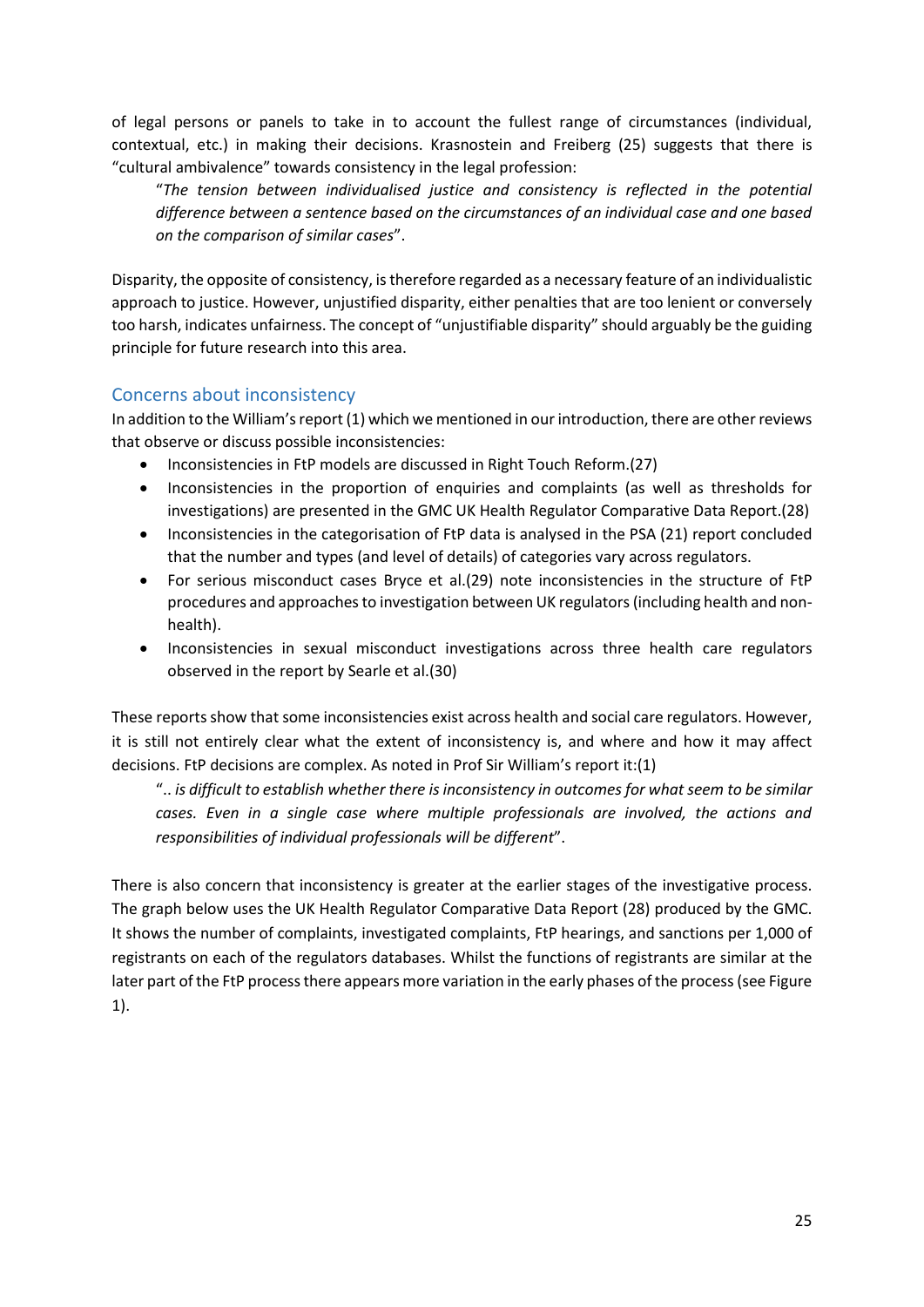

*Figure 1: Variation in the proportion of registrants at the four stages of FtP investigation by regulator*

In order to devise a methodology to inform future research into this complex and critical area it is vital to take into account the factors that influence consistency. These factors are detailed in the following section.

# <span id="page-25-0"></span>Factors influencing consistency

Factors that could influence the consistency of the investigative process have been grouped according to whether they operate at the wider societal or Macro level, the organisational or Meso level (in this case the regulator), or at the Micro level, the features pertaining to the registrant (see Figure 2).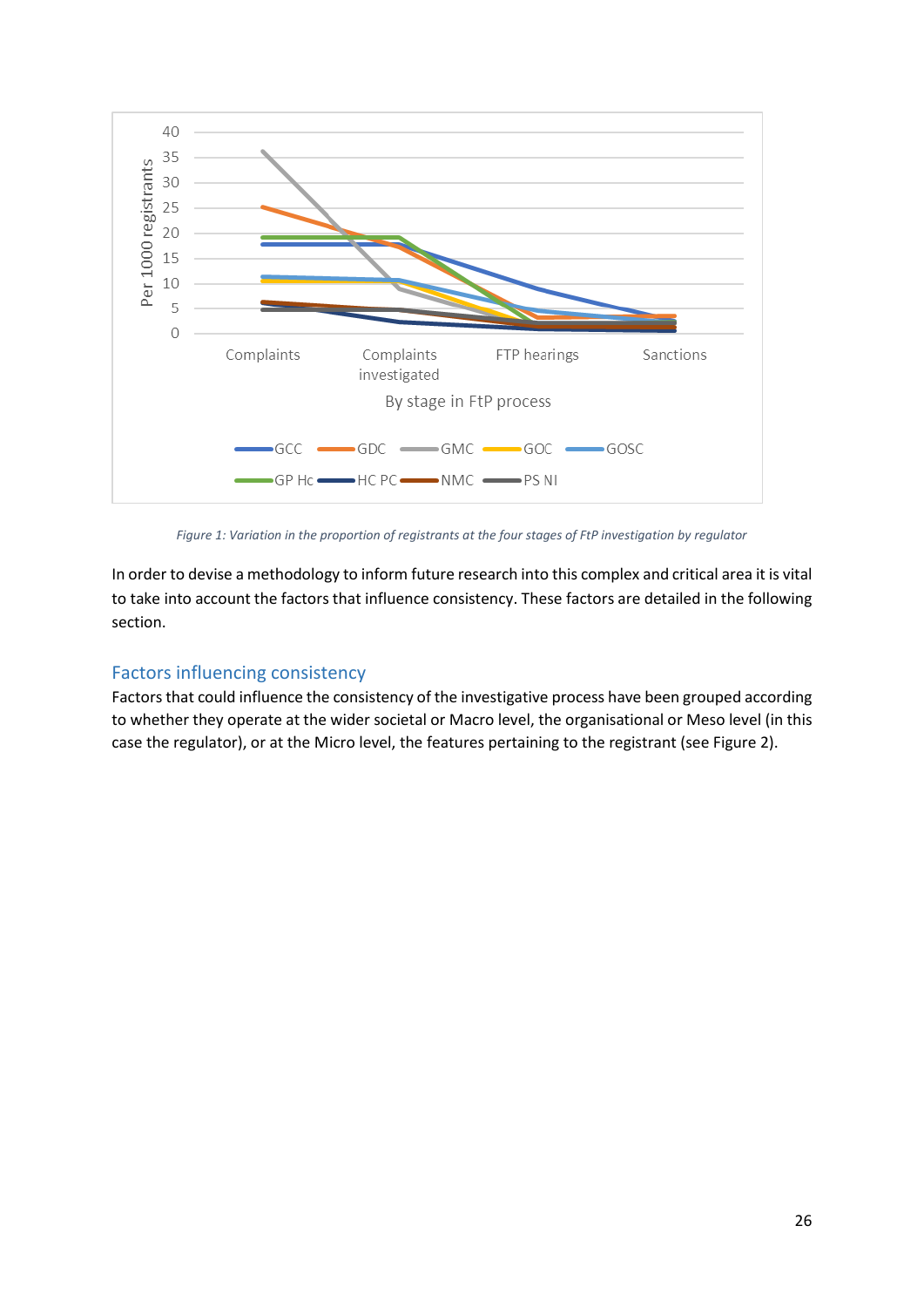# **Factors influencing consistency**



- Definitions of consistency
- Attitudes to consistency ٠
- Societal attitudes to healthcare professions
- Societal attitudes about fitness to practice
- Professional standing and attitudes
- Temporal
- inconsistencies/dynamism
- Geographic variationcountry and region
- Statutory frameworks
- External QA and appellate ٠ review



- Decision making support: training/internal guidance/ indicative sentencing guidelines etc.
- Internal quality assurance(QA) activities
- **External QA activities**
- Procedural variation incl. ٠ variation by stage of investigation
- Case workload/complexity
- Panel composition (size & demographic incl. work background)
- Specialist panels (e.g. health)
- Variation in outcomes penalties

*Figure 2: Factors influencing consistency*



- The profession
- Speciality
- Domains of professional practice
- Social capital ٠
- ٠ Gender
- Age в
- Ethnicity ٠
- Legal representation
- ٠ The seriousness of the allegation
- Type of allegation
- Mitigating or aggravating factors
- Number of allegations ٠ Allegation history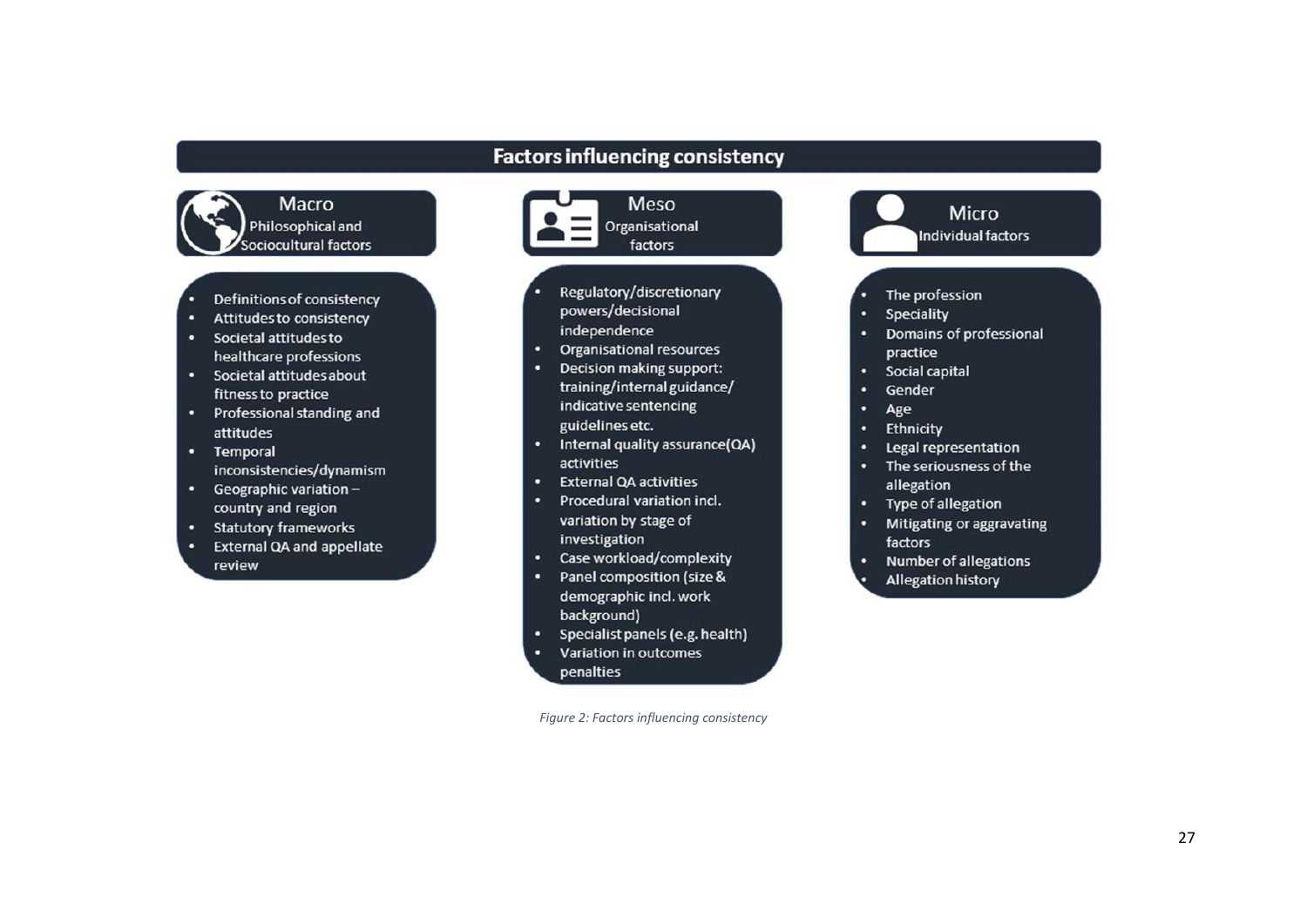#### <span id="page-27-0"></span>Macro level influences on consistency

There are a range of social, cultural and philosophical issues that could influence consistency. Firstly, how consistency is understood will influence both the public and professionals' attitudes towards it. Public protection has a common definition across all health and social care regulators and is enshrined in their legislation. It has three constructs: to protect patients, to maintain public confidence in the profession and to uphold standards. However, perceptions of what public confidence is and how regulators maintain it is poorly understood. We also do not know if societal attitudes towards professional misconduct in health and social care varies by profession or by offence.

*"Little is understood about the type of behaviours and failings that might lead to the public losing confidence in the profession and therefore constitute grounds for regulatory action".* Williams Report (1)

Each professional group have their own codes of conduct, degrees of professional autonomy, and forms of practice and are bound by professional specific norms and values. Do these influence the professions' understanding of consistency? Do professional groups experience/enact different degrees of "cultural ambivalence" towards consistency and how does that impact on their professional discretion? How do professions perceive unprofessional behaviours and is there a spectrum of seriousness which influences consistency?

We know that the legal frameworks that the health and social care regulators work within vary, yet we do not have a detailed understanding about how these influence the consistency of the investigative process. We also know that geographic variation impacts (26) on consistency and that both societal and professional attitudes towards the various sorts of misconduct are dynamic and change over time. For example, sexual misconduct has been prevalent in the media (e.g. the #MeToo campaign) and this could influence future sentencing outcomes as this behaviour could now be considered far more unacceptable. Consistency in this way, may be a context specific phenomenon.

#### <span id="page-27-1"></span>Meso level influences on consistency

We have already considered organisational issues impacting on consistency in the section on concerns, that is the various FtP processes each regulator has and the differences at the four stages of the investigative process, but there are other factors that may impact on consistency (see Figure 2). Organisational culture and philosophy will shape the ability of individuals involved in the investigative process to exhibit, or not, professional discretion and the ability to locally vary processes including decision-making. Organisation resources will have an impact too: under-resourced organisations may be deprived of the opportunity to invest in the practices and processes that provide the infrastructure to mitigate against inconsistency as well as to investigate its presence. Furthermore, caseload and complexity, especially in under-resourced organisations may negatively impact on consistent outcomes, as will a lack of training, guidance and internal quality assurance. The composition and nature of panels may also influence consistency.

Kevin Peel, dually registered with the NMC and HCPC (then HCPTS), illustrates how, despite judging the same offence, regulators reach differing outcomes.(31,32) Kevin Peel was caught trying to meet a teenage boy after engaging him in a sexually explicit conversation. For the same offence, Kevin was struck-off by the HCPC (then HCPTS) and suspended by the NMC. High profile cases involving cooffending individuals illustrate possible influences on outcome according to the degrees of professional discretion enacted by the various regulators. For example, Dr Bawa-Garba and nurse Amaro worked together at the time of the death of a six year old patient. Sanctions for these two health care professionals were different: Dr Bawa-Garba was suspended (33) while nurse Amaro was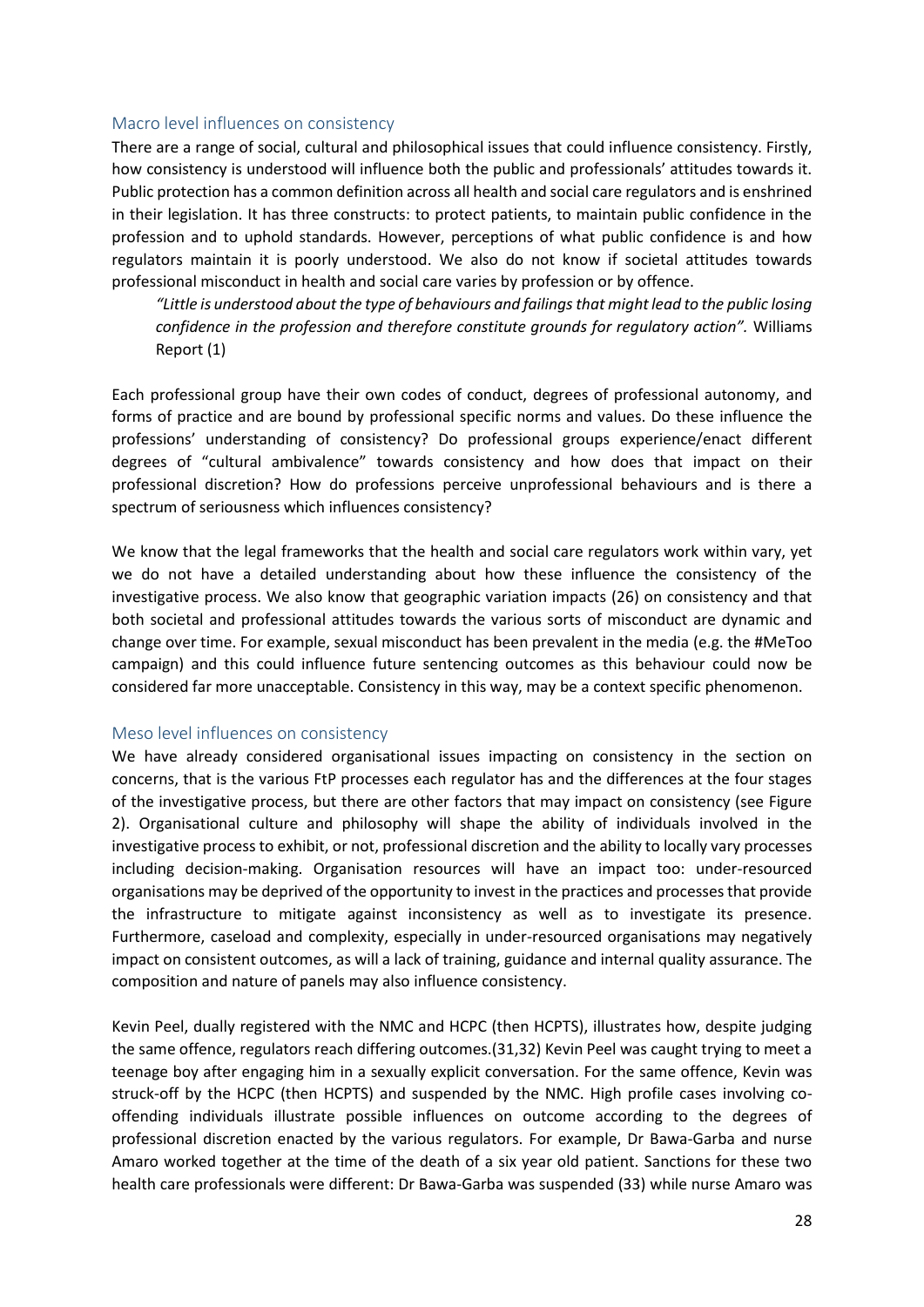struck off.(34) Similarly two health care professionals, a doctor and a physiotherapist, involved in the same dishonest situation of staging rugby players' injuries received different sanctions: Dr Wendy Chapman received a warning (35) and physiotherapist, Stephan Brennan, was struck-off.(36)

# <span id="page-28-0"></span>Micro level influences on consistency

There are three key areas of influence on consistency at the level of the individual professional: the professional background; individual demographics, and the nature of the case (including legal representation and multiple allegations). The 32 professions represented by the nine health and social care regulators have different roles and scopes of practice; each one affording variable interpretations and opportunities for professional misconduct. Even distinct professional groupings are not homogenous. For example, doctors specialise and work in diverse contexts, have differing clinical roles and patient demographics. There has been concern that some professions are treated more harshly than others; for example, the Bawa-Garba/Amaro case.(33,34)

Individual demographics including protected characteristics may influence consistency. We know from other research into differential attainment that ethnicity, gender and primary medical qualification have an impact on FtP outcomes and career progression. The Williams Report (1) also reported that: *"There was evidence to suggest that in both criminal and regulatory investigations there was a disproportionate number of Black, Asian and Minority Ethnic professionals involved."*

Searle et al. (30) identified that some cases appeared to be treated differently by different regulators. For example, qualifications fraud is related to failures to comply with GMC requirements and employer rules for doctors, while it is associated with police cautions and convictions in nurses and midwives. They also note the apparently different outcomes for sexual misconduct between regulators.

# <span id="page-28-1"></span>Implications for future research

Key methodological factors to consider for future research:

- The myriad factors that influence consistency at **the level of society, the organisation and the individual** (see Figure 2, p. 27);
- There was **variability between regulators** in terms of FtP processes including differences in investigative process at the four stages, legal frameworks, categorisation of allegations and outcomes, databases not readily available for statistical analysis and less detail for cases at earlier stages of the investigation;
- **Individual variability** in terms of the various professional standards, sociodemographic details, number of registrants, allegations categories and confounders for example multiple allegations;
- The need for comparative analysis across nine regulators with **variable number of registrants** in the FtP process.

# <span id="page-28-2"></span>Suggested methodological approach

Therefore, we argue that a holistic approach to the investigation of such a complex problem is necessary. Research needs to examine the Macro, Meso and Micro level influences in order to explore if inconsistency exists, if so who is affected, and crucially why; and to examine the causal factors which generate inconsistency. In this way any inconsistencies can be addressed. A robust and comprehensive programme of research needs to examine the regulatory contexts, procedural elements, individual registrant factors, and consistency as it relates both to outcome measures and decision-making.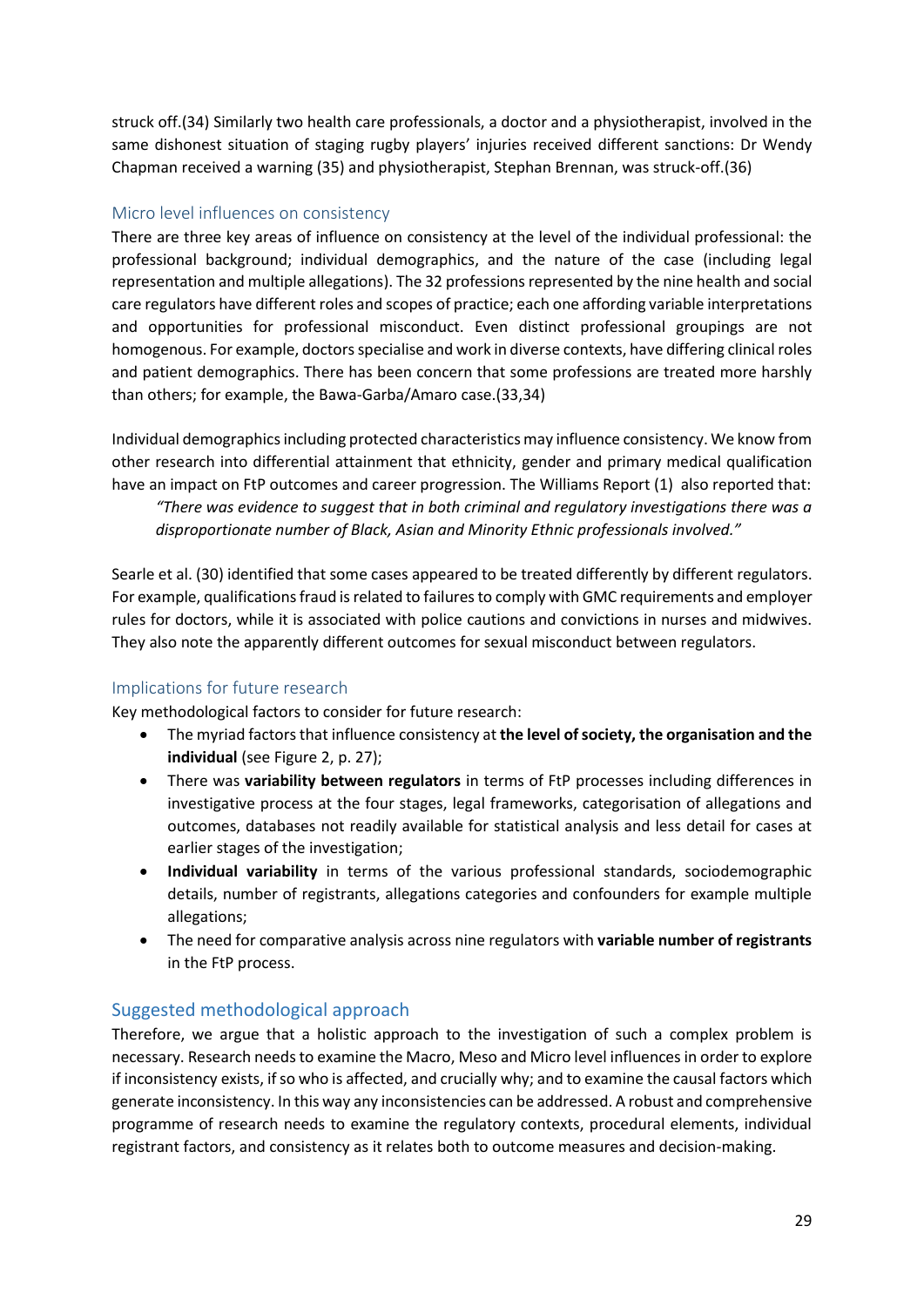We suggest analysing all regulators, a purposeful sample of allegation categories and consequent outcomes, and examining for inconsistency across all stages of the investigative process through rigorous mixed methods research methodologies and synthesising these findings to ensure robust and meaningful findings.

It is anticipated that this research could inform the development of future databases to ensure a method for ongoing evaluation of consistency after project closure. This could also be used to inform practice by for example developing agreed standards around consistency and recommend changes that ensure greater consistency.

Figure 3 provides an illustration of a suggested research framework and methodological approach by which consistency can be researched. Drawing upon our findings and research expertise we have designed a multilevel, multiphase, mixed methods approach as a methodology to investigate consistency. The framework would cover all nine healthcare regulators, take into account the key methodological considerations listed above and facilitate the development of a detailed comparative understanding of consistency.

We have broken down the research into a range of work packages – Consistency I through to Consistency VI. These appear in the middle of the figure and include:

**Consistency I:** Philosophical, legal and sociocultural influences on consistency; **Consistency II:** Procedural influences at organisational level and understanding the causal factors for FtP outcomes;

**Consistency III:** Qualitative examination of variables influencing FtP outcomes; **Consistency IV:** Quantitative examination of variables influencing FtP outcomes; **Consistency V:** Evidence-based approach for ongoing evaluation of consistency; **Consistency VI:** Legal representation.

The left-hand side of the figure identifies how the research will explore the Macro, Meso, and Micro factors known to influence consistency.

The right hand side of the figure shows the research questions pertaining to a future empirical study, and an indication about the nature of subsequent evidence that a study could generate, i.e. whether it will provide data on *what* is happening in regard to consistency but also where it will give insights about *why* it is occurring.

We will now describe our proposed methodological approach guided by the research questions below. For each question we provide a rationale, and strengths and limitations of our approach (Full study-Research question 3 is discussed in Scoping question 4, p. 41).

*Full study-Research Question 1:* What are the broad points of consistency and difference within the current fitness to practise procedures of the nine regulators?

*Full study-Research Question 2*: What is the potential impact of different variable factors within fitness to practise procedures?

*Full study-Research Question 4*: How might legal representation of registrants affect fitness to practise outcomes?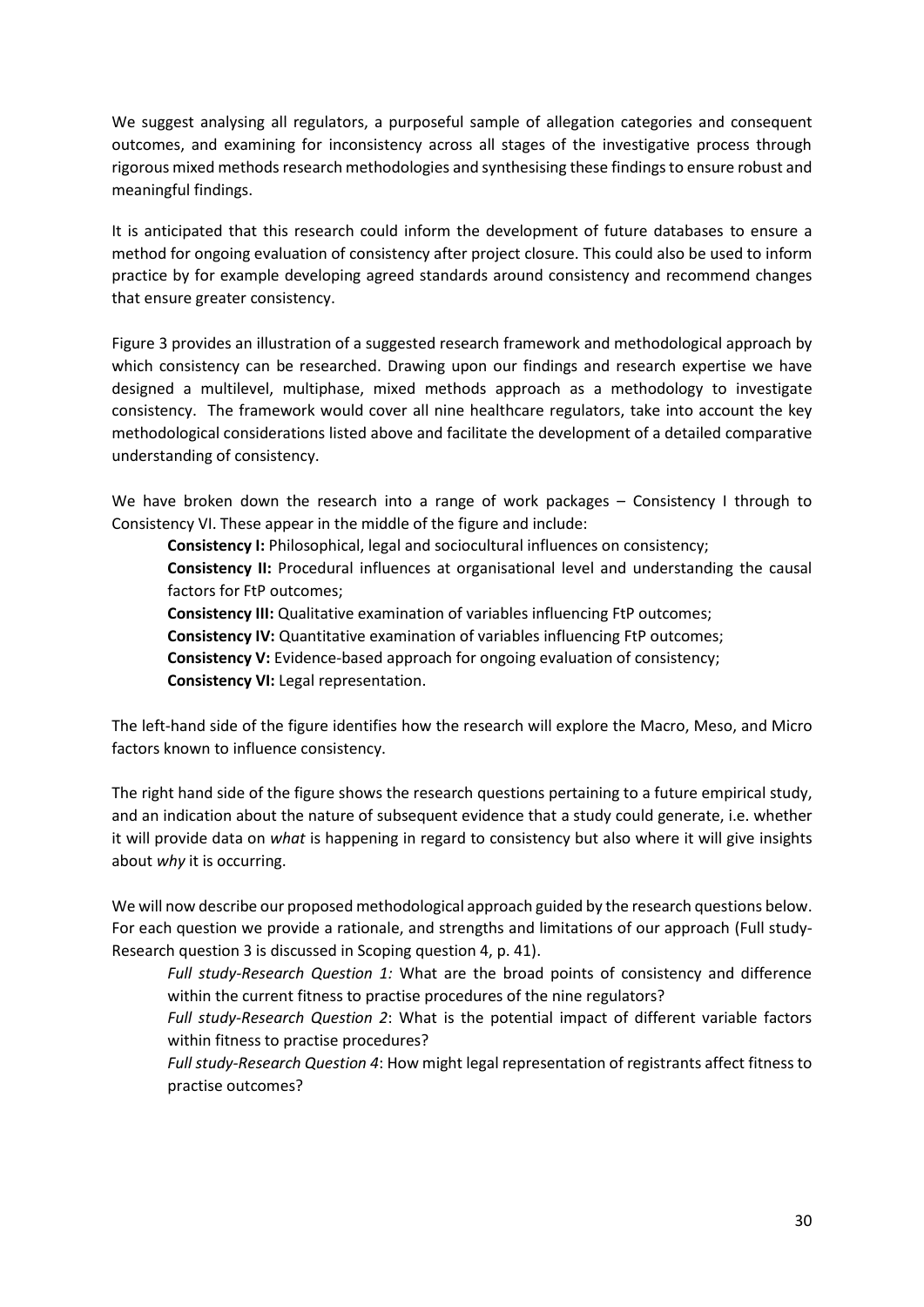## **Macro** Philosophical and Sociocultural factors

#### **Consistency I: Philosophical, legal and sociocultural influences on consistency**

- Systematic literature review
- Interviews with regulator's leadership team
- Documentary analysis of professional's ethical codes (standards)
- Analysis of impact of different statutory frameworks

**Consistency II: Procedural influences at organisational level and understanding the causal factors for FtP outcomes**

- Documentary analysis of key documents (threshold criteria/internal guidance)
- Qualitative interviews re process including Think aloud interviews with triager's, case reviewers, panellists using real cases, examining all four stages of the process

#### **Consistency III: Qualitative examination of variables influencing FtP outcomes**

- Case studies 1-3: Three allegation type case studies. Sample according to the subjective/objective/professional discretion hypothesis. Qualitative review of case files at all four stages of the investigation process (including consensual disposal) for causal (mitigating or extenuating) factors incl. procedural/organisational issues
	- Case study  $4$  analysis of co-offending

#### **Consistency IV: Quantitative examination of variables influencing FtP outcomes**

- Coding studies in consistency III for statistical analysis inc. legal representation
- Statistical analysis of coded studies and regulators' databases

#### **Consistency V: Evidence-based approach for ongoing evaluation of consistency**

• Inform regulators regarding the development of a database for any prospective statistical analysis of consistency inc. legal representation

#### **Micro** Individual factors

**Meso**

factors

Organisational

#### **Consistency VI: Legal representation**

- Case study comparative analysis of cases 1-3 and co-offenders to examine impact on outcomes in consistency III
- Descriptive statistical analysis of legal representation in consistency IV
- Analysis of transcriptions from FtP hearings



consistency and difference within the current fitness to practise **procedures** of the nine regulators?

Causal factors for differences

Differences in processes

Causal factors for different outcomes at each stage of the process

RQ 2: What is the potential impact of different **variable factors** within fitness to practise procedures?

> Differences in outcome by stage of process

Differences in outcomes

Synthesis of findings to inform development of future evaluations

Differences in outcome and causal factors

RQ4: How might legal representation of registrants affect fitness to practise outcomes?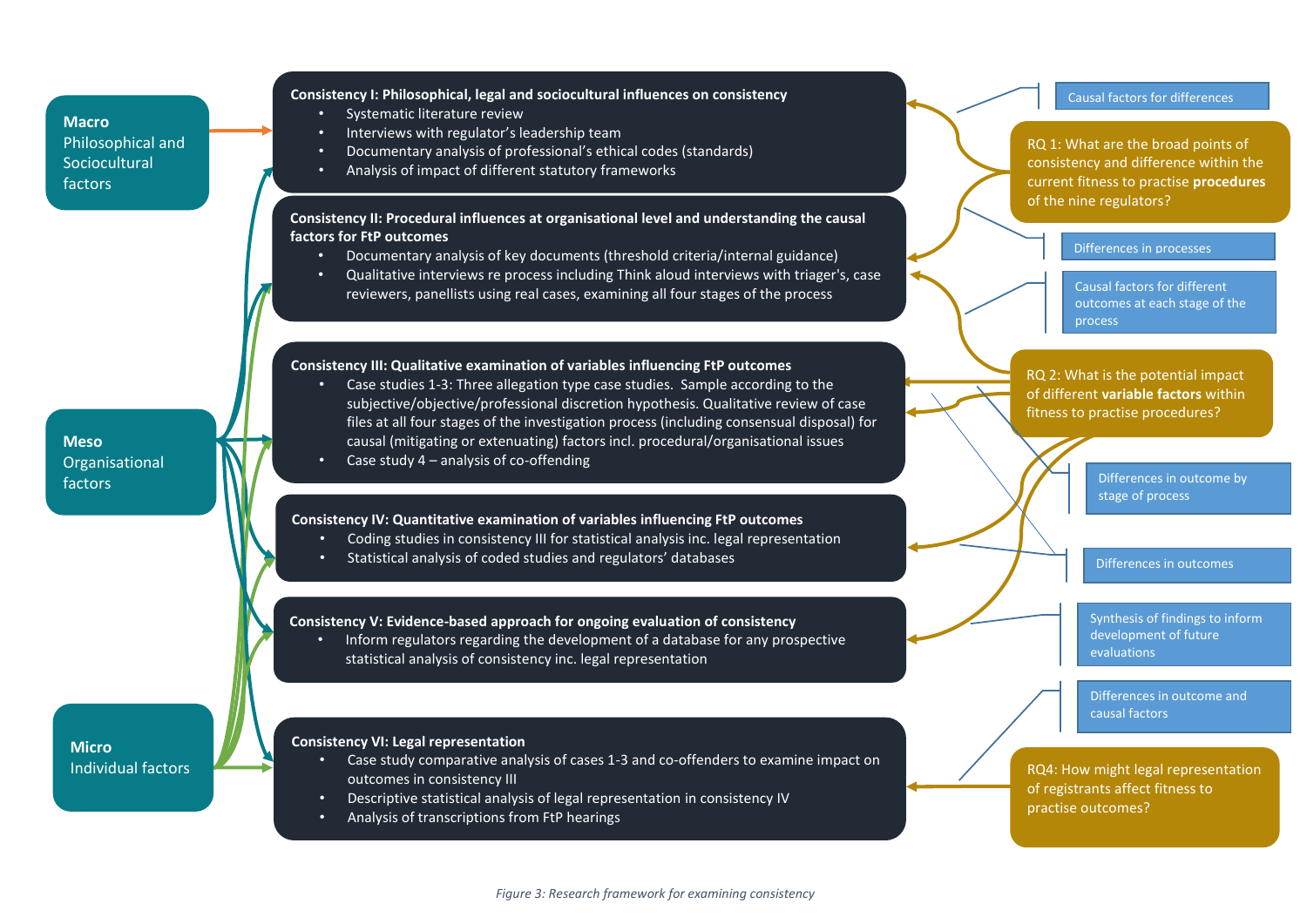# <span id="page-31-0"></span>Full study- RQ1: What are the broad points of consistency and difference within the current fitness to practise procedures of the nine regulators?

<span id="page-31-2"></span><span id="page-31-1"></span>Consistency I: Philosophical, legal and sociocultural influences on consistency & Consistency II: Procedural influences at organisational level and understanding the causal factors for FtP outcomes

### *Systematic review*

We recommend conducting a systematic literature review of academic and grey literature pertaining to consistency and difference within the current FtP procedures; as well as more generally to what inconsistency is and what factors influence it. Based on the findings of our scoping literature review (see above) we suggest reviewing literature beyond healthcare, and include other sectors, such as law**.**

### *Why this methodology is important to understand consistency*:

A systematic review aims to provide a complete, exhaustive summary of current literature relevant to the research questions. Such a review will explore, critically appraise, and synthesise what is already known about (in)consistency in both healthcare regulation and decision-making more broadly. This is valuable to the research project as it will prevent duplication of work. It will also help to better understand what factors (and how) influence (in)consistency and identify knowledge gaps, and so will aid the formulation of novel research questions and, ultimately, result in meaningful and impactful findings. Information about Macro, Meso and Micro factors affecting consistency will be identified here.

### *How and what needs to be done***:**

We suggest following established guidelines for systematic review (e.g. PRISMA)(37) to ensure transparency and thorough reporting of the results. Considering the broad topic, researchers may also want to consider using such software as EPPI-reviewer. To conduct this research, it will be necessary to have access to a variety of publication databases.

# *Interviews including "think aloud" interviews*

We recommend conducting a) in-depth interviews with regulators' leadership teams (Consistency I), and b) a number of "think aloud" interviews with triagers/case assessors, hearing panels, and committee/panel members at each of the nine regulators (Consistency II).

#### *a) Interviews*

# *Why this methodology is important to understand consistency*:

Of primary importance to understand consistency in the FtP processes within and across each of the nine regulators, is to collate**,** understand, and compare stakeholder perspectives and decision-making processes. Semi-structured, in-depth qualitative interviews are the most effective way to achieve this. This is because they offer the opportunity for decision makers to directly share their views on and experiences with (in)consistency, including understanding the impact of legal frameworks. Such interviews would enable researchers to gather experiences of, and beliefs about, consistency in decision-making in relation to regulation of FtP in healthcare. This style of data collection is valuable to the research project because it allows researchers the opportunity to interact with decision makers and ask *why* questions about the information that is shared. This approach to data collection will give insight into the Macro, Meso and Micro factors that affect consistency.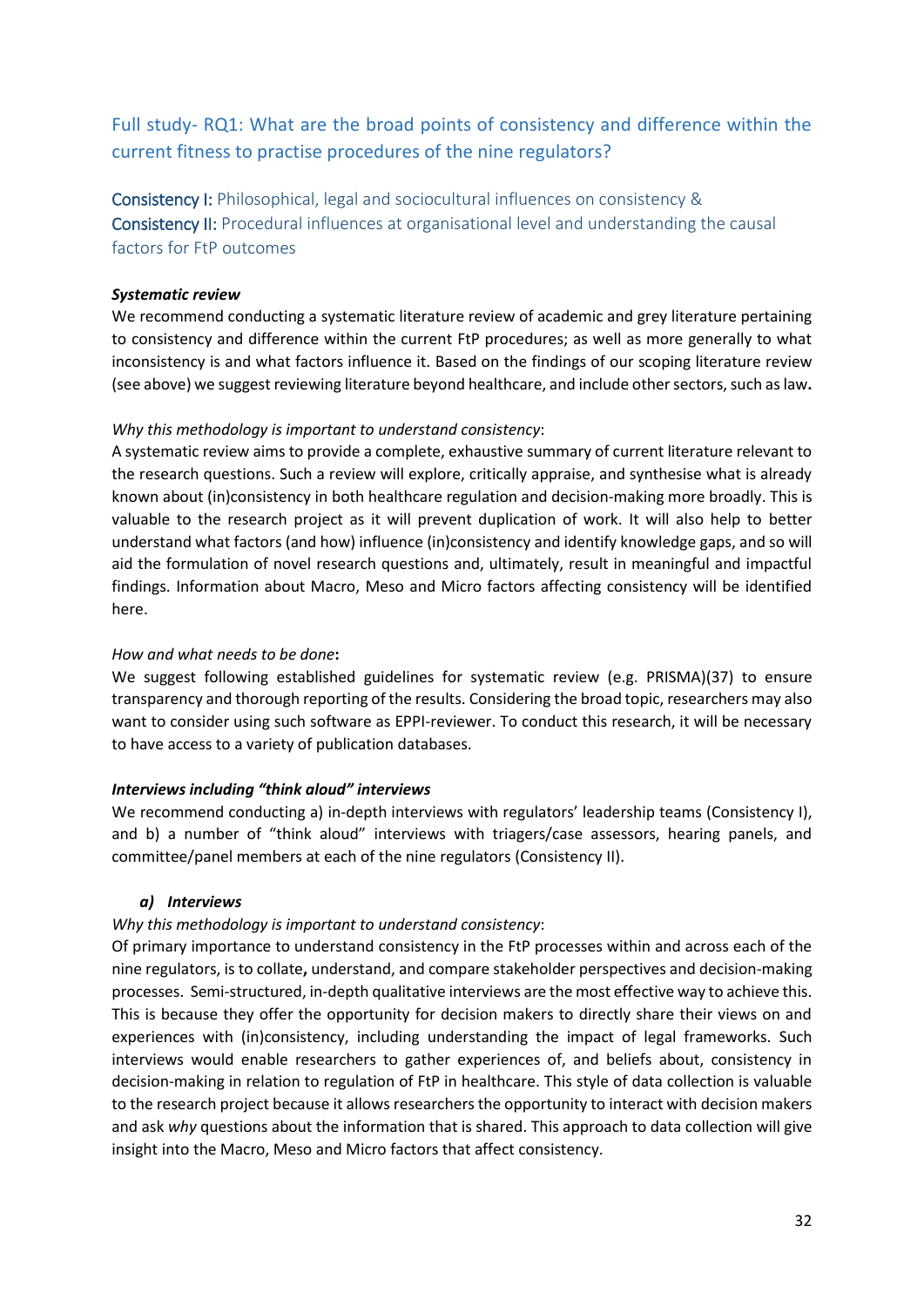#### *How and what needs to be done***:**

To conduct semi-structured in-depth interviews, researchers would need access to stakeholders who are willing to be interviewed. During in-depth interviews, participants would be asked questions relating to their opinions and experiences of (in)consistency in healthcare regulation. Conducting a discourse analysis (22) of stakeholder accounts would enable researchers to determine what explicit and implicit differences there might be across, and within, regulators' decision-making processes. Such an approach to analysis would be beneficial as it draws attention to the normative assumptions that decision makers are using during the FtP investigation process, and the impact that this has on the decisions that are subsequently made enabling comparison; across regulators and between decision makers within regulatory bodies. This would give insight into the Macro and Meso factors affecting consistency; but not forgetting that these shared experiences will also be first hand, descriptive accounts, and so will also give insight into the Micro factors that affect consistency.

#### *b) "Think aloud" interviews.*

### *Why this methodology is important to understand consistency*:

We recommend conducting simultaneous "think-aloud" interviews (38,39) with FtP decision makers at each of the nine regulators at each of the four FtP stages. Conducting such interviews would enable researchers to determine what factors influence decision-making (and so the impact that such factors have on procedures and decisions) and what impact the presence/lack of variable factors has on decision-making outcomes. As well as offering insight into the potential impact of different factors, this method will offer insight into why such factors are influential.

### *How and what needs to be done***:**

To conduct these interviews, researchers would need access to triagers/case assessors, hearing panels, and committee/panel members at each of the nine regulators, who are willing to be interviewed. These interviews would involve presenting decision makers with real cases and asking them to narrate their "in the moment" decision-making processes. Attention could be paid to: what internal regulations are mentioned and drawn on to help with reviewing a case; what (if any) further evidence is requested to assist with making decisions; what "common sense" notions are drawn on to help make sense of the information in front of them (e.g. how and why they believe an accused behaviour is feasible); and what (if any) assumptions are made about unknown elements about the hypothetical case/registrant. These will be able to be compared both across regulators, and between FtP decision makers within regulatory bodies. These narrated actions will be first hand, descriptive accounts, and so will also give insight into the Macro, Meso and Micro factors that affect consistency.

#### *Documentary analysis.*

We recommend conducting a documentary analysis of each regulator's professional ethical codes or standards and the different statutory frameworks that they use to outline their minimum standards of practice (Consistency I), as well as the regulators' FtP policy documents and summary reports of investigations (Consistency II).

# *Why this methodology is important to understand consistency*:

Analysis of this regulator-produced material will give insight into how the concept of "fitness to practise" is constructed and understood within each of these organisations, along with perceptions of the severity of FtP accusations. In other words, it enables an exploration of organisational-level attitudes and beliefs about FtP – thus aiding our exploration of consistency across regulators, by uncovering precisely what this concept is understood to be by each of them. This will enable a comparison across regulators and will highlight any inconsistencies in how this is understood to be.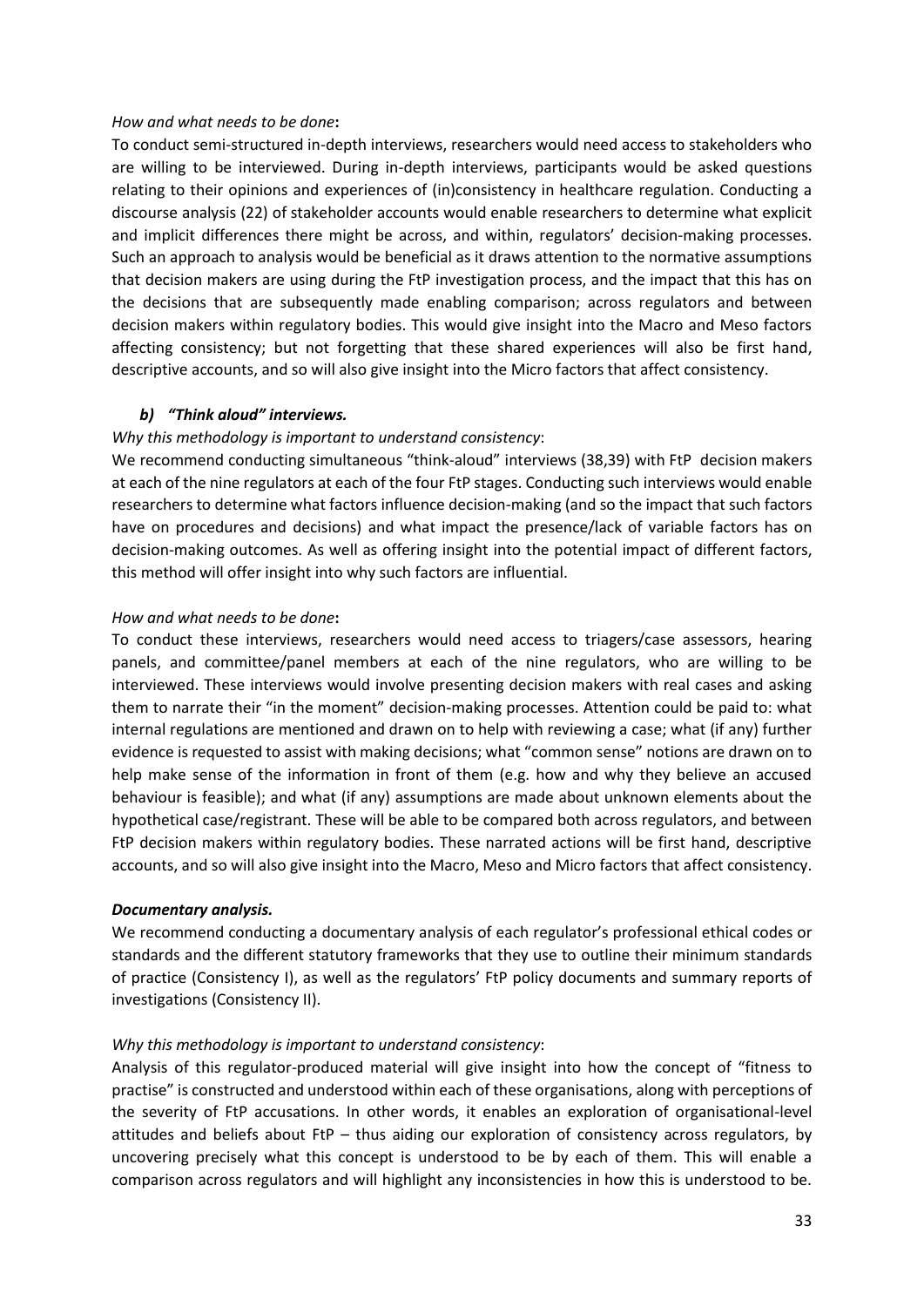This is valuable to the research because what FtP is thought to be will impact on how regulators investigate and assess it. If, for example, they perceive it to be a set of acquired skills and knowledge, FtP can be assessed by looking for a *lack* of these attributes. If, on the other hand, it is perceived to be the lack of a variety of negative traits, FtP can be assessed by looking for the presence of these traits.

#### *How and what needs to be done***:**

We propose conducting a discourse analysis (22,40,41) of regulatory-produced materials. This approach to analysis essentially involves a process of looking at what "common sense" assumptions underpin the statements made within these documents, and exploring how and why they exist. Such an approach to analysis would be beneficial for two reasons. Firstly, it would permit a detailed exploration of whether, and in what ways, conceptualisations of FtP differ across regulators; and secondly, it would permit an explanation of how and why these conceptualisations are different. To conduct this analysis, researchers would need access to each of the regulators' FtP policy documents and instructions for assessors, investigators, and examiners; as well as regulators' professional ethical codes, the different statutory frameworks that they use to outline their minimum standards of practice, and any other relevant documentation related to FtP.

#### *Strengths and limitations of the Consistency I and II methodologies:*

**Systematic review:** The proposed systematic review will synthesise large bodies of research to give a better understanding of what is already known about (in)consistency in healthcare regulation, and also what can be learnt from other sectors. This is a powerful method for identifying existing knowledge if done properly. Systematic reviews, however, do have some limitations. For example, the process of synthesising research may lose the nuances evident in the literature reviewed, and focussing only on results means that the contextual factors of a study may be lost. In addition, all studies are awarded the same value if deemed relevant, reducing the weight of a particularly pertinent piece of work by mixing the relevant with the *not so* relevant. A systematic literature review is a time and cost-efficient way of exploring, identifying and understanding what is already known.

**Interviews including "think aloud" interviews:** Interviews are interactive and exploratory, and often provide incredibly useful insights by drawing out information from participants. Interviews are invaluable to understanding consistency in decision-making across the nine regulators, as it will demonstrate *real* "in the moment" (not assumed or described) decision-making processes. What transpires in these interviews can be compared within and across regulators, to develop a holistic understanding of how decisions are made and what variable factors impact on these processes.

Interviewing is time-consuming and requires resources at all stages of data collection and analysis. From identifying and approaching participants, to analysing transcripts, each related task requires dedicated researchers. Transcription of interview recordings is also costly.

**Documentary analysis:** discourse analysis of regulators' FtP documents offers novel insights and permits the development of a much more detailed understanding of the regulators themselves than, for example, a simple thematic analysis of their documents and reports. It will therefore enable a much more robust and substantial comparison of consistency across the nine regulators. The materials to analyse for this part of the project are mostly publicly available and so access will not be problematic.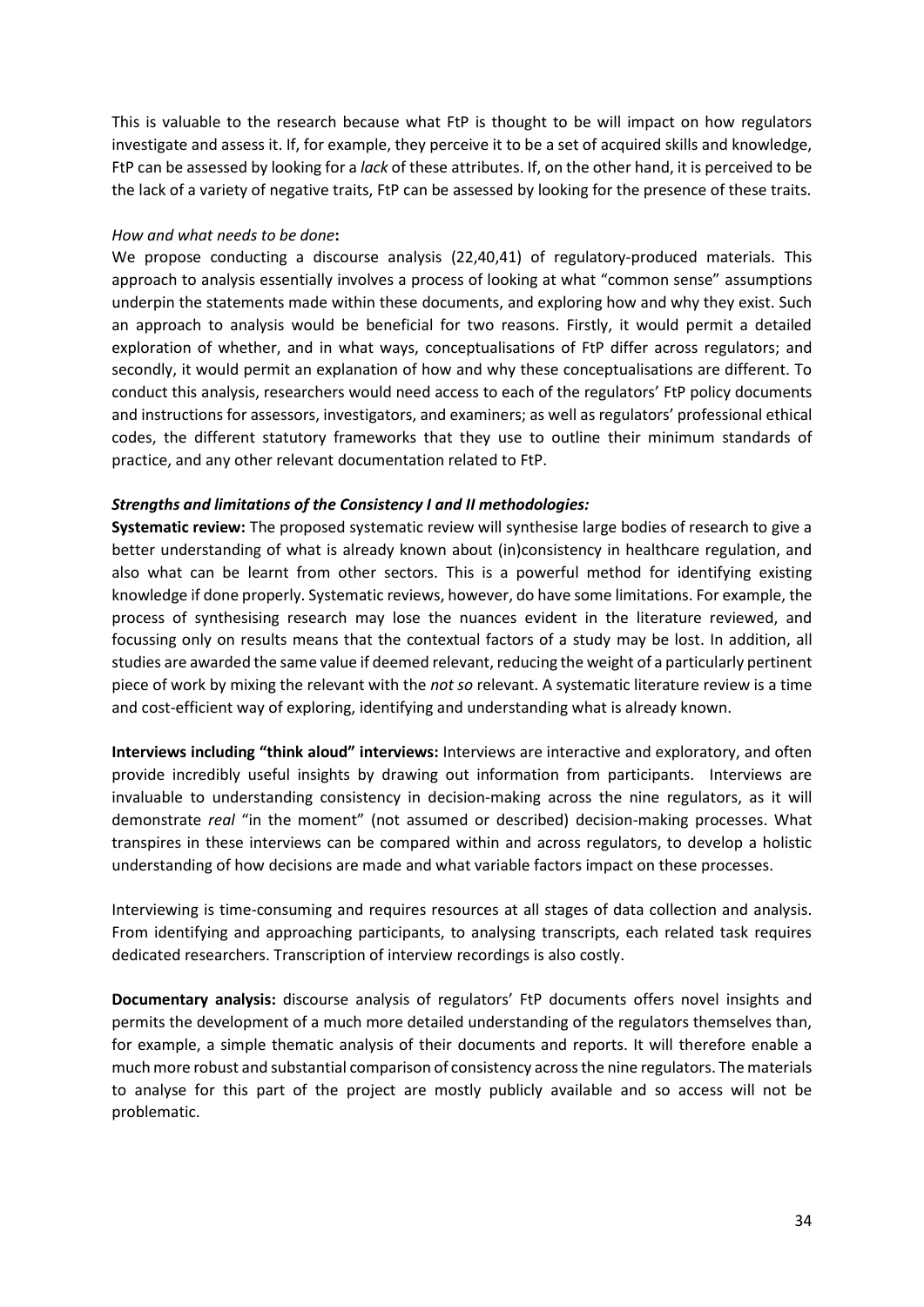# <span id="page-34-0"></span>Full study- RQ2: What is the potential impact of different variable factors within fitness to practise procedures?

# <span id="page-34-1"></span>Consistency III: Qualitative examination of variables influencing FtP outcomes

We recommend conducting a detailed analysis of case files, comprised of "real world" examples of regulators' FtP decision-making, including an examination of co-offending.

## *Why this methodology is important to understand consistency*:

We recommend a detailed analysis of regulators' FtP case files across all four stages of the investigative process. These case files give of insight into how and why FtP investigations proceed and how decisions are made – in the sense that they reveal what information is requested, and used, by individuals/panels to make their decisions. This detailed analysis will highlight factors in the FtP process that impact on consistency. This approach allows both comparisons of consistency between the regulators but also the capacity to generate causal explanations if inconsistency is apparent.

### *How and what needs to be done***:**

We suggest a stratified case study approach. An informed hypothesis would be that some allegations would intrinsically have more opportunity for inconsistency. For example, some allegations are more "objective", i.e. criminal allegations which have evidence from the police/courts etc. These criminal cases give decision makers less opportunity for "professional discretion" and increase the likelihood of closely adhering to sentencing guidelines. A working hypothesis for these sorts of cases would be that there is a high degree of consistency across the nine regulatory bodies. There are also allegation categories where evidence is more likely to be subjective and those where professional discretion is more likely to come into play. Therefore, we suggest sampling case studies by allegation category using a sampling framework in Figure 4.



*Figure 4: Hypothetical sampling strategy for Consistency III & IV*

With the acknowledgement that FtP case files are typically unique to each particular investigation, and vary by regulator in terms of their size and level of detail, we propose conducting a content and discursive analysis of a sample of case files described above. This process would result in a detailed description of precisely what went on in relation to decision-making – e.g. *what* information was used to come to what decision (content analysis).(42,43) It would also result in a detailed description of *how* such information and evidence was used to come to that decision (discourse analysis) (22,40,41). This would permit an exploration of whether (i) there are differences both in what materials are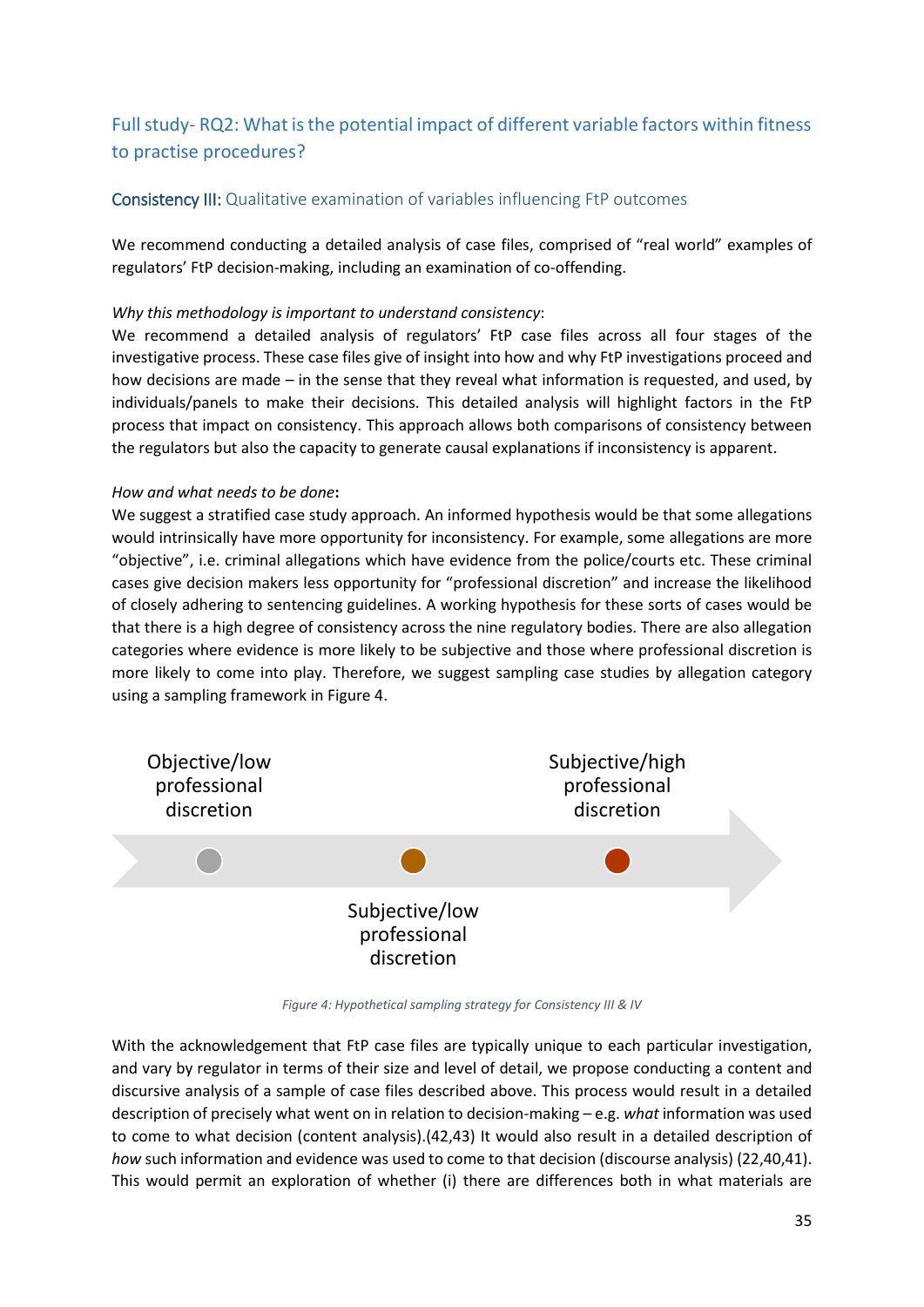included across regulators and within regulators for the same/similar accusations; and (ii) whether there are noticeable patterns in or correlations between their content and FtP outcomes. We would suggest analysing a minimum of three files closed at each stage of the investigative process, for each of the three allegation case studies identified. Across all nine regulators this represents a total of 324 case files to analyse.

#### *Strengths and limitations of this methodology:*

Content analysis is a process of labelling (or coding) documents and typically offers simple descriptive data such as word frequencies and document lengths. Including a content analysis of case files will offer an overview of what information was used to come to what decision, by what regulators. Computer software can be used to aid this process and can greatly increase the number of texts that can be labelled. However, the reliability of using a computer programme to do so is questionable and the descriptive nature of this approach, whilst interesting, is not able to answer the "why" questions so needed in this research. The discourse analysis of case files will enhance the descriptions of them produced in the content analysis, enabling researchers to answer the "how" and "why" questions they need to. The proposed approach to the analysis of case files is time-consuming as it will require redaction of case files and the use of discourse analysis will require more resources than a simple content analysis of case files would. However, including a *discursive* exploration will offer novel insight and permits the development of a much more detailed understanding of the impact that variable factors have on the consistency of FtP decision-making. In addition to noting common themes and similarities in outcomes when a variable is present (e.g. "reflective statement"), it will also explain how and why these themes are common, as it will describe how and why a particular variable is able to have this impact.

#### *Case study analysis of co-offenders to examine impact on outcomes.*

We also suggest a fourth case study looking at a sample of cases with co-offenders. This will also enable researchers to draw out in what way regulators are consistent and where they vary. We recommend conducting a comparative analysis of cases, in which registrants from different regulators were involved in the same incident, to examine any differences in outcomes and in registrant representation.

#### *Why this methodology is important to understand consistency:*

A detailed analysis of case files is recommended to examine consistency across regulators, using a similar approach to the case file data described above. Cases could be used to examine process and outcomes in cases where more than one registrant was involved in the same incident. A similar thematic and discourse analysis could be conducted to see how the same incident is handled and how decisions are made by different regulators.

#### *How and what needs to be done:*

As above, a sample of case files in which the same incident has been investigated by different regulators for different registrants would be needed for an in-depth qualitative analysis. Thematic analysis could be used to determine the similarities and differences between the various regulators' evidence-gathering and processes, and discourse analysis could be used to examine how the regulators made their decisions, and whether these differ among the regulators.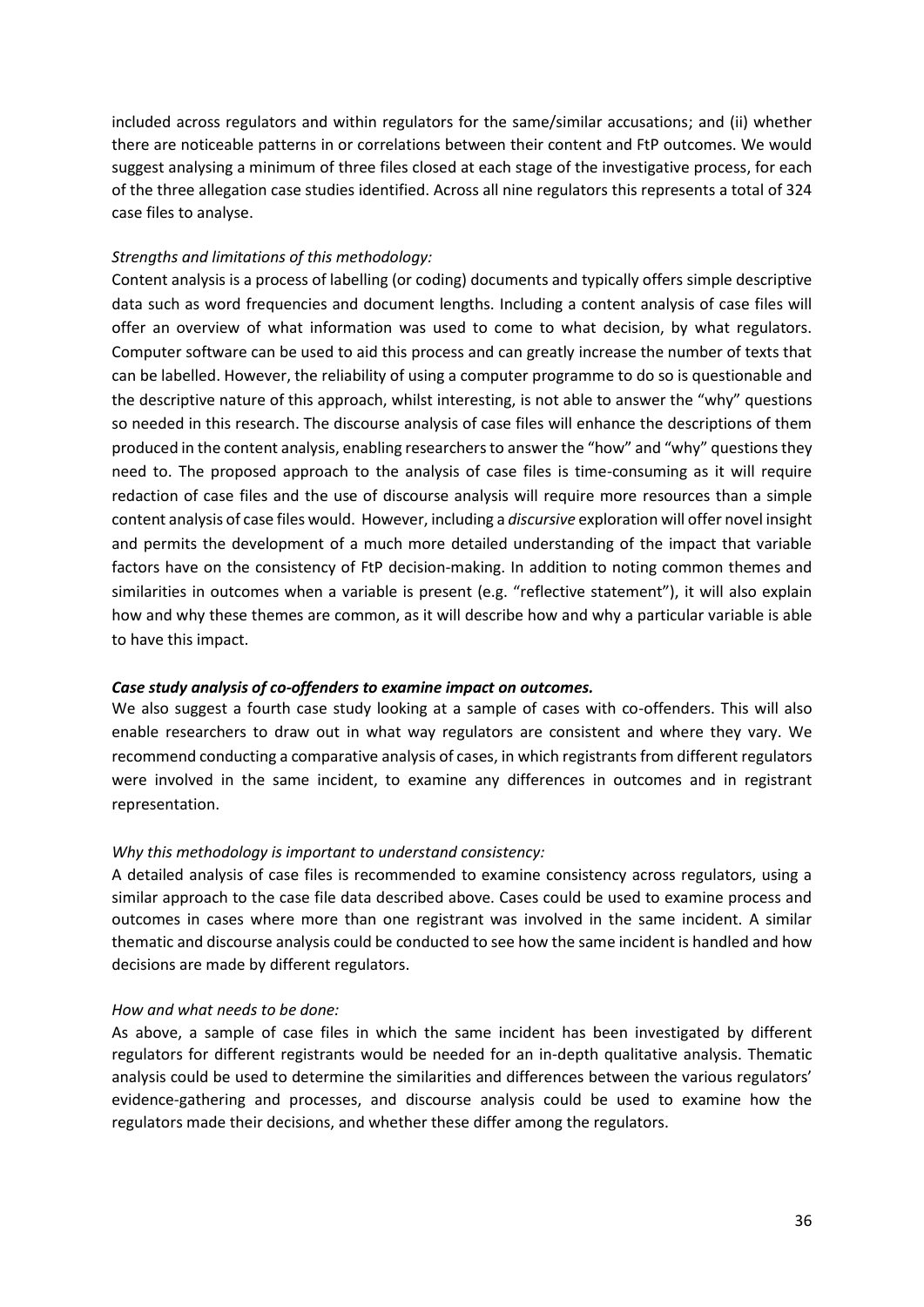### *Strengths and limitations of this methodology:*

This level of analysis is time consuming but will provide rich insight into the decision-making processes of regulators, not only in relation to similar allegations, but directly comparable within the same incidents. As there may be differences in representation across the affected registrants, this type of comparative analysis will also highlight any significant issues in this area.

# <span id="page-36-0"></span>Consistency IV: Quantitative examination of variables influencing FtP outcomes

To gain a quantitative understanding about consistency we suggest combining regulators' databases (over the last three years) for statistical analysis. Furthermore, we suggest these should be supplemented by coding a sample of 1,300 case studies for the additional detailed contextual and demographic data that they contain. We recommend using the same case study approach described in Consistency III for quantitative examination of the variables influencing FtP outcomes.

# *Why this methodology is important to understand consistency*:

The existing FtP databases described in section two of this report hold valuable information and are large datasets, but alone are not adequate for the quantitative assessment of consistency in FtP. They do not currently reliably record all the variables which need to be examined in a study of consistency. FtP databases need to be merged and important additional variables entered manually from the case files (e.g. legal representation, consideration of mitigation circumstances). Finally, the newly created research database needs to be anonymised for research purposes.

### *How and what needs to be done***:**

Based on the secondary data in the GMC UK Health Regulator Comparative Data Report (28) (see Table 11), and taking into account how many complaints each regulator investigates, we estimate that the minimum sample size needed for Consistency IV is 1,300.

| <b>Regulators</b> | Investigated<br>complaints | Warnings       | Warnings<br>$\frac{8}{10}$<br>per | undertaking<br>Conditions/ | undertaking<br>Conditions,<br>100<br>per<br><b>S</b> | Suspension   | Suspension<br>$\overline{a}$<br>per | Erasure        | per<br>Erasure<br>$\overline{100}$ | Sanction<br>100<br>per |
|-------------------|----------------------------|----------------|-----------------------------------|----------------------------|------------------------------------------------------|--------------|-------------------------------------|----------------|------------------------------------|------------------------|
| GCC               | 50                         | 3              | 6.0                               | 2                          | 4.0                                                  | $\mathbf{0}$ | 0.0                                 | $\overline{2}$ | 4.0                                | 14                     |
| <b>GDC</b>        | 1870                       | 187            | 10.0                              | 78                         | 4.2                                                  | 77           | 4.1                                 | 37             | 2.0                                | 20                     |
| <b>GMC</b>        | 2090                       | 148            | 7.1                               | 168                        | 8.0                                                  | 93           | 4.4                                 | 78             | 3.7                                | 23                     |
| <b>GOC</b>        | 223                        | 28             | 12.6                              | 3                          | 1.3                                                  | 4            | 1.8                                 | 9              | 4.0                                | 20                     |
| <b>GOsC</b>       | 49                         | 3              | 6.1                               | $\mathbf{1}$               | 2.0                                                  | 3            | 6.1                                 | 3              | 6.1                                | 20                     |
| <b>GPhC</b>       | 1437                       | 83             | 5.8                               | 11                         | 0.8                                                  | 47           | 3.3                                 | 28             | 1.9                                | 12                     |
| <b>HCPC</b>       | 787                        | 29             | 3.7                               | 37                         | 4.7                                                  | 60           | 7.6                                 | 71             | 9.0                                | 25                     |
| <b>NMC</b>        | 3245                       | 119            | 3.7                               | 152                        | 4.7                                                  | 277          | 8.5                                 | 261            | 8.0                                | 25                     |
| <b>PSNI</b>       | 11                         | $\overline{2}$ | 18.2                              | 0                          | 0.0                                                  | 0            | 0.0                                 | 3              | 27.3                               | 45                     |
| <b>TOTAL</b>      |                            | 602            |                                   | 452                        |                                                      | 561          |                                     | 492            |                                    |                        |

| Table 11. Comparisons of FtP outcomes among the nine health and social care regulators |  |
|----------------------------------------------------------------------------------------|--|
| (2015/2016)                                                                            |  |

*Note*. Based on data from the UK Health Regulator Comparative Data Report (28)

This methodology will create a database with a comprehensive range of variables for assessing the consistency of FtP outcomes. Importantly it can more fully assess the impact of the Micro level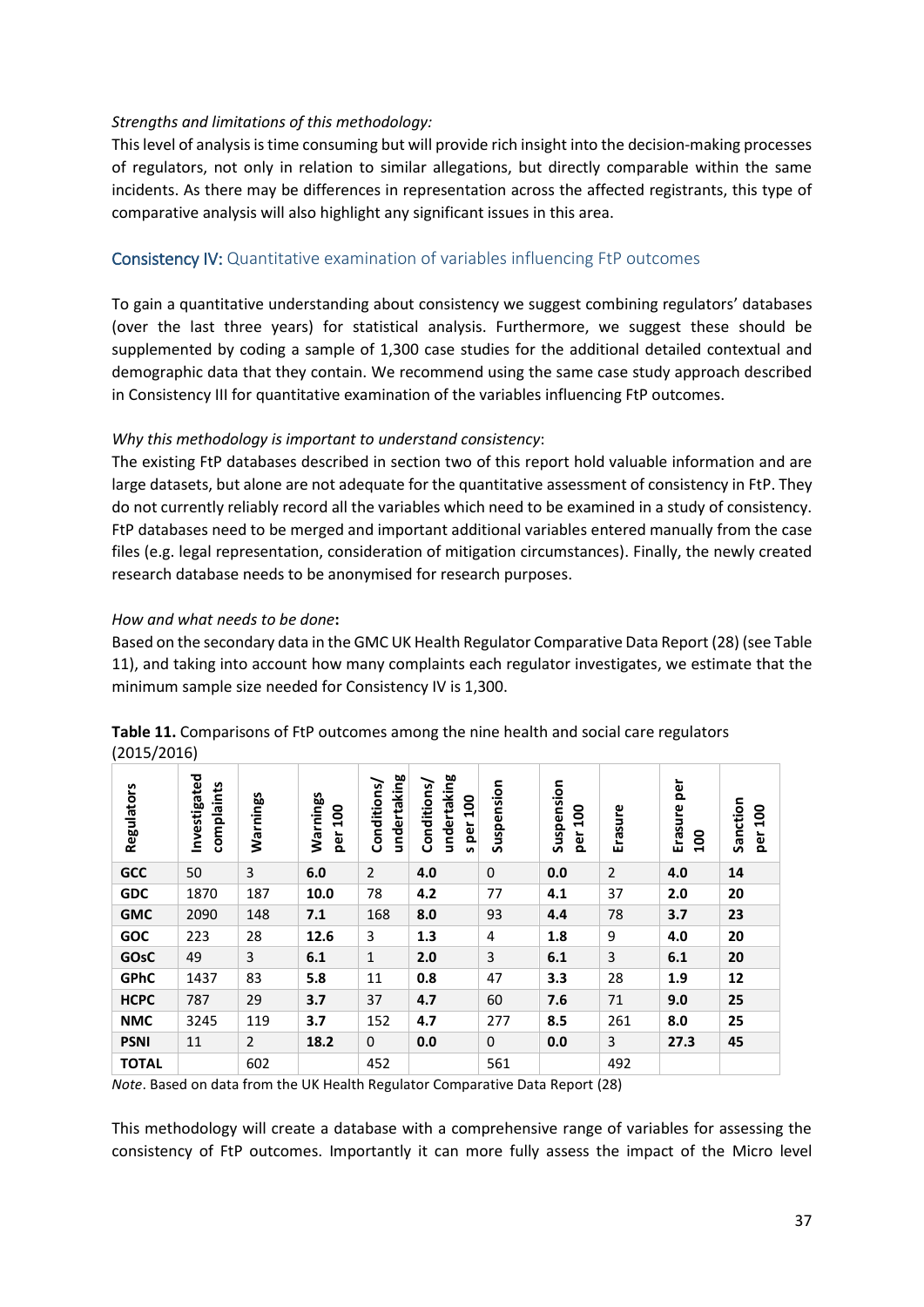variables, listed in Figure 2, p. 27, on consistency as these can be coded from the 1,300 case files and added to the database. For example, additional elements that could be included are:

- Individual demographics ethnicity, place of primary qualification, age, etc.;
- Engagement with the process and attendance at hearings;
- Contextual matters in the case;
- Legal representation.

In addition, this methodology will help to explore the impact of multiple allegations (e.g. number of allegations, different types of allegations) on outcome (and outcome severity). Depending on the completeness of regulators' databases at each of the four stages of the investigative process, a further analysis could be performed to examine consistency at the various stages.

# *Strengths and limitations of this methodology:*

This statistical analysis will help to better understand which factors link to FtP outcomes. Coding cases will give a unique opportunity to quantify some of the process factors which are rarely available for statistical explorations (e.g. contextual matters). This is important as from previous studies it is known that some groups of health care professionals are more severely sanctioned (e.g. men; see Scoping question 1), however the reasons for such observations are not always clear. This proposed quantitative analysis will help 1) to test otherwise rarely explored factors which may have an impact on outcomes; 2) to combine various factors together to help explain some of the previous observations (e.g. do men have multiple allegations more often and is this why they are more severely sanctioned); and 3) to demonstrate consistency across regulators.

The main limitation of this approach is that it will be time consuming, including a process to ensure the accuracy of the data (double entry). The very small numbers of cases that some of the regulators have will be problematic and unlikely to present statistically significant results; however, this is in part mitigated against by Consistency III.

# <span id="page-37-0"></span>Consistency V: Evidence-based approach for ongoing evaluation of consistency

This research is likely to identify factors that will impact on consistency. Some factors may be more influential than others and the research will be able to inform regulators about what data is the most critical to record. This could then be used by regulators in the ongoing evaluation of consistency in FtP decisions. Furthermore, research of this nature could be used to improve practice.

# <span id="page-37-1"></span>Full study- RQ4: How might legal representation of registrants might affect fitness to practise outcomes?

Exploring how legal representation may impact on the outcomes of the FtP process has already been detailed in the response to research question two, in particular in the sections on Consistency III and V. Here we suggest using case files and statistical analysis to explore the impact of legal representation qualitatively and quantitatively, through a descriptive statistical analysis of legal representation, and a case study comparative analysis of cases 1-3 and co-offenders to examine impact on outcomes.

To understand in greater detail how legal representation affect FtP outcomes we suggest an additional methodological approach.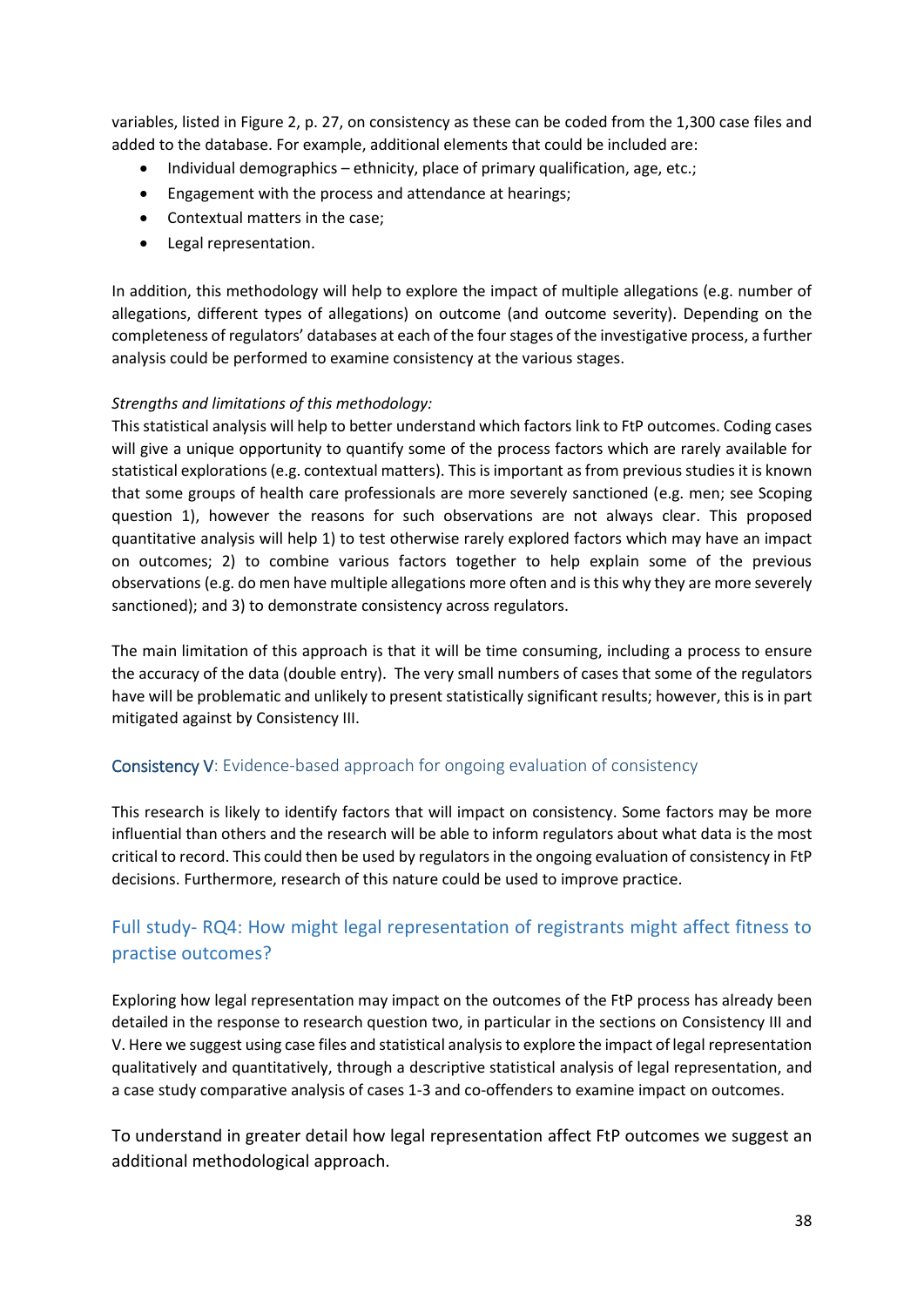#### *Analysis of hearings.*

We recommend conducting a detailed analysis of hearing transcripts.

#### *Why this methodology is important to understand consistency*:

There are several ways that a hearing transcript could be approached to examine the effect of registrant representation. As hearing transcripts provide a seemingly accurate account of what was discussed in the hearings, this data could be used for qualitative analysis. Not only could this be used to compare the proceedings across regulators, but it could also be used to examine how the hearings compare when the registrant does or does not have some kind of representation. Firstly, it will give an indication of how much talk is produced by whom: how much does the registrant representative contribute to the discussions, and does this differ when the registrant represents themselves? Secondly, the transcripts can be used to investigate how a hearing progresses when the registrant has representation, compared with when the registrant has no representation, or is absent from the proceedings. For example, how much time is devoted to the registrant's perspective with and without representation, and in their presence or absence?

#### *How and what needs to be done***:**

In order to answer these questions, discourse analysis(22) could be used to look at the language used, and the discourses that emerge during hearings; this is particularly useful for taking into account any issues around power or fairness. The analysis could also be informed by conversation analysis,(23,44) which is a way of examining how interaction works at a micro-level of detail in various settings.

This would include looking at: how *sequences of talk* progress, for example whether and how particular questions are responded to by the various participants in the hearing; *turn-taking*, for example how speakers are chosen or choose to speak themselves during the hearing; the use of language to repair, which concerns if and how speakers seek to correct misunderstandings that might occur in the hearings and if/how they are corrected; and the terminology that speakers use in their talk. As a hearing is a high-stakes scenario, where a registrant could have serious sanctions imposed on their practice and therefore livelihood, looking at these interactions in this level of detail could illuminate some key yet under-the-radar elements of the process.

To carry out this kind of analysis it is necessary to have access to cases containing complete accurate transcripts of the case hearings. For some of the cases in the S29 database, transcripts of the hearings from across the regulators have been included in the case documentation. A sample of fifty transcripts would allow for an in-depth examination of the interactional detail of hearings; smaller numbers are generally sufficient for this type of qualitative analysis, but the final sample size would be determined in consultation with qualitative sampling theories and models.(45,46) This sample of fifty should contain equal numbers of hearings in which registrant representation was present, and hearings in which there was no representation. If possible, and dependent on data availability in the database and from the regulators, these sub-sets could be broken down yet further to include: 10-15 with representation and the registrant present; 10-15 with representation but the registrant absent; 10-15 with no representation but the registrant present; and 10-15 with no representation and the registrant absent. This would allow a detailed analysis of the various levels of registrant engagement with the hearing process.

#### *Strengths and limitations of this methodology:*

Working through the hearing transcripts in this way has the potential to unearth interesting findings at both a broad and narrow level. By analysing the discourses running through the talk recorded in the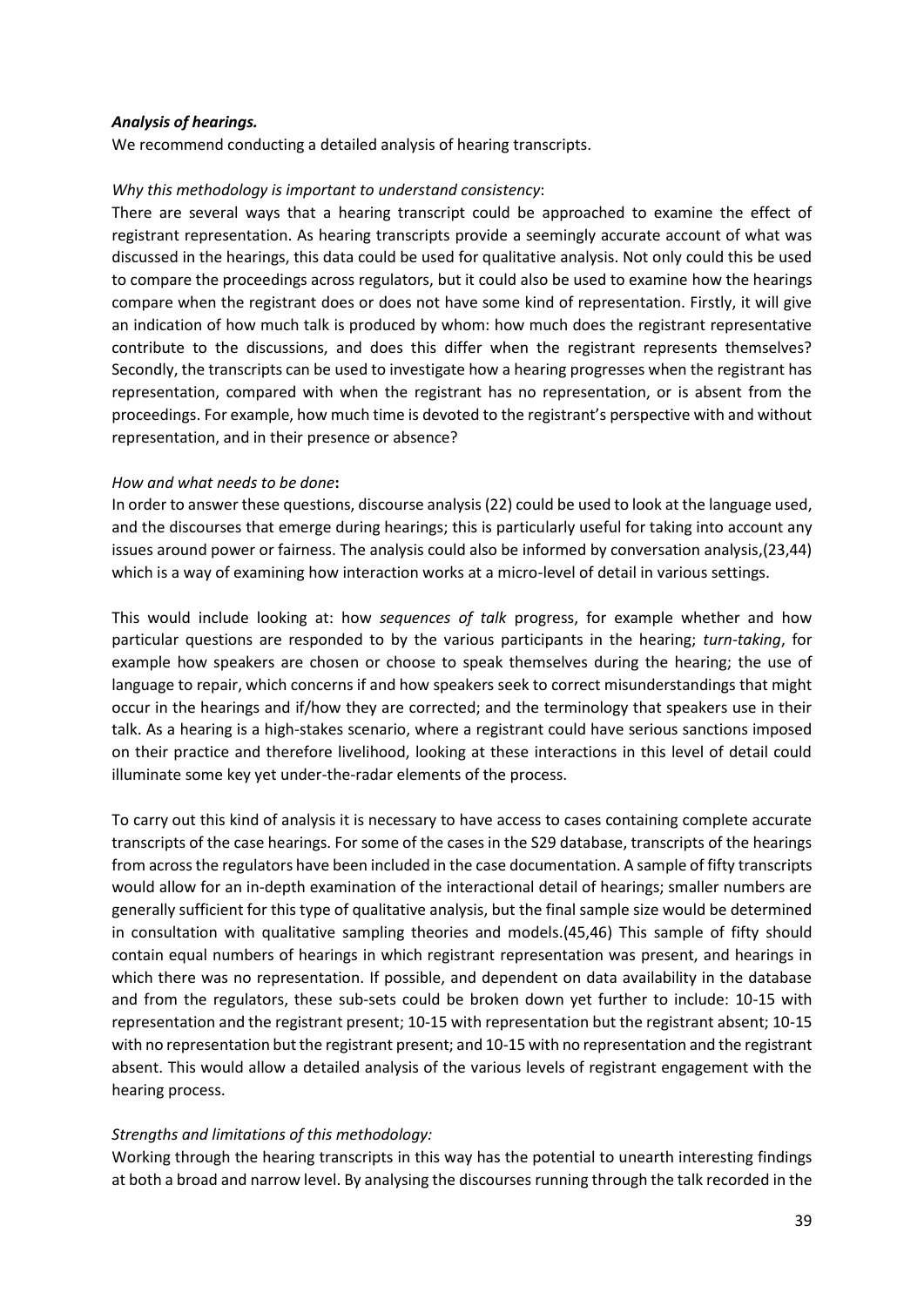transcripts, any broad themes to do with power, fairness, and the organisations involved will emerge. By looking in detail at the talk produced by the various speakers it will be possible to see how issues emerge at a more individual or interpersonal level. By examining the hearing transcripts at both of these levels, it should be possible to determine how the presence or absence of representation, and of the registrant in the proceedings, affects how the hearings progress, and whether this has any bearing on the fairness of the process. However, there is a cost implication, as transcription of full hearings, which can take place over several days, is expensive. While some transcripts are included in the S29 database, only a relatively small number of cases include registrants who have been legally represented (10 cases). Therefore, additional transcripts will need to be requested.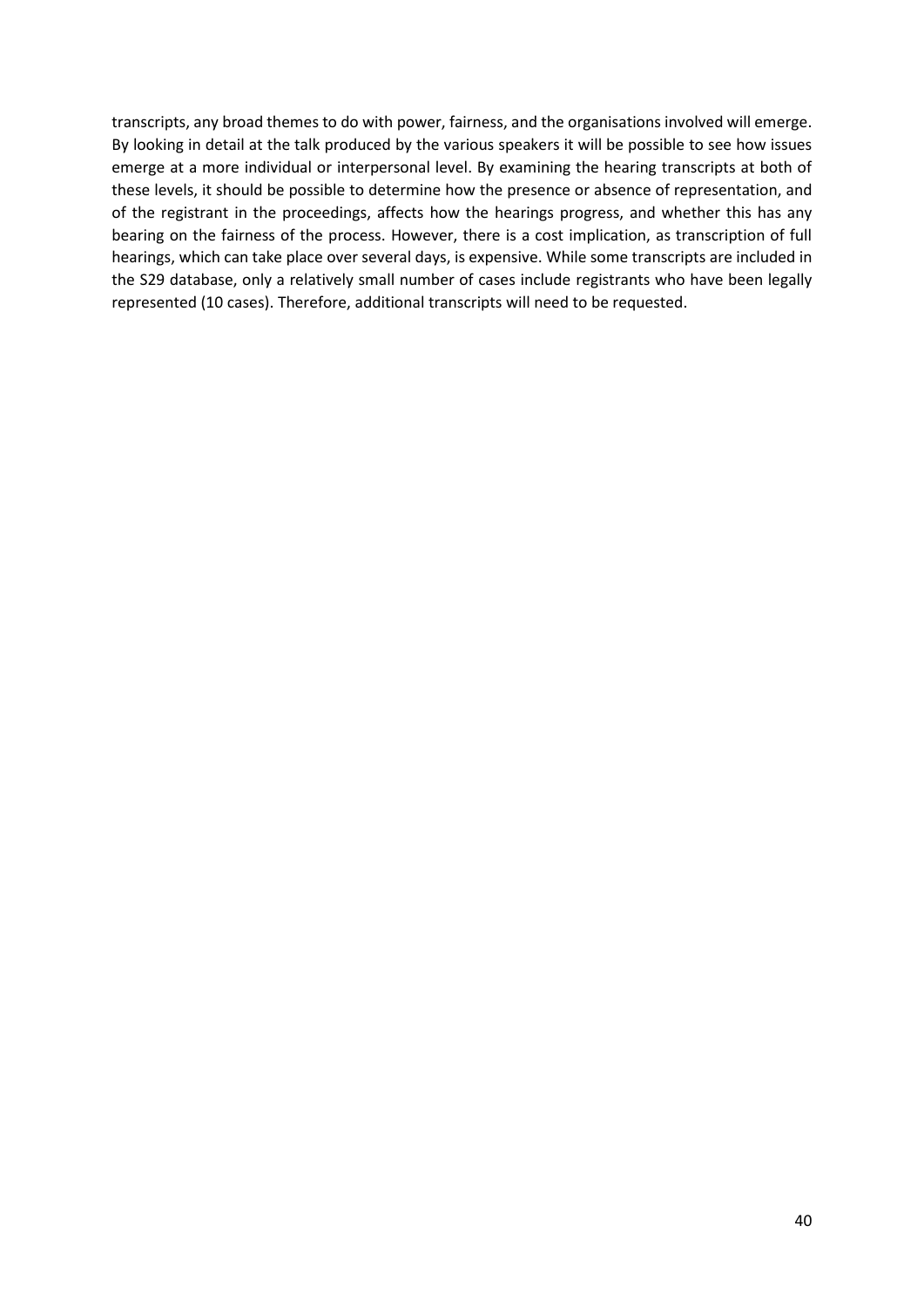# <span id="page-40-0"></span>Scoping question 4. What is the scope of a potential full research project, including costings, timelines, etc.?

# <span id="page-40-1"></span>Full study- RQ3: What is the potential for different academic disciplines to contribute to addressing the question of consistency, in light of the range of variable factors?

Considering the complexity of the topic, we recommend that in order to investigate (in)consistency in FtP it is essential to employ a mixed methods approach. To achieve this, a multidisciplinary team with broad areas of expertise should be involved in undertaking such a project. First, a researcher with experience in systematic reviews (meta-analysis) should be involved in this project to be able to answer the first bullet point in Consistency I (see Figure 3). Second, we suggest involving researchers with an expertise in qualitative analysis to answer research questions on Consistency I, II, III, V, and VI. These researchers should be experienced in documentary analysis (e.g. policy, guidelines), conducting interviews including think-aloud interviews, ethnographic studies, and ideally having knowledge in various qualitative analysis such as thematic analysis and discourse analysis. Such specialists might come from various academic backgrounds, e.g. education, sociology, psychology, or linguistics. Third, researchers who are experienced in analysing quantitative data will be needed to investigate Consistency IV, V and VI. Such researchers should have experience in various statistical methodologies (e.g. chi-square, logistic regression), but also have experience in dealing with secondary data (not collected for research purposes) and ideally have expertise in analysing FtP or other types of court decisions. This suggestion is based on our observation of the complexity of the data on FtP and the unique challenges related to datasets like this. Quantitative researchers may also be from various academic backgrounds, e.g. statistics, epidemiology, psychology. Fourth, a data cleaner with attention to detail could be responsible for data extraction from the case files (Consistency IV) and a research assistant as well as administrator to support researchers throughout this study is essential considering the large number of administrative and research organisation tasks. We also want to highlight that the research team should seek advisors from the legal sector and from those who are closely involved in FtP procedures.

# **Costs**

Our estimated detailed costings have been removed from this publicly-available report, as it is deemed commercially sensitive.

# <span id="page-40-2"></span>**Timeline**

This research is complex and readily available sources of data to analyse in exploring consistency are currently unavailable. Therefore, we suggest that a future research project of this nature would take approximately three years to complete. Our timeline is detailed in the Gantt chart below takes into account negotiations and agreements regarding data sharing that will be crucial to the success of the project (a more easily readable Gantt chart is attached as a separate file).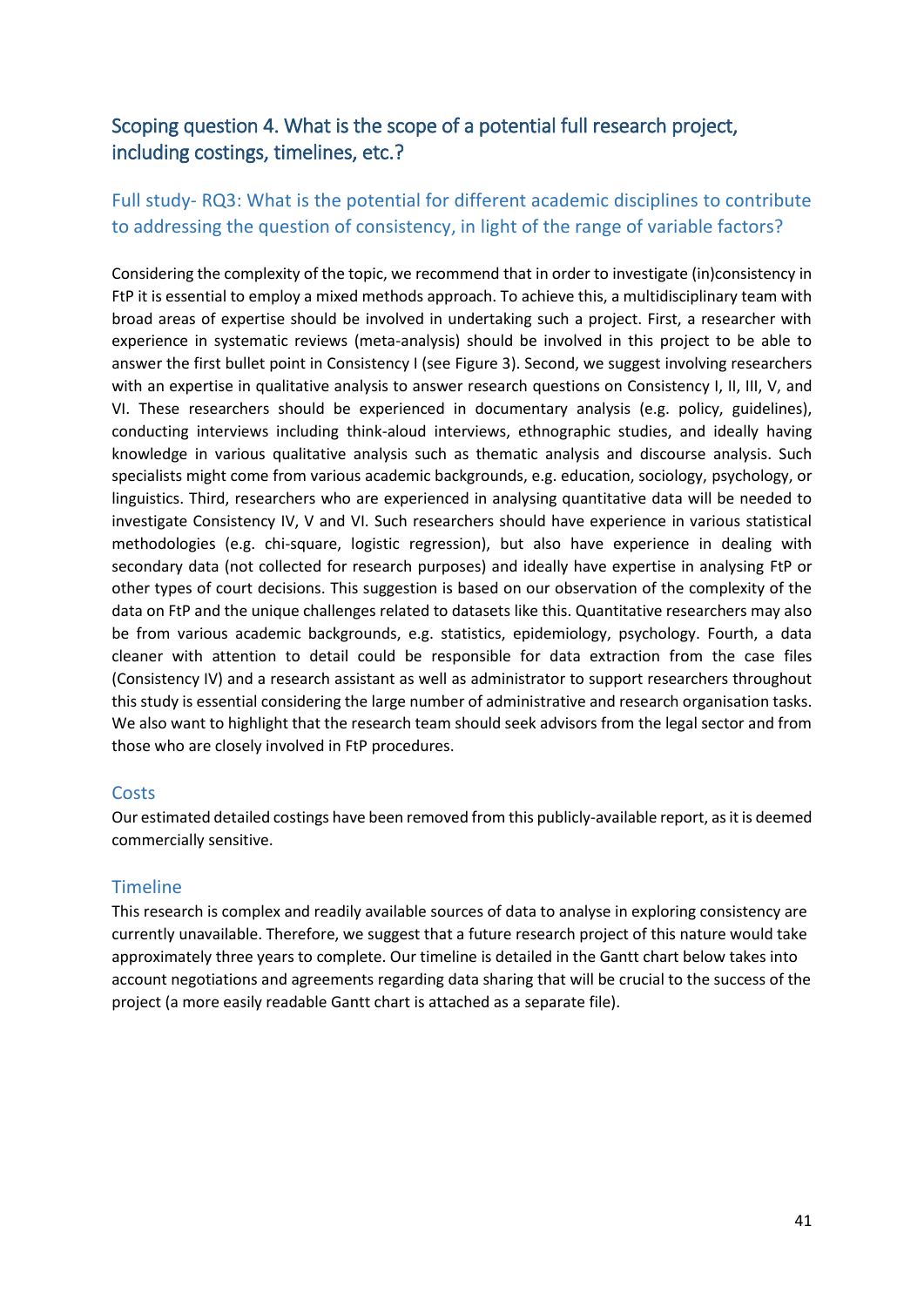| <b>GANTT CHART FOR CONSISTENCY RESEARCH SEPT 2019 - SEPT 2022</b>                                                                |                             |                             |                                                            |              |                           |                |             |                   |              |                |                |                                                                    |                    |              |              |              |                  |                              |                    |                    |                           |                           |              |                           |                    |                           |                                                                    |                           |                |             |              |              |                       |                           |           |                        |
|----------------------------------------------------------------------------------------------------------------------------------|-----------------------------|-----------------------------|------------------------------------------------------------|--------------|---------------------------|----------------|-------------|-------------------|--------------|----------------|----------------|--------------------------------------------------------------------|--------------------|--------------|--------------|--------------|------------------|------------------------------|--------------------|--------------------|---------------------------|---------------------------|--------------|---------------------------|--------------------|---------------------------|--------------------------------------------------------------------|---------------------------|----------------|-------------|--------------|--------------|-----------------------|---------------------------|-----------|------------------------|
| <b>Project Management</b>                                                                                                        | Before start                |                             | Sep-19 Oct-19                                              |              |                           | an.20          | eb-20       | $Mar-20$          | $r-20$       | 5/1/2020       | $Jun-20$       | lul-20                                                             | $4u$ g-20          | Sep-20       | $Oct-20$     | $600 - 20$   | 20 <sub>20</sub> | $n-21$                       | $Feb-21$           | $Mar-21$           |                           | $24 - 21$                 | n.21         | $ul-21$                   | Augs-21            | $Sep-21$                  | $ov-21$                                                            | $tan-22$                  | Feb-22         | Mar-22      | Apr-22       | May-22       | $m-22$                | $Jul-22$                  | $ug - 22$ | Sep-22                 |
| Stakeholder meetings                                                                                                             | Indentify,<br>recruit, TORs | $\mathbf x$                 |                                                            |              |                           | $\,$ $\,$ $\,$ |             |                   |              | $\mathbf{x}$   |                |                                                                    |                    | $\mathbf{x}$ |              |              |                  | $\mathbf{x}$                 |                    |                    |                           | $\mathbf x$               |              |                           |                    | $\mathbf x$               |                                                                    |                           |                |             |              | $\chi$       | $\mathbf x$           |                           |           |                        |
| Cross-project strands meeting                                                                                                    | Review stud<br>design       | $\mathsf X$                 |                                                            | $\chi$       |                           |                | $\chi$      |                   | $\mathbf x$  |                | $\,$ $\,$ $\,$ |                                                                    | $\mathbf{x}$       |              | $\chi$       |              | $\mathbf x$      |                              | $\mathsf x$        |                    | $\chi$                    |                           | $\mathbf x$  |                           | $\mathbf x$        |                           | $\mathbf{x}$                                                       |                           | $\mathbf{x}$ . |             | $\mathbf x$  |              | $\mathbf x$           | $\mathsf{x}$              | $\chi$    | $\mathsf{x}$           |
| Ethics and data protection                                                                                                       | Apply<br>Ethics/R&D         | $\mathbf{x}$                | $\boldsymbol{\mathbf{x}}$                                  | $\chi$       | $\mathsf x$               |                |             |                   |              |                |                |                                                                    |                    |              |              |              |                  |                              |                    |                    |                           |                           |              |                           |                    |                           |                                                                    |                           |                |             |              |              |                       |                           |           |                        |
| Data sharing agreements                                                                                                          | $\mathbf{x}$                | $\mathbf x$                 | $\mathbf x$                                                | $\chi$       | $\mathbf x$               |                |             |                   |              |                |                |                                                                    |                    |              |              |              |                  |                              |                    |                    |                           |                           |              |                           |                    |                           |                                                                    |                           |                |             |              |              |                       |                           |           |                        |
| Governance and reporting                                                                                                         | $\mathbf{x}$                |                             |                                                            |              |                           |                |             |                   |              |                |                |                                                                    | Progress<br>report |              |              |              |                  |                              |                    |                    |                           |                           |              |                           | Progress<br>report |                           |                                                                    |                           |                |             |              |              | Write up final report |                           |           | Submit final<br>report |
| Recruit staff                                                                                                                    | $\mathbf{x}$                | $\mathbf{x}$                | $\mathbf{x}$                                               | $\mathbf{x}$ |                           |                |             |                   |              |                |                |                                                                    |                    |              |              |              |                  |                              |                    |                    |                           |                           |              |                           |                    |                           |                                                                    |                           |                |             |              |              |                       |                           |           |                        |
| Project Finance                                                                                                                  | .<br>Set up syster          | Review cost<br>data systems | $\begin{array}{c} \tt{finance} \\ \tt{report} \end{array}$ |              |                           |                |             |                   |              |                |                | $\begin{array}{c} \mathtt{finance} \\ \mathtt{report} \end{array}$ |                    |              |              |              |                  |                              |                    |                    |                           | finance<br>${\sf report}$ |              |                           |                    |                           | $\begin{array}{c} \mathtt{finance} \\ \mathtt{report} \end{array}$ |                           |                |             |              |              |                       |                           |           |                        |
| Dissemination                                                                                                                    |                             |                             |                                                            |              |                           |                |             |                   |              |                |                |                                                                    |                    |              |              |              |                  |                              |                    |                    |                           |                           |              |                           |                    |                           |                                                                    |                           |                |             |              |              |                       |                           |           | apers and<br>sentatio  |
| Consistency I: Philosophical, legal and sociocultural influences on<br>consistency                                               |                             |                             |                                                            |              |                           |                |             |                   |              |                |                |                                                                    |                    |              |              |              |                  |                              |                    |                    |                           |                           |              |                           |                    |                           |                                                                    |                           |                |             |              |              |                       |                           |           |                        |
| Systematic review                                                                                                                |                             |                             | $\mathbf{x}$                                               | $\mathbf{x}$ | $\boldsymbol{\mathsf{x}}$ | $\mathbf x$    | $\mathbf x$ | $\mathbf{x}$      | $\mathbf{x}$ |                |                |                                                                    |                    |              |              |              |                  |                              |                    |                    |                           |                           |              |                           |                    |                           |                                                                    |                           |                |             |              |              |                       |                           |           |                        |
| Interverviews with regulator's leadership tean                                                                                   |                             |                             |                                                            |              |                           |                |             | $\mathbf{x}$ .    | $\mathbf{x}$ | $\mathbf{x}$   | $\mathbf{x}$   | $\mathbf{x}$                                                       | $\mathbf{x}$       | $\mathbf{x}$ |              |              |                  |                              |                    |                    |                           |                           |              |                           |                    |                           |                                                                    |                           |                |             |              |              |                       |                           |           |                        |
| Documentary analysi                                                                                                              |                             |                             |                                                            | $\mathbf{x}$ | $\mathbf x$               | $\mathbf x$    |             |                   |              |                |                |                                                                    |                    |              |              |              |                  |                              |                    |                    |                           |                           |              |                           |                    |                           |                                                                    |                           |                |             |              |              |                       |                           |           |                        |
| Analysis of statutory frameworks                                                                                                 |                             |                             | $\mathbf{x}$                                               | $\mathbf{x}$ |                           |                |             |                   |              |                |                |                                                                    |                    |              |              |              |                  |                              |                    |                    |                           |                           |              |                           |                    |                           |                                                                    |                           |                |             |              |              |                       |                           |           |                        |
| Consistency II: Procedural influences at organisational level and<br>understanding the causal factors for FtP outcomes           |                             |                             |                                                            |              |                           |                |             |                   |              |                |                |                                                                    |                    |              |              |              |                  |                              |                    |                    |                           |                           |              |                           |                    |                           |                                                                    |                           |                |             |              |              |                       |                           |           |                        |
| Interviews and think aloud interviews with case assessors/FtP teams,<br>panels/legal assesso                                     |                             |                             |                                                            |              |                           |                |             |                   |              |                |                |                                                                    | $\,$ x $\,$        | $\mathbf{x}$ | $\mathbf{x}$ | $\mathbf x$  | $\mathbf x$      | $\mathbf{x}$                 | $\, {\bf x}$       |                    |                           |                           |              |                           |                    |                           |                                                                    |                           |                |             |              |              |                       |                           |           |                        |
| Documentary analysis                                                                                                             |                             |                             |                                                            |              |                           |                |             |                   | $\mathbf x$  | $\,$ $\,$ $\,$ | $\mathbf x$    | $\mathbf x$                                                        |                    |              |              |              |                  |                              |                    |                    |                           |                           |              |                           |                    |                           |                                                                    |                           |                |             |              |              |                       |                           |           |                        |
| $\label{eq:constency} Consistency \; III: Qualitative \; examination \; of \; variables \; influenceing \; {\sf FP} \; outcomes$ |                             |                             |                                                            |              |                           |                |             |                   |              |                |                |                                                                    |                    |              |              |              |                  |                              |                    |                    |                           |                           |              |                           |                    |                           |                                                                    |                           |                |             |              |              |                       |                           |           |                        |
| Case studies 1-3                                                                                                                 |                             |                             |                                                            |              |                           |                |             | <b>CONTROLLED</b> |              |                |                |                                                                    |                    |              |              |              |                  | $\mathbf x$                  | $\,$ x             | $\,$ $\,$          | $\mathbf x$               | $\,$ $\,$ $\,$            | $\mathbf x$  | $\mathbf x$               | $\,$ $\,$ $\,$     | $\mathbf x$               | $\mathbf x$                                                        | $\boldsymbol{\mathsf{x}}$ | $\mathbf{x}$   |             |              |              |                       |                           |           |                        |
| Case studies                                                                                                                     |                             |                             |                                                            |              |                           |                |             |                   |              |                |                |                                                                    |                    |              |              |              |                  | $\mathbf{x}$                 | $\,$ x             | $\pmb{\mathsf{x}}$ | $\mathbf x$               | $\mathbf x$               | $\mathbf x$  | $\mathbf x$               | $\,$ x $\,$        | $\mathbf x$               | $\mathbf x$                                                        | $\mathbf x$               | $\mathbf x$    |             |              |              |                       |                           |           |                        |
| <b>Consistency IV: Quantitative examination of variables influencing</b><br><b>FLP outcomes</b>                                  |                             |                             |                                                            |              |                           |                |             |                   |              |                |                |                                                                    |                    |              |              |              |                  |                              |                    |                    |                           |                           |              |                           |                    |                           |                                                                    |                           |                |             |              |              |                       |                           |           |                        |
| Analysis of case                                                                                                                 |                             |                             |                                                            |              |                           |                |             |                   |              |                |                |                                                                    |                    |              |              |              |                  |                              | $\,$ $\,$ $\,$     | $\mathbf x$        | $\mathbf{x}$              | $\pmb{\times}$            | $\mathbf{x}$ | $\mathbf x$               | $\mathbf{x}$       | $\mathbf{x}$              | $\mathbf{x}$                                                       | $\mathbf{x}$              |                |             |              |              |                       |                           |           |                        |
| Analysis of regulators databases                                                                                                 |                             |                             |                                                            |              |                           |                |             | $\mathbf{x}$      | $\mathbf{x}$ | $\mathbf{x}$   | $\mathbf{x}$   | $\mathbf{x}$                                                       |                    | $\mathbf{x}$ | $\mathbf{x}$ | $\mathbf{x}$ | $\mathbf{x}$     | $\langle \mathbf{x} \rangle$ | $\mathbf{x}$       |                    |                           |                           |              |                           |                    |                           |                                                                    |                           |                |             |              |              |                       |                           |           |                        |
| Consistency V: Evidence-based approach for ongoing evaluation of consistency                                                     |                             |                             |                                                            |              |                           |                |             |                   |              |                |                |                                                                    |                    |              |              |              |                  |                              |                    |                    |                           |                           |              |                           |                    |                           |                                                                    |                           |                |             | $\mathbf x$  | $\mathbf x$  | $\,$ $\,$             | $\boldsymbol{\mathsf{x}}$ |           |                        |
| Consistency VI: Legal representation                                                                                             |                             |                             |                                                            |              |                           |                |             |                   |              |                |                |                                                                    |                    |              |              |              |                  |                              |                    |                    |                           |                           |              |                           |                    |                           |                                                                    |                           |                |             |              |              |                       |                           |           |                        |
| Analysis of hearings                                                                                                             |                             |                             |                                                            |              |                           |                |             |                   |              |                |                |                                                                    |                    |              |              |              |                  | $\mathbf{x}$                 | $\pmb{\mathsf{x}}$ | $\pmb{\mathsf{x}}$ | $\boldsymbol{\mathsf{x}}$ | $\,$ x                    | $\mathbf x$  | $\boldsymbol{\mathsf{x}}$ | $\,$ x $\,$        | $\boldsymbol{\mathsf{x}}$ | $\mathbf x$                                                        | $\mathbf x$               | $\mathbf{x}$   |             |              |              |                       |                           |           |                        |
| <b>Project synthesis</b>                                                                                                         |                             |                             |                                                            |              |                           |                |             |                   |              |                |                |                                                                    |                    |              |              |              |                  |                              |                    |                    |                           |                           |              |                           |                    |                           |                                                                    |                           |                | $\mathbf x$ | $\mathbf{x}$ | $\mathbf{x}$ | $\mathbf x$           | $\mathbf{x}$              |           |                        |
|                                                                                                                                  |                             |                             |                                                            |              |                           |                |             |                   |              |                |                |                                                                    |                    |              |              |              |                  |                              |                    |                    |                           |                           |              |                           |                    |                           |                                                                    |                           |                |             |              |              |                       |                           |           |                        |

*Figure 5: Project Gantt chart (please see separate excel file)*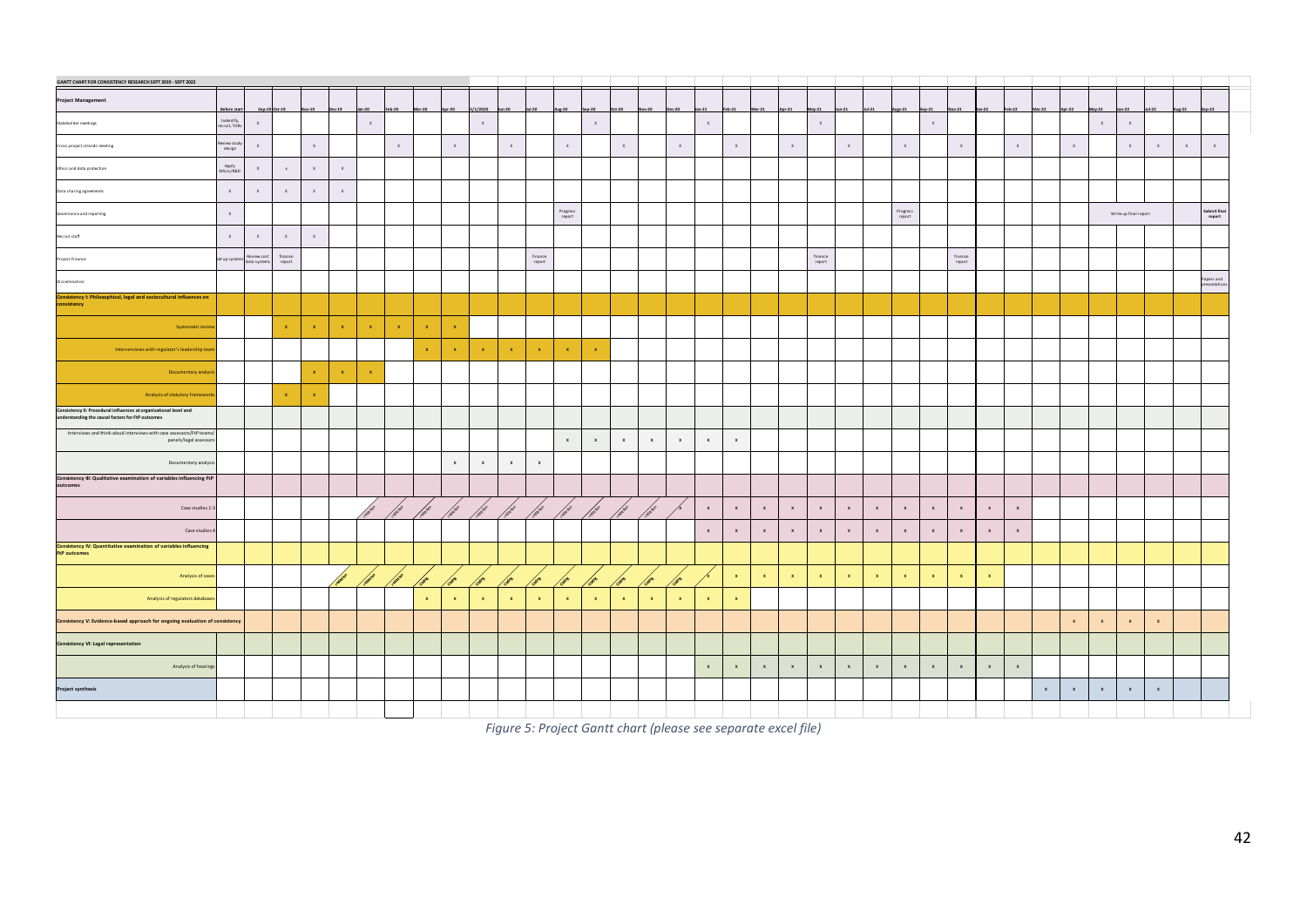# <span id="page-42-0"></span>References

- 1. Williams PSN. Gross negligence manslaughter in healthcare. 2018;(June). Available from: www.nationalarchives.gov.uk/doc/open-government-licence/
- 2. Singh P, Mizrahi E, Korb S. A five-year review of cases appearing before the General Dental Council's Professional Conduct Committee. Br Dent J. 2009;206(4):217–23.
- 3. Yates J, James D. Risk factors at medical school for subsequent professional. BMJ. 2010;340(c2040).
- 4. Humphrey C, Hickman S, Gulliford MC. Place of medical qualification and outcomes of UK General Medical Council "fitness to practise" process: Cohort study. Bmj. 2011;342(7802):1– 10.
- 5. Unsworth J. Student professional suitability: Lessons from how the regulator handles fitness to practise cases. Nurse Educ Today [Internet]. 2011;31(5):466–71. Available from: http://dx.doi.org/10.1016/j.nedt.2010.08.006
- 6. Campbell G, Rollin AM, Smith AF. Cases relating to anaesthetists handled by the UK General Medical Council in 2009: Methodological approach and patterns of referral. Anaesthesia. 2013;68(5):453–60.
- 7. Unwin E, Woolf K, Wadlow C, Dacre J. Disciplined doctors: Does the sex of a doctor matter? A cross-sectional study examining the association between a doctor's sex and receiving sanctions against their medical registration. BMJ Open. 2014;4(8):1–9.
- 8. Donaldson LJ, Panesar SS, McAvoy PA, Scarrott DM. Identification of poor performance in a national medical workforce over 11 years: An observational study. BMJ Qual Saf. 2014;23(2):147–52.
- 9. Bourne T, Wynants L, Peters M, Van Audenhove C, Timmerman D, Van Calster B, et al. The impact of complaints procedures on the welfare, health and clinical practise of 7926 doctors in the UK: A cross-sectional survey. BMJ Open. 2015;5(1).
- 10. Unwin E, Woolf K, Wadlow C, Potts HWW, Dacre J. Sex differences in medico-legal action against doctors: A systematic review and meta-analysis. BMC Med [Internet]. 2015;13(1). Available from: http://dx.doi.org/10.1186/s12916-015-0413-5
- 11. Gallagher CT, Greenland VAM, Hickman AC. Eram, ergo sum? A 1-year retrospective study of General Pharmaceutical Council fitness to practise hearings. Int J Pharm Pract. 2015;23(3):205–11.
- 12. Gallagher CT, De Souza AI. A retrospective analysis of the GDC's performance against its newly-approved fitness to practise guidance. Br Dent J [Internet]. 2015;219(5):E5. Available from: http://dx.doi.org/10.1038/sj.bdj.2015.686
- 13. Bourne T, Vanderhaegen J, Vranken R, Wynants L, De Cock B, Peters M, et al. Doctors' experiences and their perception of the most stressful aspects of complaints processes in the UK: An analysis of qualitative survey data. BMJ Open. 2016;6(7):1–10.
- 14. Brindley J. Reflection on fitness to practise. Br Dent J [Internet]. 2016;221(8):495–8. Available from: http://dx.doi.org/10.1038/sj.bdj.2016.779
- 15. Bourne T, De Cock B, Wynants L, Peters M, Van Audenhove C, Timmerman D, et al. Doctors' perception of support and the processes involved in complaints investigations and how these relate to welfare and defensive practice: a cross-sectional survey of the UK physicians. BMJ Open. 2017;7(11):e017856.
- 16. Tiffin PA, Paton LW, Mwandigha LM, McLachlan JC, Illing J. Predicting fitness to practise events in international medical graduates who registered as UK doctors via the Professional and Linguistic Assessments Board (PLAB) system: a national cohort study. BMC Med [Internet]. 2017;15(1):1–16. Available from: http://dx.doi.org/10.1186/s12916-017-0829-1
- 17. Mehdizadeh L, Potts HWW, Sturrock A, Dacre J. Prevalence of GMC performance assessments in the United Kingdom: a retrospective cohort analysis by country of medical qualification. BMC Med Educ. 2017;17(1):1–13.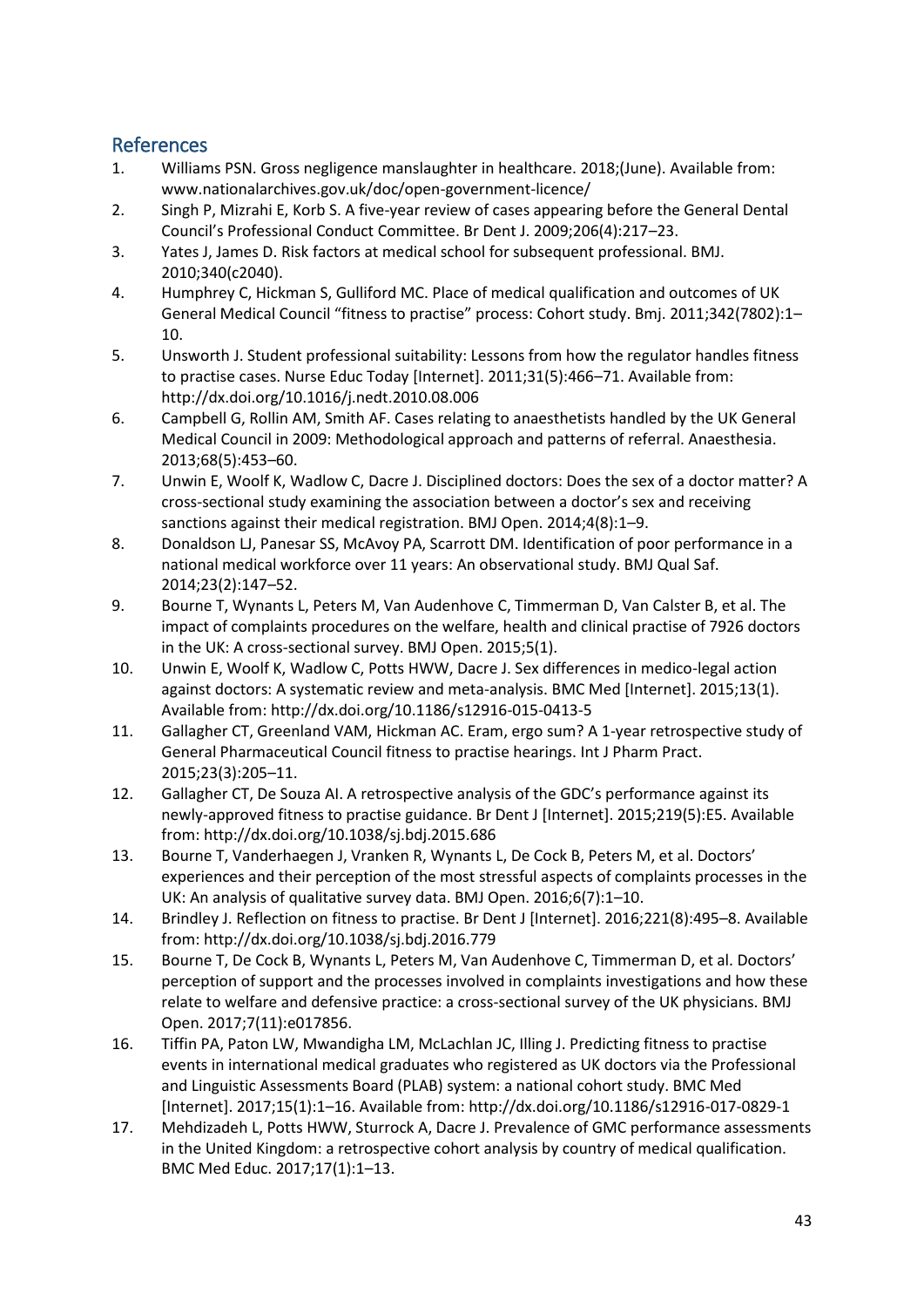- 18. Neville P. Social media and professionalism: A retrospective content analysis of Fitness to Practise cases heard by the GDC concerning social media complaints. Br Dent J [Internet]. 2017;223(5):353–7. Available from: http://dx.doi.org/10.1038/sj.bdj.2017.765
- 19. Leigh J, Worsley A, McLaughlin K. An analysis of HCPC fitness to practise hearings: Fit to Practise or Fit for Purpose? Ethics Soc Welf. 2017;11(4):382–96.
- 20. Wakeford R, Ludka K, Woolf K, Mcmanus IC. Fitness to practise sanctions in UK doctors are predicted by poor performance at MRCGP and MRCP (UK) assessments: data linkage study. BMC Med. 2018;16(230):1–17.
- 21. Professional Standards Authority. Categorisation of fitness to practise data: a description of UK health and care professional regulators' categorisation of fitness to practise allegations. 2017;(December). Available from:

https://www.professionalstandards.org.uk/publications/detail/categorisation-of-fitness-topractise-data

- 22. Jørgensen M, Phillips L. Discourse Analysis as Theory and Method. London: SAGE Publications; 2002.
- 23. Heritage J. Conversation analysis and institutional talk: analysing data. In: Silverman D, editor. Qualitative research: Theory, method and practice. London: Sage Publications; 1997. p. 161– 82.
- 24. Sentencing Council. Analytical Note : the Resource Effects of increased consistency in sentencing [Internet]. 2011. Available from: https://www.sentencingcouncil.org.uk/publications/item/consistency-in-sentencing/
- 25. Krasnostein S, Freiberg A. Pursuing consistency in an individualistic sentencing framework: If you know where you're going, how do you know when you've got there? Law Contemp Probl [P] [Internet]. 2013;76(1):265–88. Available from: http://scholarship.law.duke.edu/cgi/viewcontent.cgi?article=4354&context=lcp
- 26. Legomsky SH. Learning to Live with Unequal Justice: Asylum and the Limits to Consistency.
- Stanford Law Rev [Internet]. 2008 [cited 2019 Apr 11];60(2):413–74. Available from: https://papers.ssrn.com/sol3/papers.cfm?abstract\_id=1085265
- 27. Professional Standards Authority. Right-touch reform. 2017.
- 28. General Medical Council for Chief Executive Steering Group. UK health regulator comparative data report 2016 [Internet]. 2016. Available from: http://www.gmcuk.org/static/documents/content/UK\_health\_regulator\_comparative\_report\_FINAL\_220217. pdf
- 29. Bryce M, Archer J, Brennan N, Burns L, Brien TO, Price T. Fitness to practise : Impairment and Serious Misconduct A narrative synthesis review. 2018;(March).
- 30. Searle RH, Rice C, Mcconnell AA, Dawson JF. Bad apples? Bad barrels? Or bad cellars? Antecedents and processes of professional misconduct in UK Health and Social Care: Insights into sexual misconduct and dishonesty. Psa. 2017;
- 31. Nursing and Midwifery Council. Fitness to Practise Committee Substantive Hearing. Kevin Peel case. [Internet]. Available from: https://www.nmc.org.uk/globalassets/sitedocuments/ftpoutcomes/2018/april-2018/reasons-peel-ftpcsh-57782-20180406.pdf
- 32. Health and Care Professions Tribunal Service. Conduct and Competence Committee Panel. Kevin Peel Case [Internet]. 2018. Available from: https://www.nmc.org.uk/globalassets/sitedocuments/ftpoutcomes/2016/september/reason s-cafferkey-cccsh-49242- 20160914.pdf? t id=1B2M2Y8AsgTpgAmY7PhCfg%3D%3D& t q=pauline+cafferkey& t tags =language%3Aen%2Csiteid%3Ad6891695-0234-463b-bf74-1bfb02644b38&\_t\_ip=8
- 33. Medical Practitioners Tribunal Service. Record of Determination. Dr Hadiza Bawa-Garba Case. [Internet]. 2018. Available from: https://www.mpts-uk.org/-/media/mpts-rod-files/dr-hadizabawa-garba-19-december-2018.pdf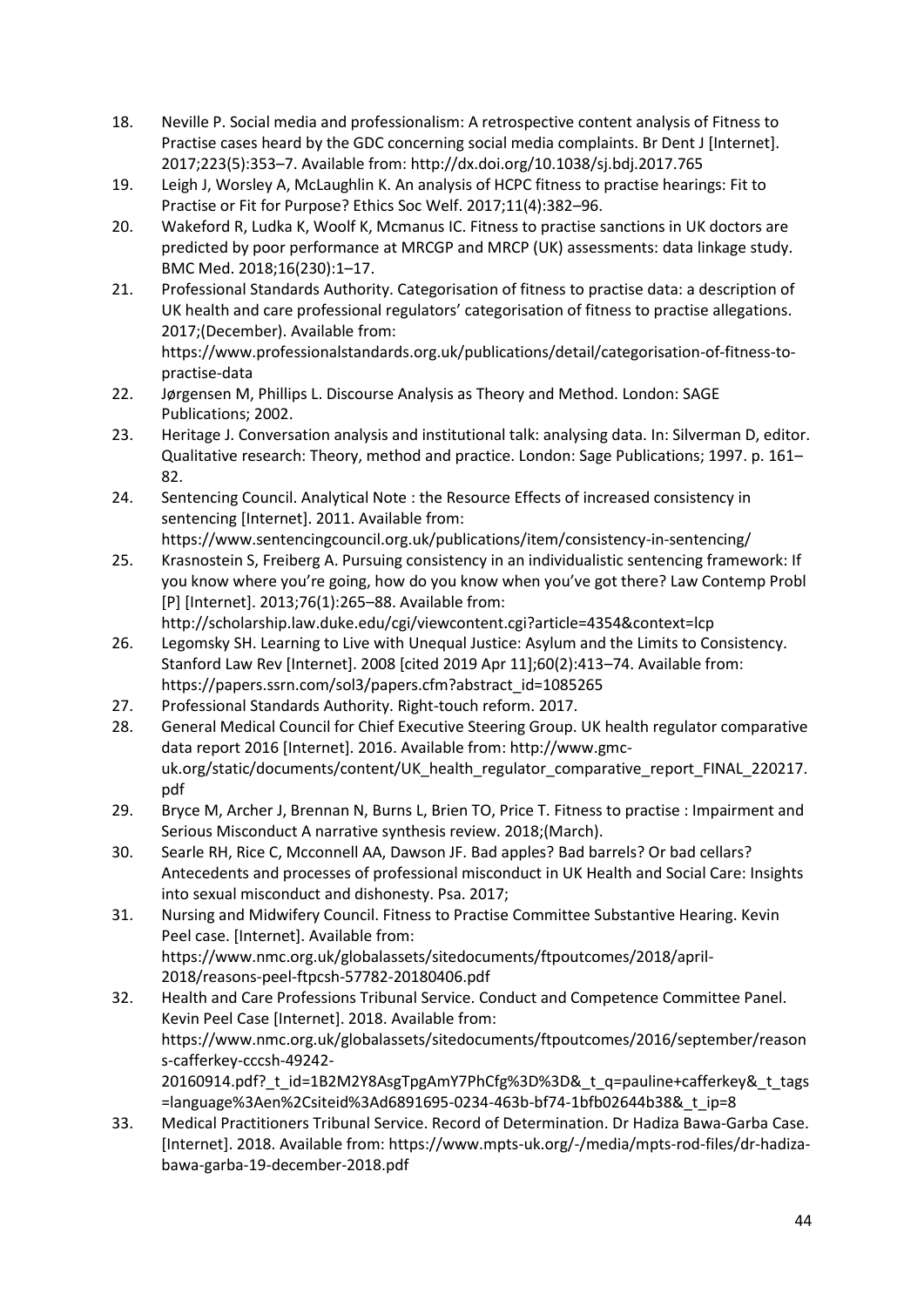- 34. Nursing and Midwifery Council. Conduct and Competence Committee Substantive Hearing. Isabel Maria Amaro Case. [Internet]. 2016. Available from: https://www.nmc.org.uk/globalassets/sitedocuments/ftpoutcomes/2016/august/reasonsamaro-cccsh-36269-20160804.pdf
- 35. General Medical Council. Fitness to Practise Panel. Dr Wendy Chapman Case. 2010.
- 36. Health and Care Professions Tribunal Service. Conduct and Competence Committee Panel. Stephen Brennan Case. 2010.
- 37. Moher D, Liberati A, Tetzlaff J, Altman DG. Preferred reporting items for systematic reviews and meta-analyses: the PRISMA statement. BMJ. 2009;339.
- 38. Fonteyn M, Kuipers B, Grobe S. A Description of Think Aloud Method and Protocol Analysis. Qual Health Res. 1993;3(4):430–41.
- 39. Charters E. The Use of Think-aloud Methods in Qualitative Research An Introduction to Thinkaloud Methods. Brock Educ. 2003;12(2):68–82.
- 40. Glynos J, Howarth D, Norval A, Speed E. Discourse Analysis: varieties and methods. ESRC Natl Cent Res Methods [Internet]. 2009;14(August):1–41. Available from: http://eprints.ncrm.ac.uk/796/1/discourse\_analysis\_NCRM\_014.pdf%5Cnhttp://eprints.ncrm .ac.uk/796/
- 41. Foucault M. The order of dicsourse. In: Young R, editor. Untying the Text: A Post-Structuralist Reader [Internet]. Boston: Routledge & Kegan Paul; 1981. p. 51–78. Available from: http://eprints.ncrm.ac.uk/796/1/discourse\_analysis\_NCRM\_014.pdf%5Cnhttp://eprints.ncrm .ac.uk/796/
- 42. Hsieh H-F, Shannon SE. Three Approaches to Qualitative Content Analysis. Qual Health Res [Internet]. 2005 Nov 1 [cited 2019 Apr 11];15(9):1277–88. Available from: http://journals.sagepub.com/doi/10.1177/1049732305276687
- 43. Downe-Wamboldt B. Content analysis: Method, applications, and issues. Health Care Women Int [Internet]. 1992 [cited 2019 Apr 11];13:313–21. Available from: https://www.tandfonline.com/action/journalInformation?journalCode=uhcw20
- 44. Sidnell J, Stivers T. The Handbook of Conversation Analysis [Internet]. Sidnell J, Stivers T, editors. Chichester, UK: John Wiley & Sons, Ltd; 2012 [cited 2019 Apr 5]. Available from: http://doi.wiley.com/10.1002/9781118325001
- 45. Kirsti Malterud, Volkert Dirk Siersma, Ann Dorrit Guassora. Sample Size in Qualitative Interview Studies: Guided by Information Power. Innov Methods [Internet]. 2016 [cited 2019 Apr 5];26(13):1753–60. Available from: https://journals.sagepub.com/doi/pdf/10.1177/1049732315617444
- 46. Saumure K, Given LM. Data Saturation In: The SAGE Encyclopedia of Qualitative Research Methods. 2008 [cited 2019 Apr 5]; Available from: http://dx.doi.org/10.4135/9781412963909.n99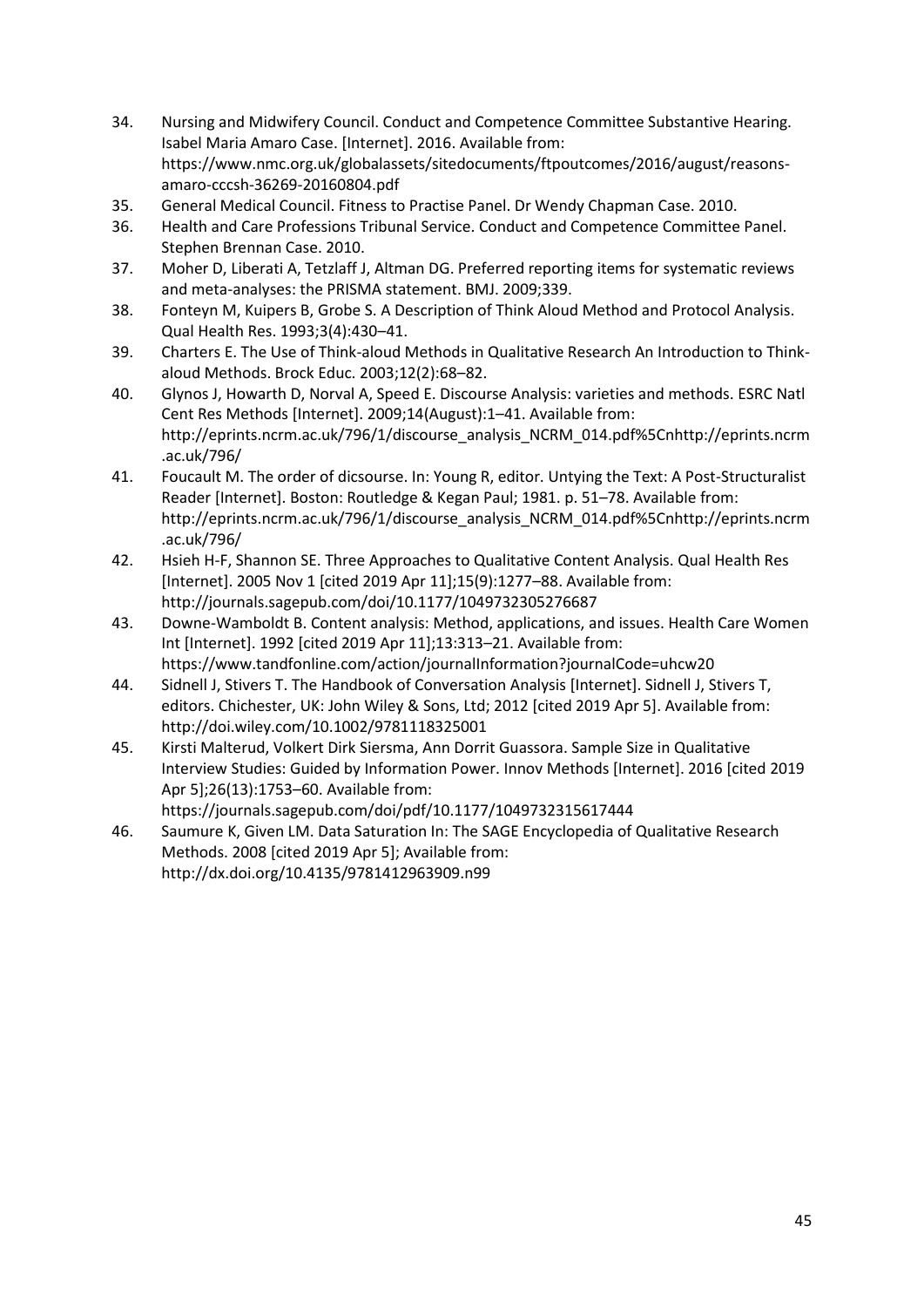# <span id="page-45-0"></span>Appendix A.

### **CHECK LIST FOR DISCUSSION**

# **GENERAL QUESTIONS**

Are these the correct allegation categories used for fitness to practise (FtP) complaints? If not, what allegations do you consider for investigation and how do you categorise these allegations?

|             | <b>Allegations</b>                                                                          |
|-------------|---------------------------------------------------------------------------------------------|
| <b>GMC</b>  | https://www.gmc-uk.org/-/media/documents/dc4596-ce-decision-guidance---annex-g---           |
|             | examples-of-failures-to-meet-standards-62041464.pdf                                         |
| <b>NMC</b>  | https://www.nmc.org.uk/ftp-library/understanding-fitness-to-practise/fitness-to-practise-   |
|             | allegations/                                                                                |
| <b>HCPC</b> | https://www.hcpc-uk.org/concerns/what-we-investigate/fitness-to-practise/                   |
|             | [types of cases]                                                                            |
| <b>GPhC</b> | https://www.pharmacyregulation.org/sites/default/files/document/good decision making inve   |
|             | stigations and threshold criteria guidance january 2018.pdf                                 |
|             | [p 8; 2.7]                                                                                  |
| <b>GDC</b>  | https://www.gdc-uk.org/professionals/ftp-prof                                               |
| <b>GOC</b>  | https://www.optical.org/en/Investigating_complaints/fitness-to-practise-guidance/index.cfm  |
|             | [Guidance on acceptance criteria; 1.9]                                                      |
| <b>GOsC</b> | file://ad.ucl.ac.uk/homee/rmheame/Documents/5ic-decision-making-guidance-2018.pdf<br>[p.14] |
| <b>GCC</b>  | https://www.gcc-uk.org/concerns/raising-a-concern-about-a-fellow-chiropractor/              |
|             | [Concerns you should raise with us]                                                         |
| <b>PSNI</b> | http://www.psni.org.uk/psni/fitness-to-practise/                                            |
|             | [Impairment to fitness to practise]                                                         |

# Is this a correct list of possible FtP outcomes?

|             | <b>Case examiners</b>                        | <b>Hearing</b>                                 |
|-------------|----------------------------------------------|------------------------------------------------|
| <b>GMC</b>  | https://www.gmc-                             | https://www.gmc-                               |
|             | uk.org/concerns/information-for-doctors-     | uk.org/concerns/information-for-doctors-       |
|             | under-investigation/how-we-investigate-      | under-investigation/our-sanctions/referral-    |
|             | concerns/making-our-decision                 | for-a-hearing-at-the-mpts                      |
| <b>NMC</b>  | https://www.nmc.org.uk/concerns-nurses-      | https://www.nmc.org.uk/concerns-nurses-        |
|             | midwives/support-for-patients-families-and-  | midwives/hearings/our-panels-case-             |
|             | public/how-we-reach-an-outcome/              | examiners/fitness-to-practise-committee/       |
| <b>HCPC</b> | https://www.hcpc-uk.org/concerns/how-we-     | https://www.hcpts-uk.org/globalassets/hcpts-   |
|             | investigate/the-investigating-committee/     | site/publications/policy/indicative-sanctions- |
|             |                                              | policy.pdf                                     |
|             |                                              | $[7]$                                          |
| <b>GPhC</b> | https://www.pharmacyregulation.org/sites/def | https://www.pharmacyregulation.org/sites/de    |
|             | ault/files/decision-making at an ftpc.pdf    | fault/files/decision-making at an ftpc.pdf     |
| <b>GDC</b>  |                                              | https://www.gdc-                               |
|             |                                              | uk.org/api/files/Guidance%20for%20the%20P      |
|             |                                              | ractice%20Committees%20-                       |
|             |                                              | %20Indicative%20Sanctions%20Guidance.pdf       |
|             |                                              | [7.4]                                          |
| <b>GOC</b>  | https://www.optical.org/download.cfm?docid=  | https://www.optical.org/download.cfm?docid     |
|             | 5E42702F-B167-4321-82B19EBA232C7C6A          | =4E0A56F2-08BA-4AB3-BAD9744B5DA591A5           |
|             | $[36]$                                       | $[29]$                                         |
| GOsC        | file://ad.ucl.ac.uk/homee/rmheame/Document   | https://www.osteopathy.org.uk/news-and-        |
|             | s/5ic-decision-making-guidance-2018.pdf      | resources/document-library/fitness-to-         |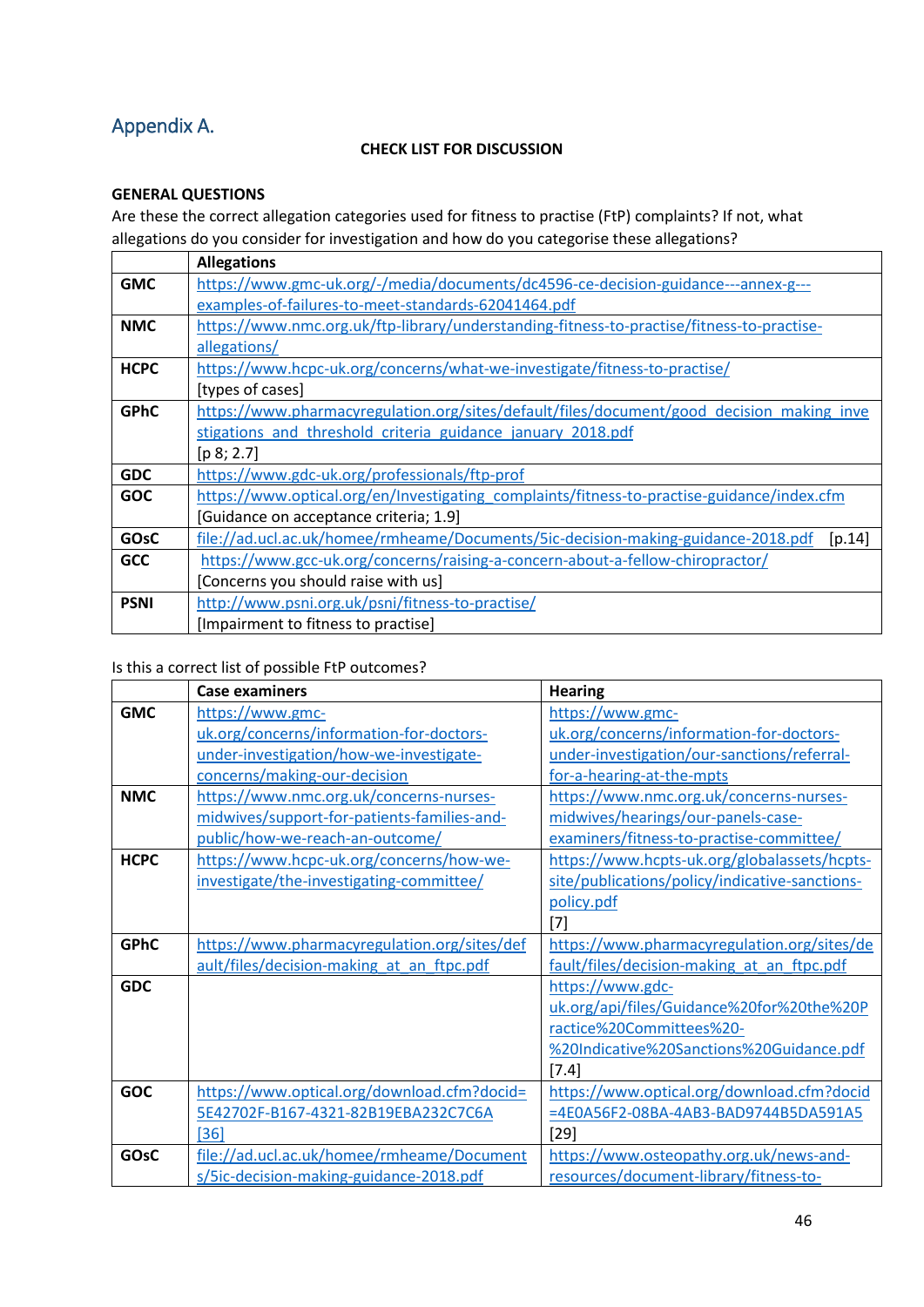|             |                                              | practise/hearings-and-sanctions-guidance/  |
|-------------|----------------------------------------------|--------------------------------------------|
|             |                                              | $[11]$                                     |
| <b>GCC</b>  | https://www.gcc-uk.org/concerns/the-         | https://www.gcc-                           |
|             | investigation-process/                       | uk.org/UserFiles/Docs/Guidance%20on%20Sa   |
|             |                                              | nctions%20April%202018.pdf [B3.78]         |
| <b>PSNI</b> | http://www.psni.org.uk/wp-                   | http://www.psni.org.uk/wp-                 |
|             | content/uploads/2012/12/Sanctions-available- | content/uploads/2012/12/Sanctions-         |
|             | to-fitness-to-practise-committees.pdf        | available-to-fitness-to-practise-          |
|             | [Sanctions available to the Pharmaceutical   | committees.pdf                             |
|             | Society NI's Scrutiny Committee]             | [Sanctions available to the Pharmaceutical |
|             |                                              | Society NI's Statutory Committee]          |

What data sources do you hold on cases at each stage of the FtP process?

- Initial complaint/enquiry/concern
- Triage
- Investigation
- Hearing/prosecution

Do you record what data is available? How?

Generally speaking, how long do you hold on to all the data regarding a fitness to practise concern?

#### **STATISTICAL DATABASES**

Do you have a statistical database for the fitness to practise process?

If so, what is the size of your database, i.e. how many healthcare professionals/complaints do you have data for?

How many years' worth of data do you have?

Do you record how long case was open?

What information does that database include for each stage of the process?

- Initial complaint/enquiry/concern
- Triage
- Investigation
- Hearing/prosecution

How data is recorded, e.g. does every row of the dataset represent complaint or health care professional?

What variables are recorded in the dataset? *(e.g. demographic characteristics of registrant: gender ethnicity age, enquiry source, etc.)*

Has there been any important changes made during this period in recording data as well as categorisation of complaints/changes in processes, etc.?

Is there any information about decision-making*? (e.g. examiners notes; exam scores, etc.)*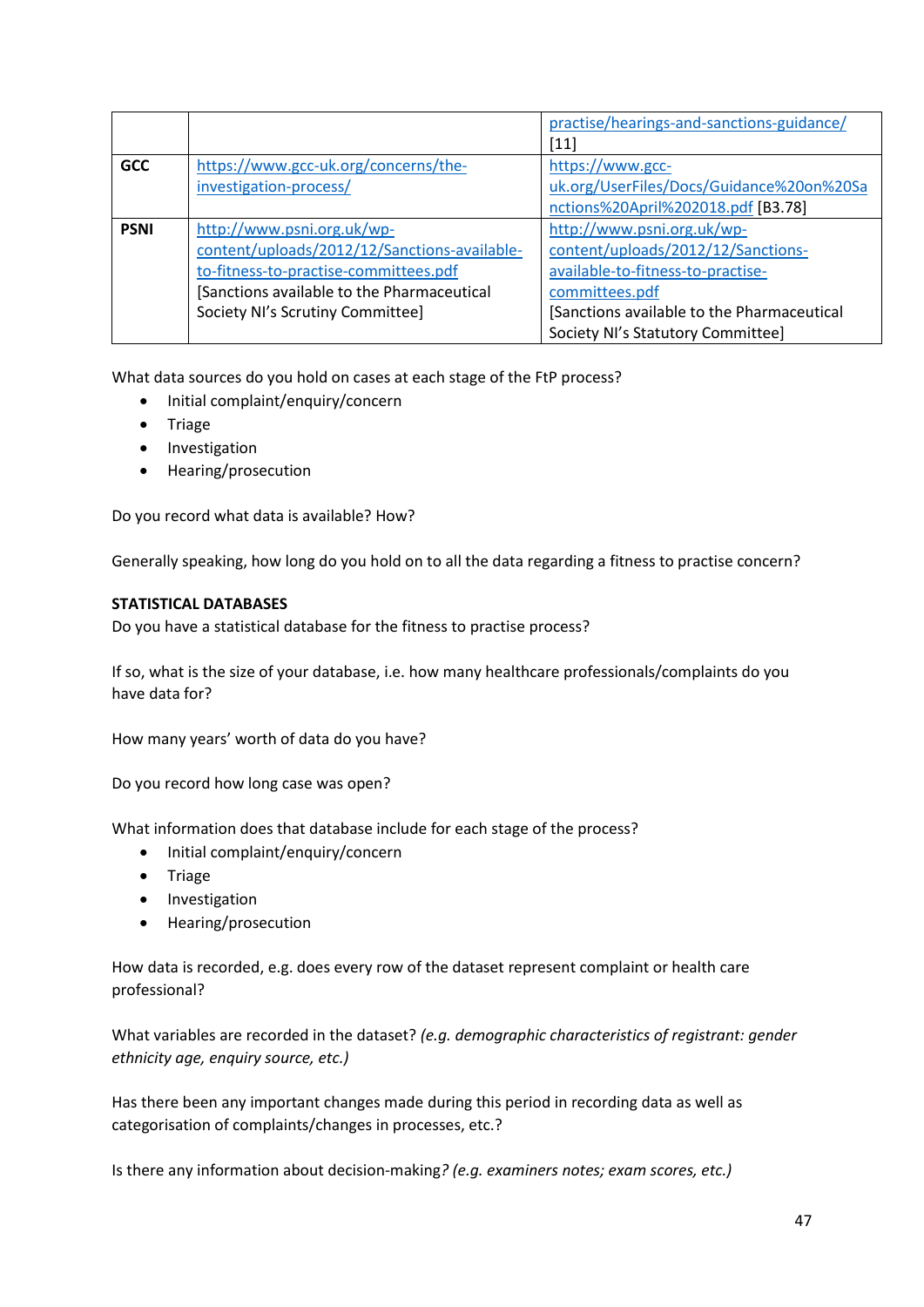Do you include data on legal representation in the statistical database? If so, in what detail.

- Who is providing legal representation
- The stage of the process where representation starts

Do you list all complaints/enquiries against the subsequent outcomes?

### **CASE FILES/BUNDLES**

How many case files do you hold?

What is an average length of case files? In your opinion, does it vary by allegation category and how?

Which parts of the FtP process do you open/hold case files for?

- Initial complaint/enquiry/concern
- Triage
- Investigation
- Hearing/prosecution
- Review or consensual panels

From our experience we think that there is no common format in which case bundles are curated/structured. Is that correct?

What content is typically included in a case file?

- o Do they have identifiable details of the registrant and/or other parties?
- $\circ$  What demographic/contextual data do you collect about the registrants undergoing fitness to practise? *(e.g. gender, ethnicity)*

Do you record if they have had legal representation or not? If so, in what detail.

- Who is providing legal representation
- The stage of the process where representation starts

Who makes a decision about what information is included in cases files?

#### **FITNESS TO PRACTISE HEARINGS**

Where do you hold fitness to practise hearings?

We understand that there are full transcripts of panels/hearings? How many transcripts of hearings do you hold?

Are determinations publicly or/and privately available? What information is available in publicly/privately available determinations?

Do you record any other information about the hearings other than that that would appear in the registrants case file?

Could you tell us a bit more about the composition of the panel members:

• Are there any rules guiding panel selection *(e.g. professional experience; diversity requirement for 1 woman/BME representative on them)*;